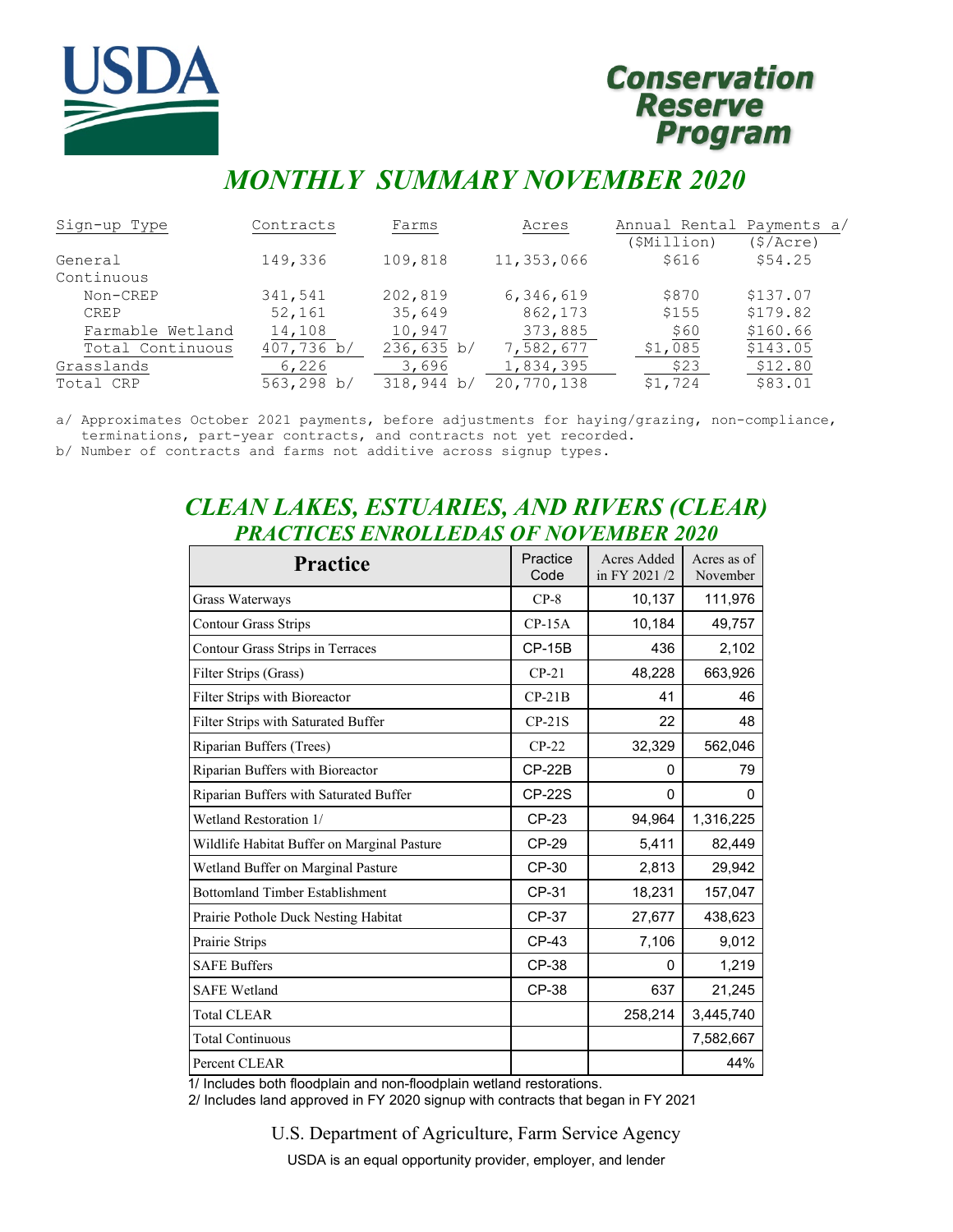**General Signup**. Producers with eligible lands compete nationally for acceptance based on an environmental benefits index (EBI) during specified enrollment periods. Producers may submit offers below soil-specific maximum rental rates and select wildlife-enhancing vegetative covers to increase EBI ranking.

**Continuous (Non-CREP) Sign-up**. Producers with eligible lands may enroll certain high priority conservation practices, such as filter strips, riparian buffers, and wetlands at any time during the year without competition. In addition to annual soil rental payment and cost-share assistance, many practices are eligible for additional annual and one-time up-front financial incentives.

**Conservation Reserve Enhancement Program (CREP)**. Under CREP agreements, Federal/State partnerships, implement projects designed to address specific environmental objectives through targeted CRP enrollments. Sign-up is held on a continuous basis, general sign-up practices may be included, and additional financial incentives are generally provided. State partners provide 20 percent of the costs.

**Farmable Wetland Program (FWP).** Producers enroll small non-flood plain wetlands, and new practices added by the 2008 Farm Bill, under modified continuous sign-up provisions.

**Grasslands**. Enrollments are to support grazing operations and to preserve and restore grasslands. No cropping history is required.

The accompanying tables are based on contract data developed and maintained in CRP data files by USDA Service Centers through the **end of November** and are based on the physical location of the CRP contracted land.

| Current Enrollment by Sign-up and Initial Contract Year |  |
|---------------------------------------------------------|--|
|                                                         |  |
|                                                         |  |
| Current Enrollment by State and Sign-up Type            |  |
|                                                         |  |
|                                                         |  |
|                                                         |  |
|                                                         |  |
|                                                         |  |
|                                                         |  |
|                                                         |  |
|                                                         |  |
|                                                         |  |
|                                                         |  |
|                                                         |  |
|                                                         |  |
|                                                         |  |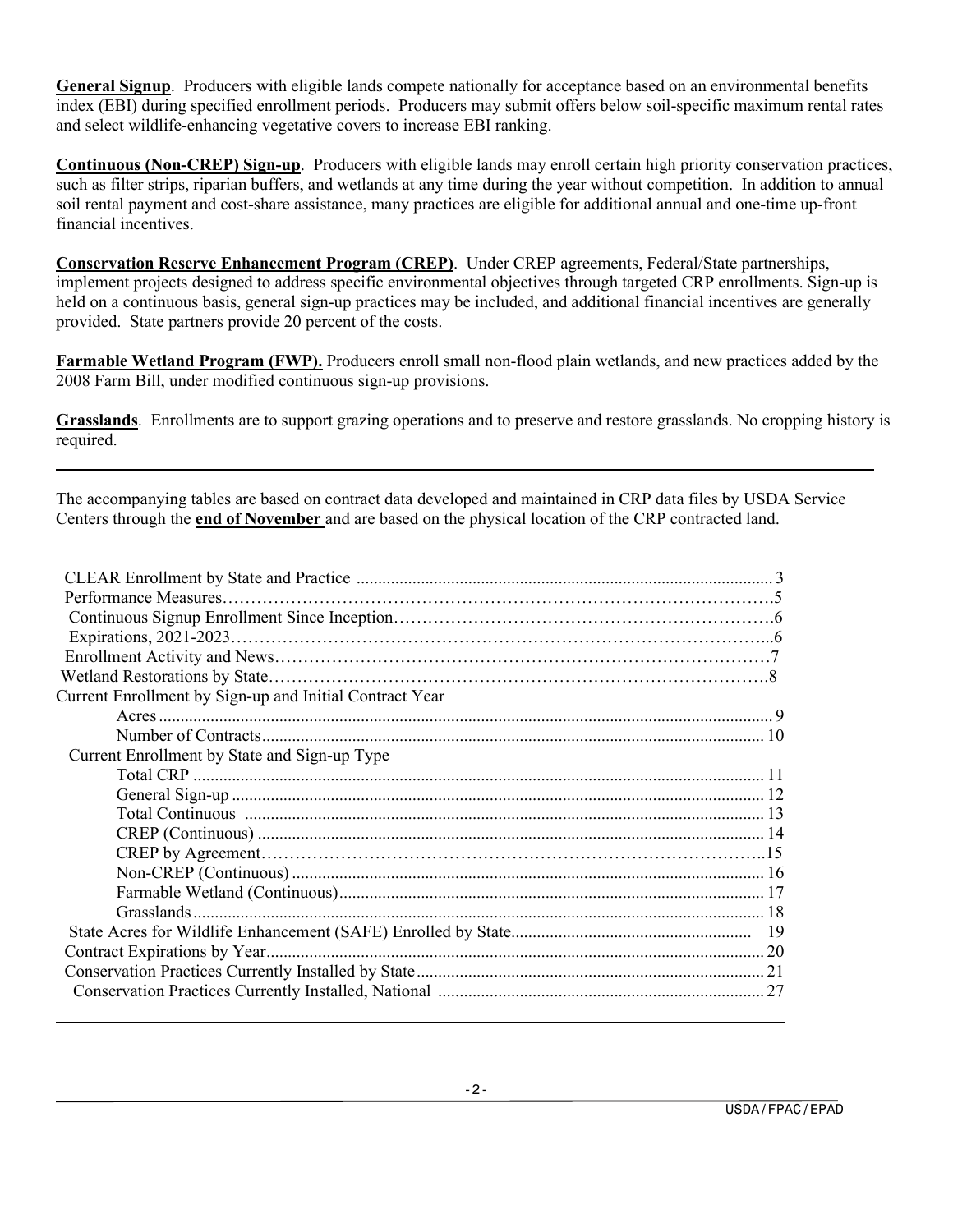#### **CLEAR ENROLLMENT BY STATE AND PRACTICE – AS OF NOVEMBER 2020 (Part 1)**

|                 | Grass                | Contour             | Contour            | Filter-              | Riparian             | Wetland                | Wildlife            |
|-----------------|----------------------|---------------------|--------------------|----------------------|----------------------|------------------------|---------------------|
| State           | Waterways            | Grass               | Grass              | strips               | Buffers              | Restorations           | Habitat             |
|                 |                      | Strips              | Strips on          | (Grass)              | (Trees)              |                        | Buffers on          |
|                 |                      |                     | terraces           |                      |                      |                        | Marq.Past.          |
|                 | CP8                  | CP15A               | CP15B              | CP21                 | CP22                 | CP23, 23A              | CP29                |
|                 |                      |                     |                    |                      |                      |                        |                     |
| ALABAMA         | 8                    | $\mathbf{0}$        | $\mathbf{0}$       | 247                  | 20,508               | $\circ$                | 232                 |
| ALASKA          | 0                    | $\Omega$            | $\mathbf{0}$       | $\mathbf{0}$         |                      | 50<br>$\Omega$         | 0                   |
| ARKANSAS        | 5                    | $\Omega$            | $\Omega$           | 4,193                | 46,916               | 74,843                 | 268                 |
| CALIFORNIA      | $\Omega$             | $\Omega$            | $\Omega$           | 0                    | 223                  | 572                    | 0                   |
| COLORADO        | 273                  | q                   | $\Omega$           | 42                   | 367                  | 1,550                  | $\Omega$            |
| CONNECTICUT     | 0                    | 0                   | $\Omega$           | $\mathbf{0}$         |                      | 1<br>0                 | $\Omega$            |
| <b>DELAWARE</b> | $\mathbf{1}$         | $\Omega$            | $\Omega$           | 399                  | 57                   | 186                    | $\Omega$            |
| GEORGIA         | 13                   | $\Omega$            | $\mathbf{0}$       | 358                  | 604                  | 403                    | 26                  |
| HAWAII          | $\mathbf 0$          | $\Omega$            | $\Omega$           | 0                    | 1,267                | $\circ$                | $\mathbf{0}$        |
| IDAHO           | $\Omega$             | 37                  | $\Omega$           | 668                  | 2,417                | 401                    | 107                 |
| ILLINOIS        | 28,968               | 542                 | 160                | 94,892               | 93,455               | 51,154                 | 137                 |
| INDIANA         | 16,675               | 18                  | 0                  | 40,285               | 4,486                | 13,767                 | 44                  |
| IOWA            | 33,222               | 8,423               | 177                | 173,994              | 38,659               | 125,737                | 4,419               |
| KANSAS          | 5,764                | 451                 | 1,390              | 16,247               | 2,025                | 7,662                  | 0                   |
| KENTUCKY        | 4,904                | 0                   | 0                  | 13,945               | 12,646               | 224                    | 46,261              |
| LOUISIANA       | 2                    | $\Omega$            | 0                  | 263                  | 3,159                | 149,890                | 0                   |
| MAINE           | 38                   | $\Omega$            | $\Omega$           | 16                   | 28                   | $\Omega$               | 4                   |
| MARYLAND        | 196                  | 1                   | $\mathbf{0}$       | 20,591               | 10,020               | 2,186                  | 935                 |
| MASSACHUSETTS   | 0                    | $\Omega$            | $\Omega$           | 10                   |                      | $\mathbf 0$<br>$\circ$ | $\circ$             |
| MICHIGAN        | 347                  | $\Omega$            | $\Omega$           | 18,740               | 1,238                | 16,636                 | 24                  |
| MINNESOTA       | 2,999                | 560                 | 16                 | 104,798              | 21,838               | 398,205                | 292                 |
| MISSISSIPPI     | 20                   | 17                  | $\mathbf{0}$       | 4,019                | 150,053              | 22,685                 | 33                  |
| MISSOURI        | 1,573                | 425                 | 46                 | 19,386               | 17,835               | 20,734                 | 611                 |
| MONTANA         | 46                   | 0                   | $\circ$            | 165                  | 1,743                | 1,927                  | 0                   |
| NEBRASKA        | 1,042                | 68                  | 165                | 11,387               | 1,270                | 15,019                 | 352                 |
| NEW JERSEY      | 157                  | 1                   | 0                  | 259                  | 272                  | 0                      | 0                   |
| NEW MEXICO      | $\mathbf 0$          | $\Omega$            | $\mathbf{0}$       | 0                    | 421                  | $\Omega$               | $\Omega$            |
| NEW YORK        | 25                   | 0                   | $\mathbf{0}$       | 208                  | 4,827                | 59                     | 955                 |
| NORTH CAROLINA  | 180                  | $\Omega$            | $\Omega$           | 527                  | 1,621                | 313                    | 21                  |
| NORTH DAKOTA    | 73                   | 1                   | $\Omega$           | 6,627                | 206                  | 194,936                | 35                  |
| OHIO            | 11,183               | 13                  | $\mathbf{0}$       | 63,186               | 6,330                | 13,055                 | 2,715               |
| OKLAHOMA        | 110                  | $\mathbf{0}$        | $\Omega$           | 439                  | 735                  | 1,544                  | $\Omega$            |
| OREGON          | 16                   | 0                   | $\Omega$           | 1,339                | 28,710               | 268                    | 16,485              |
| PENNSYLVANIA    | 166                  | 28                  | $\mathbf{0}$       | 644                  | 15,915               | 494                    | 900                 |
| PUERTO RICO     | 0                    | 60                  | 0                  | 0                    | 94                   | 0                      | 341                 |
| RHODE ISLAND    | 0                    | $\Omega$            | $\Omega$           | $\Omega$             | 28                   | 0                      | 0                   |
| SOUTH CAROLINA  | 14                   | 0                   | $\Omega$           | 753                  | 7,875                | 172                    | $\mathbf{1}$        |
| SOUTH DAKOTA    | 1,333                | 25                  | $\mathbf 0$        | 9,155                | 3,623                | 187,148                | 3,248               |
| TENNESSEE       | 168                  | 0                   | 20                 | 3,491                | 4,256                | 682                    | 71                  |
| TEXAS           | 945                  | 15                  | 97                 | 331                  | 9,200                | 8,805                  | 664                 |
| UTAH            | 6                    | 0                   | 18                 | 0                    |                      | 13<br>$\circ$          | $\circ$             |
| VERMONT         | 15                   | $\Omega$            | $\circ$            | 115                  | 2,119                | $\circ$                | $\overline{0}$      |
| VIRGINIA        | 58                   | $\Omega$            | $\Omega$           | 2,052                | 16,526               | 141                    | 685                 |
| WASHINGTON      | 265                  | 38,718              | 7                  | 30,234               | 16,894               | 62                     | 649                 |
| WEST VIRGINIA   | $\circ$              | 0                   | $\circ$            | 351                  | 4,569                | $\circ$                | $\overline{0}$      |
| WISCONSIN       | 1,164                | 347                 | 5                  | 19,569               | 5,711                | 4,763                  | 629                 |
| WYOMING         | 0                    | 0                   | $\Omega$           | 0                    | 1,238                | $\Omega$               | 1,306               |
|                 | ---------<br>111,976 | =========<br>49,757 | =========<br>2,102 | =========<br>663,926 | =========<br>562,046 | ---------<br>1,316,225 | =========<br>82,449 |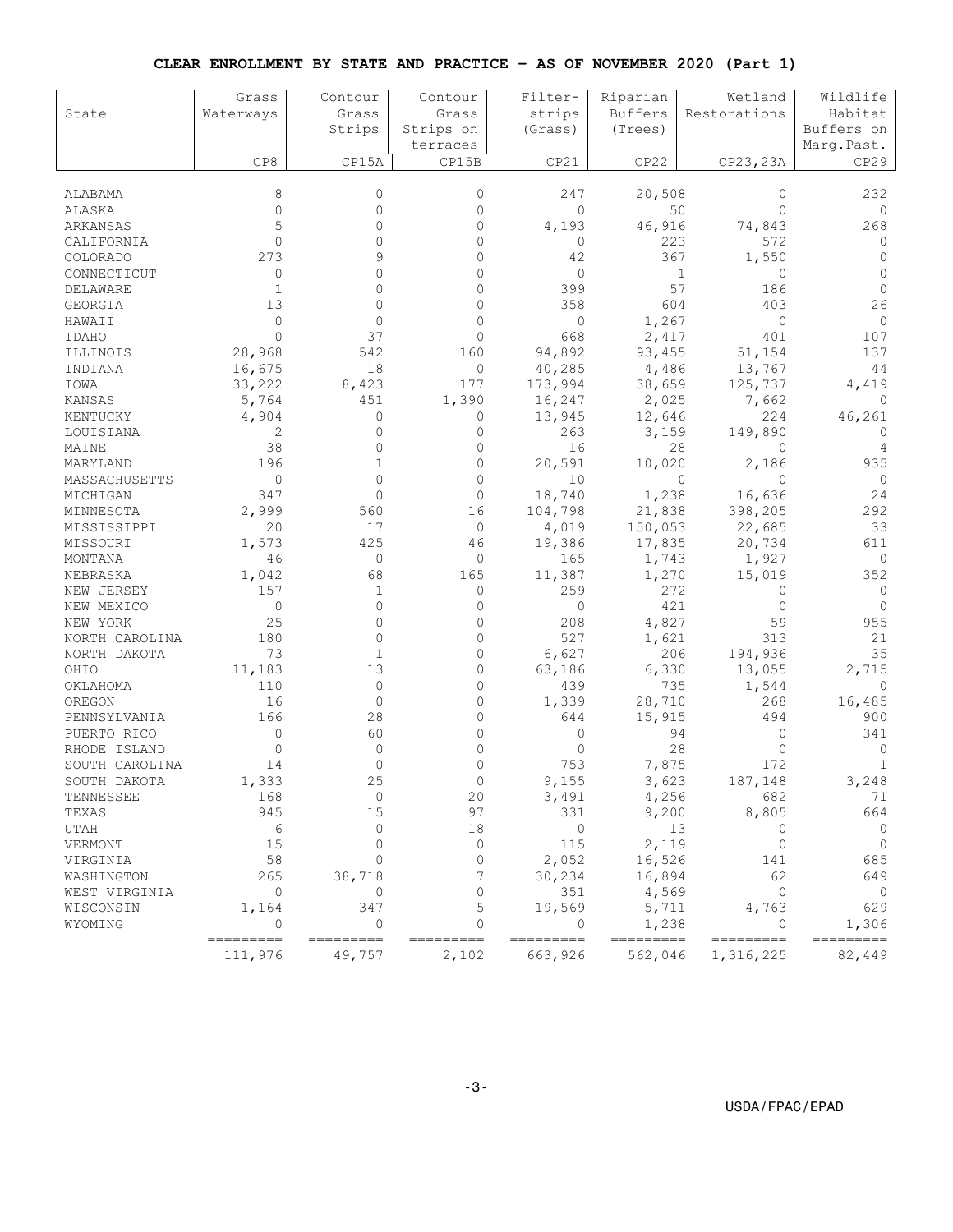#### **CLEAR ENROLLMENT BY STATE AND PRACTICE – AS OF NOVEMBER 2020 (PART 2)**

| State                | Wetland<br>Buffers on | Bottomland<br>Hardwood | Duck<br>Nesting | Prairie<br>Strips | SAFE<br>Buffers | SAFE<br>Wetland | Total         |
|----------------------|-----------------------|------------------------|-----------------|-------------------|-----------------|-----------------|---------------|
|                      | Marg. Past.           | Trees                  | Habitat         |                   |                 |                 |               |
|                      | CP30                  | CP31                   | CP37            | CP43              | CP38            | CP38            |               |
| <b>ALABAMA</b>       | 0                     | 1,051                  | 0               | 0                 | 0               | 0               | 22,046        |
| <b>ALASKA</b>        | 134                   | 0                      | 0               | 0                 | 0               | 0               | 184           |
| <b>ARKANSAS</b>      | 2,565                 | 16,887                 | 0               | 0                 | 0               | 4,132           | 149,816       |
| CALIFORNIA           | 0                     | 0                      | 0               | 0                 | 0               | 0               | 794           |
| <b>COLORADO</b>      | 32                    | 0                      | 0               | 0                 | 0               | 0               | 2,273         |
| CONNECTICUT          | 0                     | 0                      | 0               | 0                 | 0               | 0               | 1             |
| <b>DELAWARE</b>      | 0                     | 0                      | 0               | 0                 | 0               | 0               | 644           |
| GEORGIA              | 0                     | 0                      | 0               | 0                 | 0               | 0               | 1,404         |
| <b>HAWAII</b>        | 0                     | 0                      | 0               | 0                 | 0               | 0               | 1,267         |
| <b>IDAHO</b>         | 44                    | 0                      | 0               | 0                 | 428             | 0               | 4,101         |
| ILLINOIS             | 9                     | 6,439                  | 0               | 4,376             | 0               | 264             | 280,413       |
| INDIANA              | 28                    | 9,998                  | 0               | 279               | 0               | 638             | 86,227        |
| <b>IOWA</b>          | 974                   | 3,803                  | 2,804           | 2,914             | 0               | 814             | 395,953       |
| <b>KANSAS</b>        | 0                     | 215                    | 0               | 241               | 0               | 9,049           | 43,057        |
| <b>KENTUCKY</b>      | 0                     | 686                    | 0               | 0                 | 0               | 113             | 78,779        |
| LOUISIANA            | 176                   | 51,294                 | 0               | 0                 | 0               | 261             | 205,064       |
| MAINE                | 11                    | 0                      | 0               | 0                 | 0               | 0               | 98            |
| MARYLAND             | 161                   | 0                      | 0               | 3                 | 0               | 0               | 34,094        |
| <b>MASSACHUSETTS</b> | 0                     | 0                      | 0               | 0                 | 0               | 0               | 10            |
| MICHIGAN             | 90                    | 0                      | 0               | 12                | 185             | 375             | 37,646        |
| MINNESOTA            | 5,026                 | 832                    | 24,911          | 692               | 0               | 0               | 560,181       |
| MISSISSIPPI          | 28                    | 60,652                 | 0               | 3                 | 0               | 110             | 237,620       |
| MISSOURI             | 776                   | 2,029                  | 0               | 0                 | 4               | 0               | 63,418        |
| <b>MONTANA</b>       | 1                     | 0                      | 2,871           | 0                 | 0               | 421             | 7,175         |
| <b>NEBRASKA</b>      | 236                   | 9                      | 0               | 240               | 0               | 1,172           | 30,960        |
| NEW JERSEY           | 0                     | 0                      | 0               | 0                 | 0               | 2               | 692           |
| NEW MEXICO           | 0                     | 0                      | 0               | 0                 | 0               | 0               | 421           |
| NEW YORK             | 982                   | 2                      | 0               | 0                 | 0               | 0               | 7,060         |
| NORTH CAROLINA       | 0                     | 55                     | 0               | 0                 | 0               | 0               | 2,717         |
| NORTH DAKOTA         | 0                     | 0                      | 171,440         | 3                 | 0               | 3,228           | 376,549       |
| OHIO                 | 106                   | 79                     | 0               | 56                | 0               | 77              | 96,801        |
| <b>OKLAHOMA</b>      | 0                     | 442                    | 0               | 0                 | 0               | 0               | 3,270         |
| OREGON               | 535                   | 0                      | 0               | 0                 | 0               | 0               | 47,352        |
| PENNSYLVANIA         | 371                   | 0                      | 0               | 0                 | 0               | 0               | 18,518        |
| PUERTO RICO          | 0                     | 0                      | 0               | 0                 | 0               | 0               | 495           |
| RHODE ISLAND         | 0                     | 0                      | 0               | 0                 | 0               | 0               | 28            |
| SOUTH CAROLINA       | 70                    | 0                      | 0               | 0                 | 0               | 0               | 8,885         |
| SOUTH DAKOTA         | 17,021                | 0                      | 236,596         | 114               | 0               | 433             | 458,731       |
| <b>TENNESSEE</b>     | 0                     | 2,243                  | 0               | 0                 | 0               | 86              | 11,018        |
| <b>TEXAS</b>         | 0                     | 330                    | 0               | 0                 | 0               | 0               | 20,387        |
| <b>UTAH</b>          | 0                     | 0                      | 0               | 0                 | 0               | 0               | 36            |
| <b>VERMONT</b>       |                       | 0                      | 0               | 0                 | 0               | 0               | 2,249         |
| VIRGINIA             | 0                     | 0                      | 0               | 0                 | 0               | 0               | 19,461        |
| WASHINGTON           | 545                   | 0                      | 0               | 0                 | 601             | 0               | 88,023        |
| WEST VIRGINIA        | 0                     | 0                      | 0               | 0                 | 0               | 0               | 4,921         |
| WISCONSIN            | 18                    | 0                      | 0               | 81                | 0               | 70              | 32,356        |
| WYOMING              | 0                     | 0                      | 0               | 0                 | 0               | 0               | 2,544         |
|                      | =========             | ===                    |                 |                   |                 | ====            | ======<br>=== |
|                      | 29,942                | 157,047                | 438,623         | 9,012             | 1,219           | 21,245          | 3,445,740     |
|                      |                       |                        | $-4-$           |                   |                 |                 |               |

USDA/FPAC/EPAD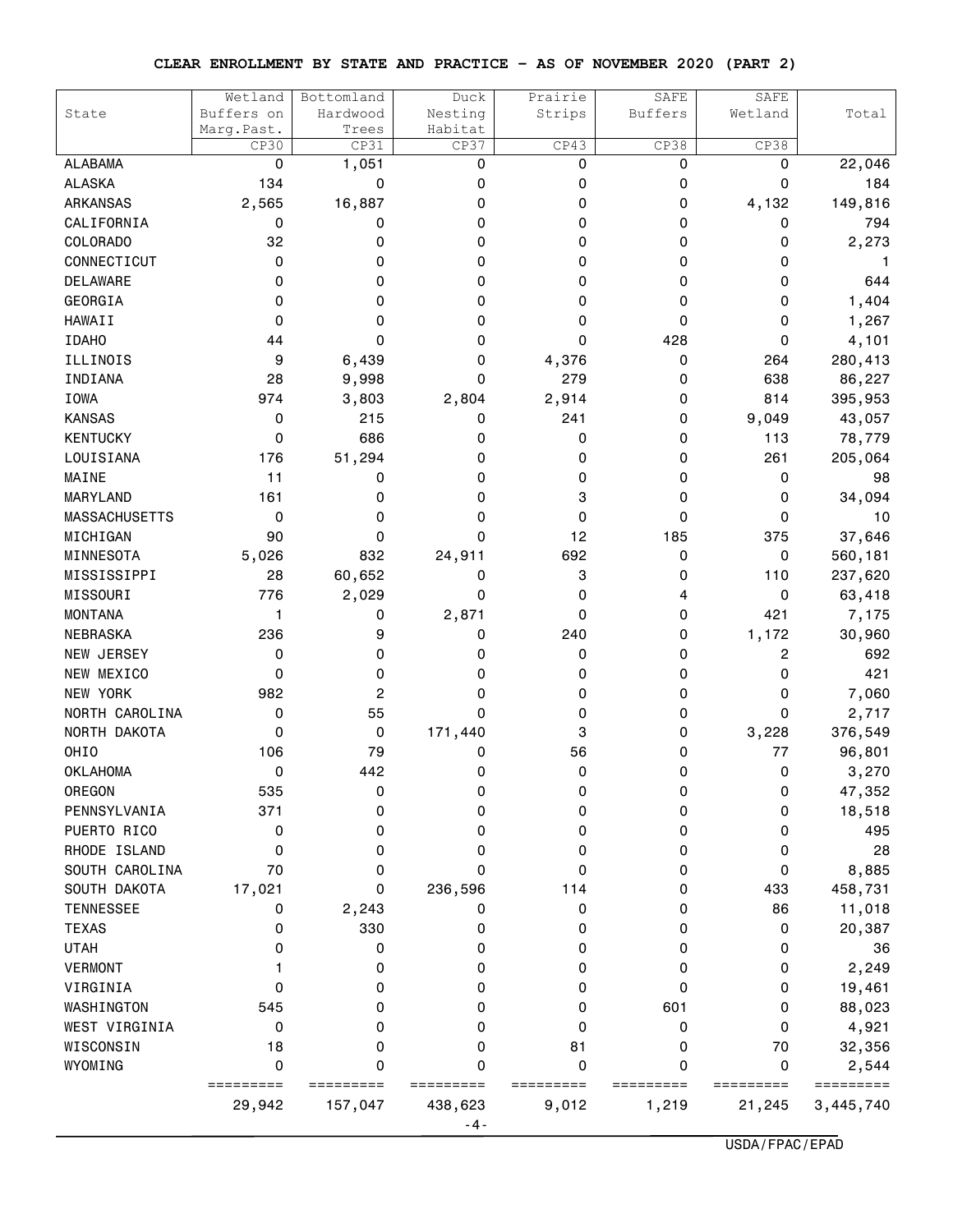#### **PERFORMANCE MEASURES NOVEMBER 30, 2020 \***

|                |                               | CUMULATIVE THROUGH FY 2021 | ENROLLED             | IN FY 2021           |
|----------------|-------------------------------|----------------------------|----------------------|----------------------|
| STATE          | <b>BUFFERS</b>                | WETLAND                    | <b>BUFFERS</b>       | WETLAND              |
|                |                               |                            |                      |                      |
| ALABAMA        | 20,995                        | 1,172                      | 1,217                | 546                  |
| ALASKA         | 50                            | 134                        | 0                    | $\circ$              |
| ARKANSAS       | 51,383                        | 100,900                    | 5,229                | 8,305                |
| CALIFORNIA     | 223                           | 572                        | 0                    | 0                    |
| COLORADO       | 682                           | 1,754                      | 17                   | $\circ$              |
| CONNECTICUT    | - 1                           | 0                          |                      |                      |
| DELAWARE       | 458                           | 376                        | 48                   | 17                   |
| FLORIDA        | $\overline{0}$                | $\overline{0}$             | 0                    | 0                    |
| GEORGIA        | 1,001                         | 416                        | 101                  | $\overline{4}$       |
| HAWAII         | 1,267                         | 0                          | 0                    | $\Omega$             |
| IDAHO          | 3,620                         | 473                        | 87                   | $\mathbf 0$          |
| ILLINOIS       | 217,451                       | 63,499                     | 12,859               | 7,040                |
| INDIANA        | 61,490                        | 25,993                     | 5,748                | 2,448                |
| INVALID CODE   | $\mathbf{0}$                  | $\circ$                    |                      |                      |
| IOWA           | 250,293                       | 237,422                    | 19,570               | 20,620               |
| KANSAS         | 24,035                        | 19,620                     | 1,539                | 901                  |
| KENTUCKY       | 77,756                        | 2,670                      | 2,582                | 622                  |
| LOUISIANA      | 3,425                         | 205,581                    | 329                  | 27,403               |
| MAINE          | 86                            | 11                         | 2                    | $\circ$              |
| MARYLAND       | 31,741                        | 3,248                      | 1,158                | 250                  |
| MASSACHUSETTS  | 10                            | 0                          | $\ddot{\phantom{a}}$ | $\ddot{\phantom{a}}$ |
| MICHIGAN       | 20,533                        | 18,205                     | 720                  | 1,361                |
| MINNESOTA      | 129,927                       | 463,938                    | 6,317                | 29,939               |
| MISSISSIPPI    | 154,125                       | 95,301                     | 10,349               | 3,275                |
| MISSOURI       | 39,409                        | 25,164                     | 1,519                | 2,302                |
| MONTANA        | 1,954                         | 5,492                      | 13                   | 104                  |
| NEBRASKA       | 14,051                        | 19,597                     | 847                  | 1,302                |
| NEVADA         | $\overline{0}$                | $\circ$                    |                      |                      |
| NEW JERSEY     | 689                           | $\overline{2}$             | 102                  | 0                    |
| NEW MEXICO     | 421                           | $\circ$                    | $\circ$              | $\mathbf 0$          |
| NEW YORK       | 6,016                         | 1,044                      | 244                  | 144                  |
| NORTH CAROLINA | 2,348                         | 562                        | 55                   | $\overline{c}$       |
| NORTH DAKOTA   | 6,941                         | 497,805                    | 303                  | 21,356               |
| OHIO           | 83, 414                       | 14,113                     | 9,863                | 826                  |
| OKLAHOMA       | 1,284                         | 2,189                      | 129                  | $\circ$              |
| OREGON         | 46,549                        | 803                        | 5,727                | 49                   |
| PENNSYLVANIA   | 17,625                        | 895                        | 1,294                | 61                   |
| PUERTO RICO    | 435                           | $\circ$                    |                      |                      |
| RHODE ISLAND   | 28                            | $\circ$                    |                      | $\cdot$              |
| SOUTH CAROLINA | 8,643                         | 252                        | 154                  | 11                   |
| SOUTH DAKOTA   | 17,358                        | 532,741                    | 1,725                | 47,559               |
| TENNESSEE      | 7,986                         | 3,068                      | 469                  | 429                  |
| TEXAS          | 11,140                        | 9,214                      | 1,358                | 379                  |
| UTAH           | 19                            | 0                          | 0                    | 0                    |
| VERMONT        | 2,249                         | 1                          | 77                   | $\circ$              |
| VIRGINIA       | 19,320                        | 183                        | 596                  | $\circ$              |
| WASHINGTON     | 48,644                        | 639                        | 1,278                | 11                   |
| WEST VIRGINIA  | 4,921                         | $\overline{\phantom{0}}$   | 267                  | 0                    |
| WISCONSIN      | 27,073                        | 6,509                      | 1,979                | 300                  |
| WYOMING        | 2,544                         | $\Omega$                   | 233                  | $\Omega$             |
|                | <b>CONSECTED</b><br>1,421,614 | 2,361,562                  | ======<br>96,104     | 177,565              |

\* Includes CREP, FWP, and SAFE. Acres not counted until initial contract year. These include contracts approved during the FY 2020 signup that started in FY 2021.

1/ Includes both new and re-enrolled lands.

Buffers: CP8,CP21,CP22,CP29, and CP38 buffers.

Wetland: CP9,CP23,CP23A,CP30,CP31,CP37,CP38 wetland, and Farmable Wetland Program. Includes both wetland and associated upland buffers.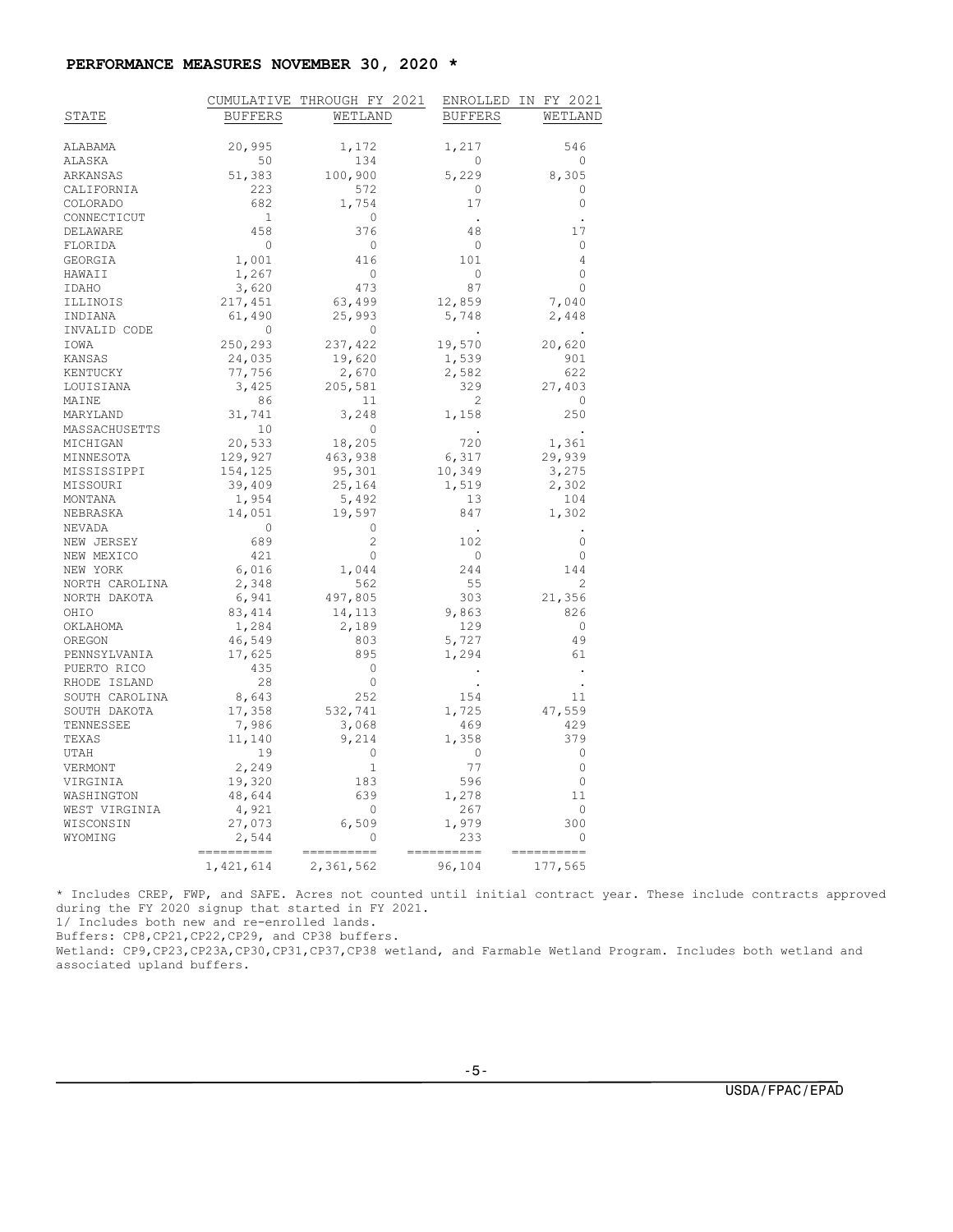# CONTINUOUS CRP ENROLLMENT SINCE INCEPTION THROUGH NOVEMBER 2020

| Sign-up                   | Non-CREP     | CREP       | <b>FWP</b> | Total        |
|---------------------------|--------------|------------|------------|--------------|
| 1997 (#14)                | 554,842      | 0          | 0          | 554,842      |
| 1998 (#17)                | 198,191      | 13,558     | 0          | 211,749      |
| 1999 (#19)                | 217,063      | 44,301     | 0          | 261,364      |
| 2000 (#21/22)             | 251,883      | 65,036     | 0          | 316,919      |
| 2001 (#23)                | 291,680      | 139,543    | 25,852     | 457,075      |
| 2002 (#24)                | 226,841      | 163,784    | 44,612     | 435,237      |
| 2003 (#25/27)             | 293,532      | 118,264    | 26,966     | 438,762      |
| 2004 (#28)                | 166,868      | 66,945     | 20,557     | 254,370      |
| 2005 (#30)                | 227,228      | 151,515    | 18,907     | 397,650      |
| 2006 (#31)                | 199,335      | 128,647    | 22,629     | 350,611      |
| 2007 (#35)                | 380,703      | 142,844    | 16,005     | 539,552      |
| 2008 (#36)                | 275,215      | 116,617    | 8,715      | 400,547      |
| 2009 (#37)                | 413,481      | 41,487     | 17,766     | 472,734      |
| 2010 (#38)                | 506,313      | 63,577     | 55,663     | 625,553      |
| 2011 (#40)                | 383,022      | 67,939     | 45,048     | 496,009      |
| 2012 (#42)                | 511,915      | 62,088     | 53,543     | 627,545      |
| 2013 (#44)                | 477,401      | 49,702     | 7,691      | 534,793      |
| 2014 (#46)                | 485,684      | 32,829     | 12,216     | 530,729      |
| 2015 (#47)                | 800,368      | 40,343     | 31,743     | 872,454      |
| 2016 (#48)                | 1,216,176    | 53,583     | 78,993     | 1,348,752    |
| 2017 (#50)                | 1,259,973    | 53,112     | 37,461     | 1,350,546    |
| 2018 (#51)                | 212,285      | 59,576     | 20,629     | 292,490      |
| 2019 (#52)                | 175,306      | 51,301     | 18,157     | 244,764      |
| 2020 (#53)                | 305,154      | 90,002     | 30,621     | 425,777      |
| 2021 (#55)                | 3,544        | 122        | 58         | 3,724        |
| Expirations 1/            | $-3,245,394$ | $-803,257$ | $-172,891$ | $-4,221,542$ |
| <b>Current Enrollment</b> | 6,346,619    | 862,173    | 373,885    | 7,582,677    |

1/ Contracts that exited 2007-2020 and were not re-enrolled or that dropped out before normal contract termination.

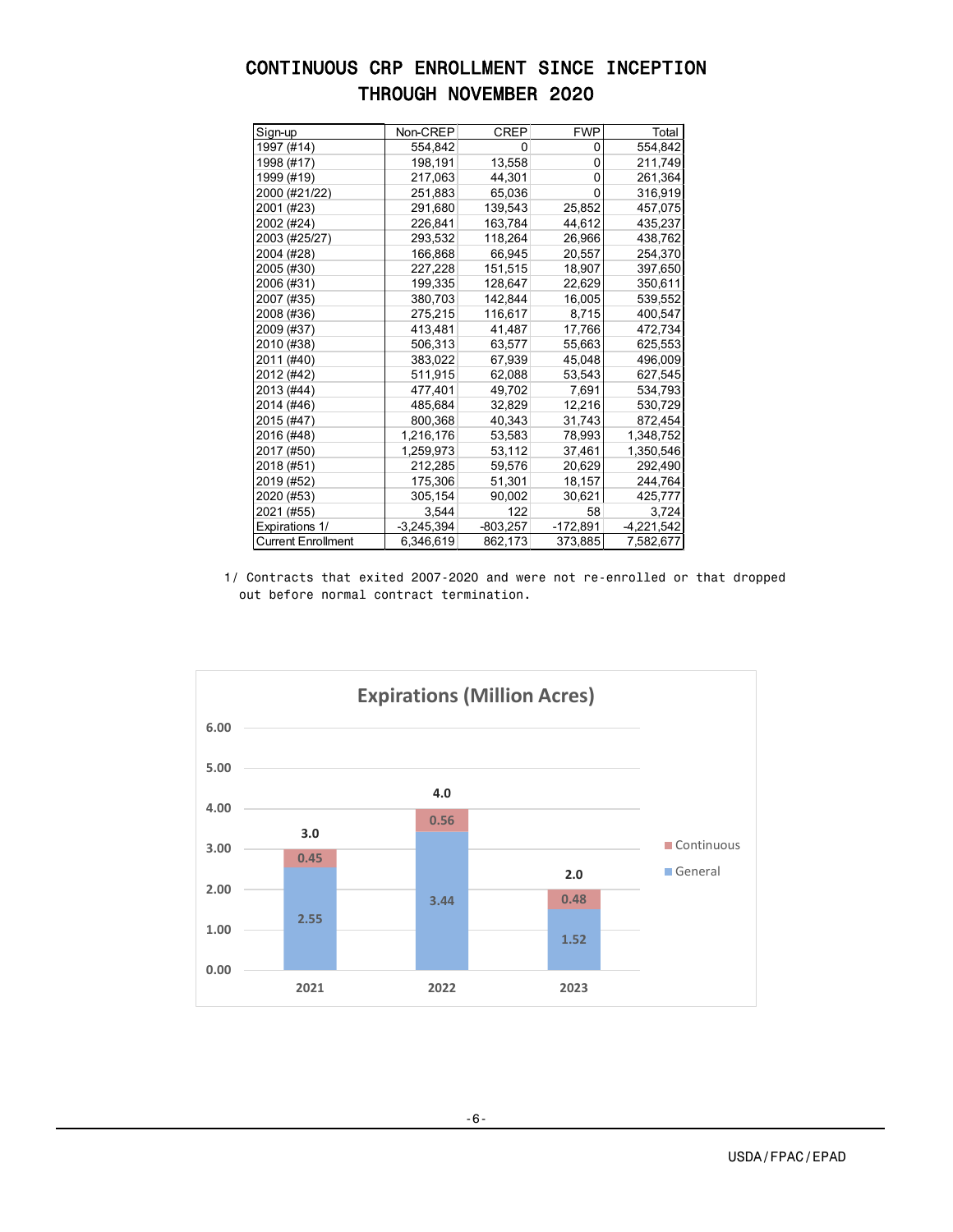# *CONSERVATION RESERVE PROGRAM ENROLLMENT ACTIVITY AND NEWS –NOVEMBER 2020*

- o Enrollment ends November 20.8 million acres, same as October.
- $\circ$  On July 9, USDA announced that 1.2 million acres were approved for enrollment in CRP Grasslands signup 202. Through November, 910,000 acres have been enrolled.
- o 3.4 million acres were approved for enrollment under general signup 54. Contracts will start in FY 2121. Through November, 2.87 million acres have been enrolled.
- o On February 27,2020 the Secretary announced that signup for the Soil Health and Income Protection Pilot Program (SHIPP) will begin on March 30 and end on August 21. The signup has been extended to November 20, 2020.
- o On April 29, the new pilot program CLEAR 30 signup was announced. Signup began July 8 and ran through August 21. It will be available to producers with expiring CLEAR eligible (water quality) expiring contract practices in the Chesapeake Bay and Great Lakes states. Contracts will be for 30 years.
- o Updated soil rental rates for FY 2021 are shared with states and counties for review.
- o The next general signup is scheduled for January 4, 2021 and run through February 12, 2021.



o The next grassland signup will open March 15 and close April 23.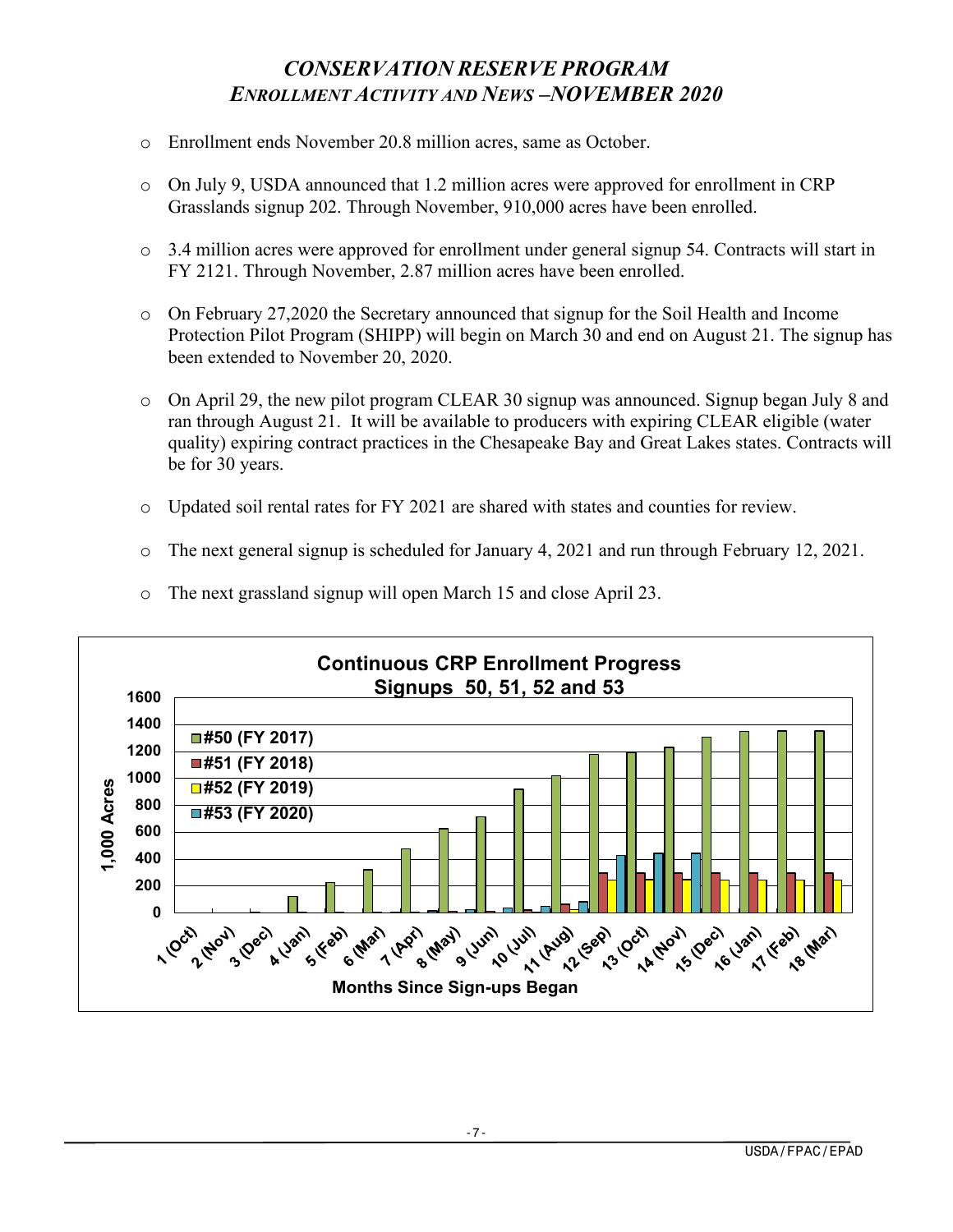### CONSERVATION RESERVE PROGRAM **W**ETLAND RESTORATIONS 1/ CUMULATIVE ACRES AS OF NOVEMBER 2020

|                      |                 | FLOOD-  | <b>NON</b> |            | BOTTOMLAND | <b>DUCK</b> |            |                |
|----------------------|-----------------|---------|------------|------------|------------|-------------|------------|----------------|
|                      | GENERAL 2/      | PLAIN   | FLOODPLAIN | FARMABLE   | HARDWOODS  | NESTING     | OTHER      |                |
| STATE                | (CP23)          | (CP23)  | (CP23A)    | WETLAND 3/ | (CP31)     | (CP37)      | WETLAND 4/ | TOTAL          |
| <b>ALABAMA</b>       | 0               | 0       | 0          | 14         | 1,051      | 0           | 107        | 1,172          |
| <b>ALASKA</b>        | 0               | 0       | 0          | 0          | 0          | 0           | 134        | 134            |
| ARKANSAS             | 22              | 43,827  | 30,994     | 2,012      | 16,887     | 0           | 7,158      | 100,900        |
| CALIFORNIA           | 572             | 0       | 0          | 0          | 0          | 0           | 0          | 572            |
| COLORADO             | 26              | 0       | 1,524      | 160        | 0          | 0           | 44         | 1,754          |
| CONNECTICUT          | 0               | 0       | 0          | 0          | 0          | 0           | 0          | 0              |
| DELAWARE             | 0               | 112     | 74         | $\Omega$   | 0          | 0           | 190        | 376            |
| FLORIDA              | 0               | 0       | 0          | 0          | 0          | 0           | 0          | 0              |
| GEORGIA              | 380             | 23      | 0          | 0          | 0          | 0           | 13         | 416            |
| HAWAII               | 0               | 0       | 0          | 0          | 0          | 0           | 0          | 0              |
| <b>IDAHO</b>         | 0               | 375     | 25         | 6          | 0          | 0           | 67         | 473            |
| ILLINOIS             | 699             | 37,269  | 13,186     | 1,824      | 6,439      | 0           | 4,083      | 63,499         |
| INDIANA              | 943             | 4,082   | 8,741      | 720        | 9,998      | 0           | 1,509      | 25,993         |
| INVALID CODE         | 0               | 0       | 0          | 0          | 0          | 0           | 0          | 0              |
| IOWA                 | 2,213           | 114,287 | 9,237      | 93,537     | 3,803      | 2,804       | 11,540     | 237,422        |
| <b>KANSAS</b>        | 378             | 2,588   | 4,697      | 1,831      | 215        | 0           | 9,912      | 19,620         |
| <b>KENTUCKY</b>      | 0               | 87      | 137        | 0          | 686        | 0           | 1,760      | 2,670          |
|                      | 101             | 68,075  |            |            |            | 0           | 840        |                |
| LOUISIANA            |                 |         | 81,714     | 3,556      | 51,294     |             |            | 205,581        |
| MAINE                | 0               | 0       | 0          | 0          | 0          | 0           | 11         | 11             |
| MARYLAND             | 9               | 1,847   | 330        | 0          | 0          | 0           | 1,062      | 3,248          |
| <b>MASSACHUSETTS</b> | 0               | 0       | 0          | 0          | 0          | 0           | 0          | 0              |
| MICHIGAN             | 194             | 3,612   | 12,830     | 23         | 0          | 0           | 1,546      | 18,205         |
| MINNESOTA            | 26,533          | 31,499  | 340, 173   | 34,851     | 832        | 24,911      | 5,138      | 463,938        |
| MISSISSIPPI          | 0               | 21,291  | 1,394      | 11,379     | 60,652     | 0           | 586        | 95,301         |
| MISSOURI             | 83              | 19,093  | 1,558      | 222        | 2,029      | 0           | 2,180      | 25,164         |
| <b>MONTANA</b>       | 507             | 655     | 765        | 266        | 0          | 2,871       | 428        | 5,492          |
| <b>NEBRASKA</b>      | 158             | 9,804   | 5,058      | 3,033      | 9          | 0           | 1,536      | 19,597         |
| <b>NEVADA</b>        | 0               | 0       | 0          | 0          | 0          | 0           | 0          | 0              |
| NEW JERSEY           | 0               | 0       | 0          | $\Omega$   | 0          | 0           | 2          | $\overline{2}$ |
| NEW MEXICO           | 0               | 0       | 0          | 0          | 0          | 0           | 0          | 0              |
| NEW YORK             | 2               | 55      | 2          | 0          | 2          | 0           | 983        | 1,044          |
| NORTH CAROLINA       | 0               | 313     | 0          | 58         | 55         | 0           | 136        | 562            |
| NORTH DAKOTA         | 130,142         | 4,691   | 60,103     | 128,201    | 0          | 171,440     | 3,228      | 497,805        |
| OHIO                 | 801             | 4,953   | 7,300      | 327        | 79         | 0           | 651        | 14,113         |
| <b>OKLAHOMA</b>      | 78              | 156     | 1,310      | 169        | 442        | 0           | 34         | 2,189          |
| OREGON               | 0               | 152     | 115        | 0          | 0          | 0           | 535        | 803            |
| PENNSYLVANIA         | 0               | 494     | 0          | 0          | 0          | 0           | 401        | 895            |
| PUERTO RICO          | 0               | 0       | 0          | 0          | 0          | 0           | 0          | 0              |
| RHODE ISLAND         | 0               | 0       | 0          | 0          | 0          | 0           | 0          | 0              |
| SOUTH CAROLINA       | 0               | 172     | 0          | 0          | 0          | 0           | 80         | 252            |
| SOUTH DAKOTA         | 24,328          | 36,474  | 126,345    | 91,502     | 0          | 236,596     | 17,496     | 532,741        |
| <b>TENNESSEE</b>     | 43              | 640     | 0          | 0          | 2,243      | 0           | 142        | 3,068          |
| <b>TEXAS</b>         | 5,332           | 959     | 2,515      | 0          | 330        | 0           | 78         | 9,214          |
| <b>UTAH</b>          | 0               | 0       | 0          | $\Omega$   | 0          | $\Omega$    | $\Omega$   |                |
| <b>VERMONT</b>       | 0               | 0       |            | 0          | 0          | 0           |            |                |
|                      |                 |         | 0          |            |            |             |            |                |
| VIRGINIA             | 0               | 141     | 0          | 0          | 0          | 0           | 42         | 183            |
| WASHINGTON           | 15              | 42      | 5          | 10         | 0          | $\Omega$    | 567        | 639            |
| WEST VIRGINIA        | 0               | 0       | 0          | 0          | 0          | 0           | 0          | 0              |
| WISCONSIN            | 826             | 2,707   | 1,231      | 184        | 0          | 0           | 1,563      | 6,509          |
| WYOMING              | 0<br>========== | 0       | 0          | 0          | 0          | $\Omega$    | 0          | $\Omega$       |
|                      | 194,384         | 410,476 | 711,365    | 373,885    | 157,047    | 438,623     | 75,782     | 2,361,562      |

1/ Includes wetland and adjacent upland buffer acres and land enrolled in CREPs.

2/ Includes general signup and CREP before 2003, when CP23 was converted to continuous signup.

3/ CP27, CP28, CP39, CP40, CP41.

4/ CP9, CP30, and CP38 (SAFE) wetland.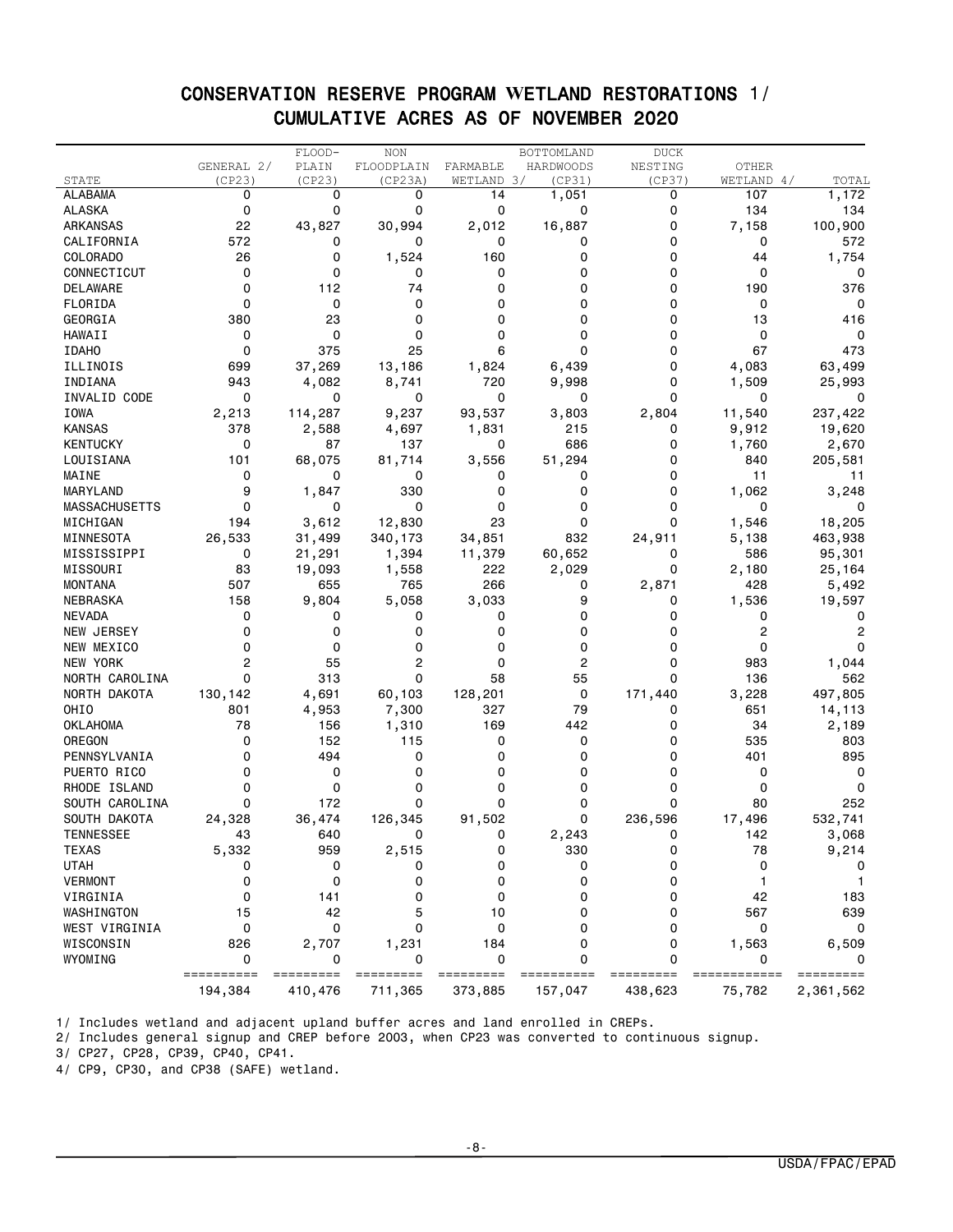#### CRP ENROLLMENT AS OF NOVEMBER 2020 BY SIGN-UP AND INITIAL CONTRACT YEAR 1/ ACRES

| TOTAL       | 2021      | 2020    | 2019    | 2018             | 2017    | 2016    | 2015                 | 2014          | 2013       | <b>BEFORE</b><br>2013 | SIGNUP |
|-------------|-----------|---------|---------|------------------|---------|---------|----------------------|---------------|------------|-----------------------|--------|
|             |           |         |         |                  |         |         |                      |               |            |                       |        |
| 20,328      |           |         |         |                  |         |         |                      |               |            | 20,328                | 29     |
| 98,893      |           |         |         |                  |         |         |                      |               |            | 98,893                | 31     |
| 315,743     |           |         |         |                  |         |         |                      |               |            | 315,743               | 32     |
| 178,547     |           |         |         |                  |         |         |                      |               |            | 178,547               | 33     |
| 213,349     |           |         |         |                  |         |         |                      |               |            | 213,349               | 35     |
| 193,791     |           |         |         |                  |         |         |                      |               |            | 193,791               | 36     |
| 177,740     |           |         |         |                  |         |         |                      |               |            | 177,740               | 37     |
| 316,510     |           |         |         |                  |         |         |                      |               |            | 316,510               | 38     |
| 222,042     |           |         |         |                  |         |         |                      |               |            | 222,042               | 39     |
| 471,394     |           |         |         |                  |         |         |                      |               |            | 471,394               | 40     |
| 2, 451, 381 |           |         |         |                  |         |         |                      |               |            | 2,451,381             | 41     |
| 592,992     |           |         |         |                  |         |         |                      |               | 478,935    | 114,057               | 42     |
| 3,395,965   |           |         |         |                  |         |         |                      |               | .3,395,965 |                       | 43     |
| 517,387     |           |         |         |                  |         |         |                      | 494,660       | 22,728     |                       | 44     |
| 1,516,765   |           |         |         |                  |         |         |                      | . 1, 516, 765 |            |                       | 45     |
| 516,671     |           |         |         |                  |         |         | 513,456              | 3,215         |            |                       | 46     |
| 856,950     |           |         |         |                  |         | 685,555 | 171,396              |               |            |                       | 47     |
| 1,326,566   |           |         |         | 7,407            | 808,838 | 510,320 | $\ddot{\phantom{a}}$ |               |            |                       | 48     |
| 381,569     |           |         |         |                  | 381,569 |         |                      |               |            |                       | 49     |
| 1,322,386   |           |         | 1,016   | 30,628 1,290,743 |         |         |                      |               |            |                       | 50     |
| 290,008     |           |         | 279,046 | 10,962           |         |         |                      |               |            |                       | 51     |
| 242,027     |           | 241,648 | 379     |                  |         |         |                      |               |            |                       | 52     |
| 442,287     | 412,060   | 30,228  |         |                  |         |         |                      |               |            |                       | 53     |
| 2,870,727   | 2,870,727 |         |         |                  |         |         |                      |               |            |                       | 54     |
| 1,906       | 1,906     |         |         |                  |         |         |                      |               |            |                       | 55     |
|             |           |         | 40      |                  |         |         |                      |               |            |                       |        |
| 535,492     |           |         |         | 447,293          | 87,695  | 464     |                      |               |            |                       | 200    |
| 381,427     |           |         | 381,427 |                  |         |         |                      |               |            |                       | 201    |
| 917,476     | 917,476   |         |         |                  |         |         |                      |               |            |                       | 202    |
| 1,818       | 1,818     |         |         |                  |         |         |                      |               |            |                       | 400    |

1/ For CRP, contract year is the same as fiscal year, which begins October 1. General Sign-up Numbers: 1-13, 15, 16, 18, 20, 26, 29, 33, 39, 41, 43, 45, 49, 54 Continuous Sign-up Numbers: 14, 17, 19, 21-25, 27, 28, 30, 31, 35, 36, 37, 38, 40, 42, 44, 46, 47, 48, 50, 51, 52, 53, 55, 400. Sign-up number 32 reflects re-enrollment of 2007-2010 expiring general sign-up contracts under 2006's early re-enrollment and extension offer (REX). Sign-up number 34 is reserved for Emergency Forestry CRP. Sign-ups 200, 201, and 202 are CRP Grasslands. CEAR30 pilot signup number: 400.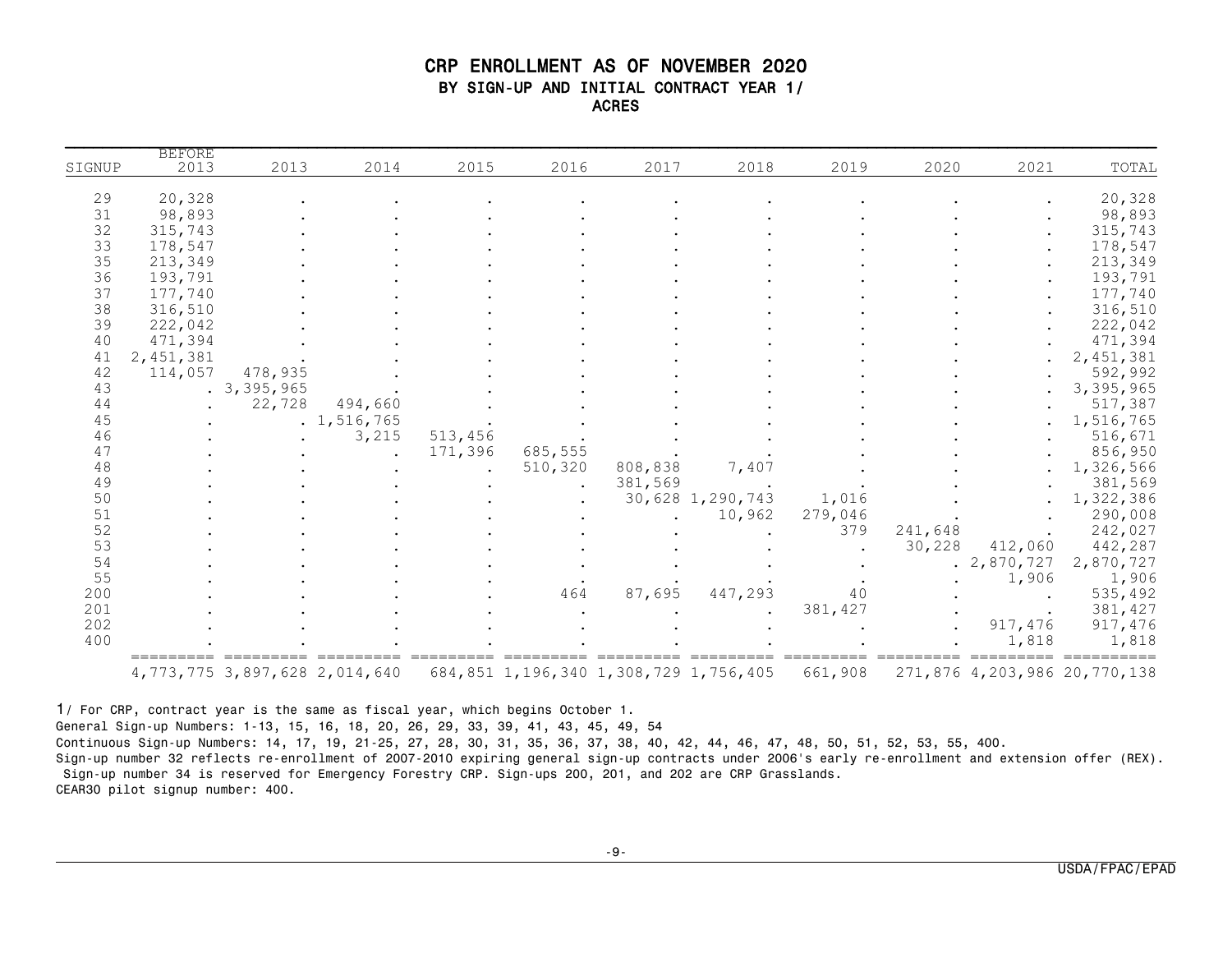### CRP ENROLLMENT AS OF NOVEMBER 2020 BY SIGN-UP AND INITIAL CONTRACT YEAR 1/ NUMBER OF CONTRACTS

|        | <b>BEFORE</b> |        |        |        |              |        |           |        |        |        |         |
|--------|---------------|--------|--------|--------|--------------|--------|-----------|--------|--------|--------|---------|
| SIGNUP | 2012          | 2012   | 2013   | 2014   | 2015         | 2016   | 2017      | 2018   | 2019   | 2020   | TOTAL   |
| 29     | 182           |        |        |        |              |        |           |        |        |        | 182     |
| 31     | 4,979         |        |        |        |              |        |           |        |        |        | 4,979   |
| 32     | 4,036         |        |        |        |              |        |           |        |        |        | 4,036   |
| 33     | 4,011         |        |        |        |              |        |           |        |        |        | 4,011   |
| 35     | 13,163        |        |        |        |              |        |           |        |        |        | 13,163  |
| 36     | 10,455        |        |        |        |              |        |           |        |        |        | 10,455  |
| 37     | 8,493         |        |        |        |              |        |           |        |        |        | 8,493   |
| 38     | 11,091        |        |        |        |              |        |           |        |        |        | 11,091  |
| 39     | 3,638         |        |        |        |              |        |           |        |        |        | 3,638   |
| 40     | 30,563        |        |        |        |              |        |           |        |        |        | 30,563  |
| 41     | 26,918        |        |        |        |              |        |           |        |        |        | 26,918  |
| 42     | 7,139         | 27,302 |        |        |              |        |           |        |        |        | 34,441  |
| 43     |               | 38,149 |        |        |              |        |           |        |        |        | 38,149  |
| 44     |               | 923    | 28,246 |        |              |        |           |        |        |        | 29,169  |
| 45     |               |        | 22,766 |        |              |        |           |        |        |        | 22,766  |
| 46     |               |        | 217    | 26,028 |              |        |           |        |        |        | 26,245  |
| 47     |               |        |        | 8,551  | 38,900       |        |           |        |        |        | 47,451  |
| 48     |               |        |        |        | 21,426       | 44,581 | 120       |        |        |        | 66,127  |
| 49     |               |        |        |        | $\mathbf{r}$ | 4,614  | $\bullet$ |        |        |        | 4,614   |
| 50     |               |        |        |        |              | 1,739  | 51,706    | 16     |        |        | 53,461  |
| 51     |               |        |        |        |              |        | 762       | 18,041 |        |        | 18,803  |
| 52     |               |        |        |        |              |        |           | 78     | 20,112 |        | 20,190  |
| 53     |               |        |        |        |              |        |           |        | 2,861  | 29,885 | 32,746  |
| 54     |               |        |        |        |              |        |           |        |        | 45,022 | 45,022  |
| 55     |               |        |        |        |              |        |           |        |        | 208    | 208     |
| 200    |               |        |        |        | 5            | 296    | 2,079     |        |        |        | 2,381   |
| 201    |               |        |        |        |              |        |           | 934    |        |        | 934     |
| 202    |               |        |        |        |              |        |           |        |        | 2,911  | 2,911   |
| 400    |               |        |        |        |              |        |           |        |        | 151    | 151     |
|        | 124,668       | 66,374 | 51,229 | 34,579 | 60,331       | 51,230 | 54,667    | 19,070 | 22,973 | 78,177 | 563,298 |

1/ For CRP, contract year is the same as fiscal year, which begins October 1.

General Sign-up Numbers: 1-13, 15, 16, 18, 20, 26, 29, 33, 39, 41, 43, 45, 49, 54.

Continuous Sign-up Numbers: 14, 17, 19, 21-25, 27, 28, 30, 31, 35, 36, 37, 38, 40, 42, 44, 46, 47, 48, 50, 51, 52, 53, 55, 400.

Sign-up number 32 reflects re-enrollment of 2007-2010 expiring general sign-up contracts under 2006's early re-enrollment and extension offer (REX). Sign-up number 34 is reserved for Emergency Forestry CRP.

Grasslands signup numbers: 200, 201, 202. CLEAR30 pilot signup number: 400.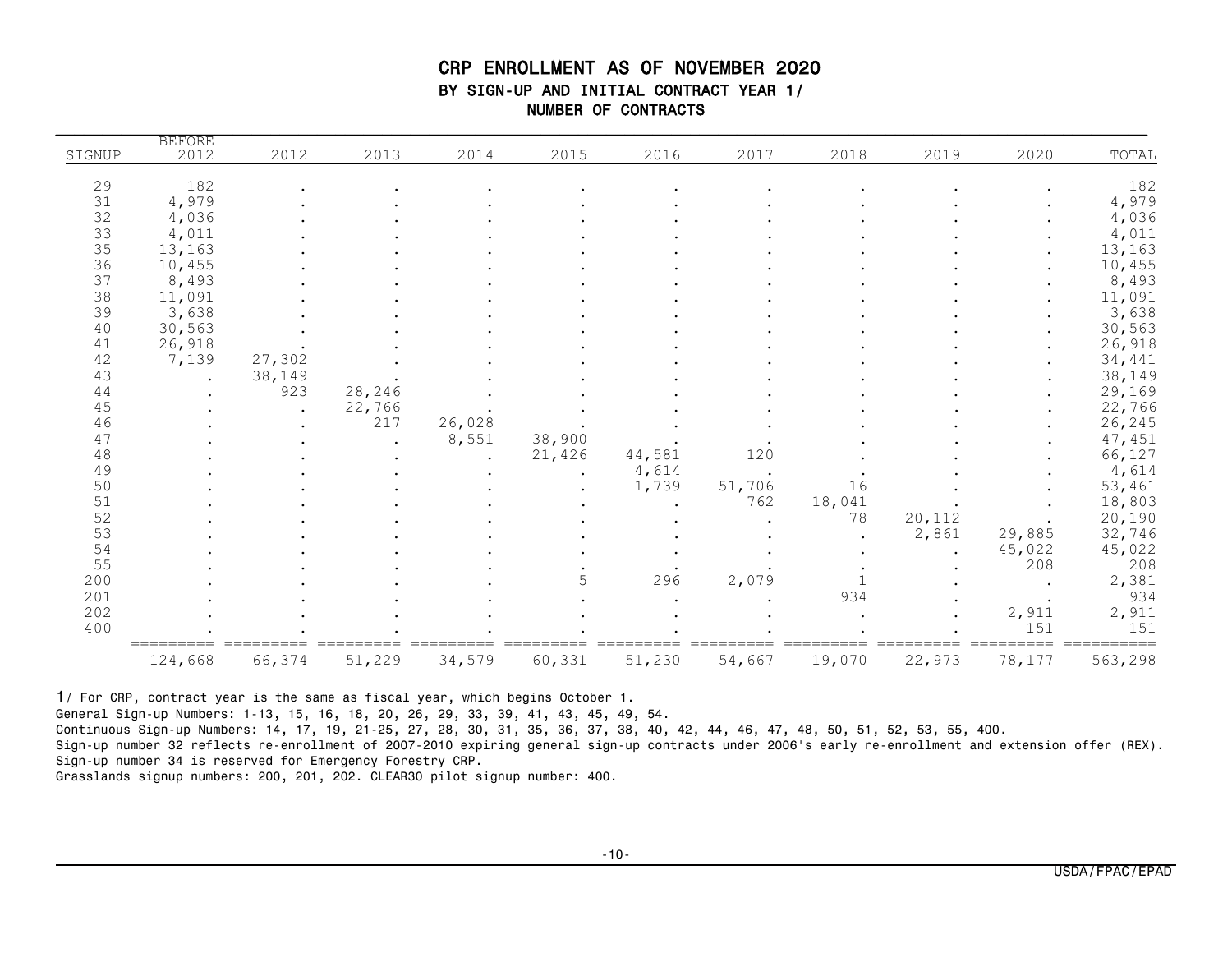### CRP ENROLLMENT BY STATE AS OF NOVEMBER 2020 ---------TOTAL CRP (ALL SIGNUPS)--------

|                      | NUMBER OF | NUMBER OF    |              | ANNUAL RENTAL PAYMENTS 2/ |          |
|----------------------|-----------|--------------|--------------|---------------------------|----------|
| STATE 1/             | CONTRACTS | <b>FARMS</b> | <b>ACRES</b> | ( \$1,000)                | (S/ACRE) |
| .s.                  | 563,298   | 318,944      | 20,770,138   | 1,724,133                 | 83.01    |
| ALABAMA              | 4,058     | 3,074        | 171,409      | 7,631                     | 44.52    |
| ALASKA               | 15        | 15           | 8,184        | 308                       | 37.66    |
| ARKANSAS             | 4,888     | 2,867        | 207,480      | 16,270                    | 78.42    |
| CALIFORNIA           | 148       | 115          | 41,686       | 1,922                     | 46.11    |
| COLORADO             | 8,263     | 4,613        | 1,589,719    | 50,600                    | 31.83    |
| CONNECTICUT          | *         | *            |              | 0                         | $^\star$ |
| DELAWARE             | 280       | 170          | 3,342        | 493                       | 147.63   |
| FLORIDA              | 382       | 325          | 15,030       | 747                       | 49.70    |
| GEORGIA              | 5,929     | 4,090        | 196,812      | 12,639                    | 64.22    |
| HAWAII               | 37        | 22           | 4,887        | 102                       | 20.84    |
| <b>IDAHO</b>         | 2,955     | 1,734        | 469,724      | 23,876                    | 50.83    |
| ILLINOIS             | 73,825    | 41,929       | 833,629      | 168,107                   | 201.66   |
| INDIANA              | 30,861    | 17,665       | 204,371      | 39,225                    | 191.93   |
| IOWA                 | 103,109   | 52,767       | 1,673,778    | 384,167                   | 229.52   |
| <b>KANSAS</b>        | 30,646    | 18,354       | 1,789,356    | 76,618                    | 42.82    |
| <b>KENTUCKY</b>      | 11,603    | 6,113        | 192,546      | 31,541                    | 163.81   |
| LOUISIANA            | 4,288     | 2,824        | 259,265      | 23,990                    | 92.53    |
| MAINE                | 188       | 138          | 4,475        | 225                       | 50.30    |
| MARYLAND             | 4,458     | 2,629        | 46,736       | 10,479                    | 224.23   |
| <b>MASSACHUSETTS</b> | 3         | 3            | 10           | 1                         | 101.00   |
| MICHIGAN             | 8,183     | 4,876        | 116,081      | 14,411                    | 124.15   |
| MINNESOTA            | 53,834    | 28,389       | 1,000,246    | 139,780                   | 139.75   |
| MISSISSIPPI          | 13,369    | 8,813        | 553,249      | 42,799                    | 77.36    |
| MISSOURI             | 24,978    | 15,141       | 797,914      | 97,353                    | 122.01   |
| <b>MONTANA</b>       | 4,682     | 2,194        | 796,730      | 23,678                    | 29.72    |
| NEBRASKA             | 19,139    | 11,198       | 1,245,339    | 73,943                    | 59.38    |
| <b>NEVADA</b>        | *         |              |              | 1                         | $\star$  |
| NEW JERSEY           | 325       | 189          | 1,848        | 167                       | 90.38    |
| NEW MEXICO           | 1,571     | 1,030        | 428,497      | 12,878                    | 30.05    |
| NEW YORK             | 1,117     | 839          | 17,824       | 1,624                     | 91.13    |
| NORTH CAROLINA       | 2,523     | 1,808        | 36,107       | 2,580                     | 71.45    |
| NORTH DAKOTA         | 19,451    | 10,204       | 1,228,072    | 64,403                    | 52.44    |
| OHIO                 | 34,059    | 19,002       | 229,303      | 43,776                    | 190.91   |
| <b>OKLAHOMA</b>      | 4,431     | 3,128        | 543,564      | 15,848                    | 29.16    |
| OREGON               | 3,776     | 2,074        | 502,457      | 29,247                    | 58.21    |
| PENNSYLVANIA         | 6,580     | 4,438        | 101,472      | 13,900                    | 136.99   |
| PUERTO RICO          | З         | 3            | 495          | 25                        | 51.21    |
| RHODE ISLAND         | $\star$   | $*1$         | $^\star$     | $\star$                   | $\star$  |
| SOUTH CAROLINA       | 2,205     | 1,265        | 44,545       | 1,847                     | 41.47    |
| SOUTH DAKOTA         | 28,438    | 13,253       | 1,390,105    | 103,825                   | 74.69    |
| TENNESSEE            | 4,722     | 3,221        | 112,931      | 10,904                    | 96.56    |
| <b>TEXAS</b>         | 15,792    | 11,449       | 2,374,066    | 82,177                    | 34.61    |
| UTAH                 | 559       | 382          | 119,162      | 3,234                     | 27.14    |
| <b>VERMONT</b>       | 325       | 242          | 2,257        | 263                       | 116.35   |
| VIRGINIA             | 3,389     | 2,624        | 32,425       | 2,161                     | 66.65    |
| WASHINGTON           | 9,792     | 4,682        | 1,013,074    | 59,917                    | 59.14    |
| WEST VIRGINIA        | 459       | 379          | 7,432        | 460                       | 61.95    |
| WISCONSIN            | 13,145    | 8,343        | 194,557      | 30,909                    | 158.87   |
| WYOMING              | 512       | 328          | 167,772      | 3,076                     | 18.34    |

1/ State in which land is located.

2/ Approximates payments scheduled to be made October 2021.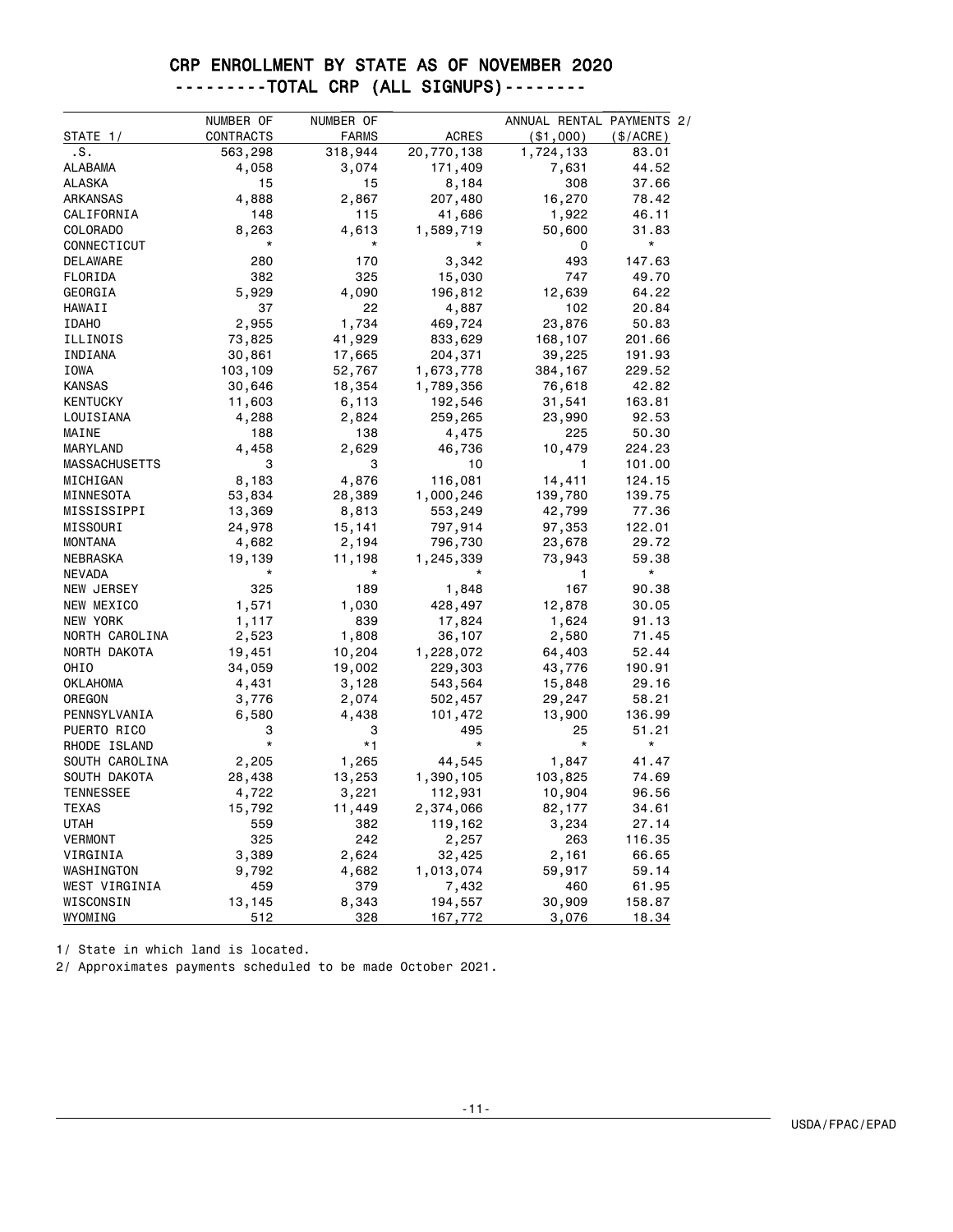### CRP ENROLLMENT BY STATE AS OF NOVEMBER 2020 ---------------GENERAL SIGN-UP--------------

| STATE 1/         | NUMBER OF<br>CONTRACTS | NUMBER OF<br>FARMS | <b>ACRES</b> | ANNUAL RENTAL PAYMENTS 2/<br>( \$1,000) | (S/ACRE) |
|------------------|------------------------|--------------------|--------------|-----------------------------------------|----------|
| .s.              | 149,336                | 109,818            | 11,353,066   | 615,903                                 | 54.25    |
| <b>ALABAMA</b>   | 2,789                  | 2,166              | 122,642      | 5,466                                   | 44.57    |
| ALASKA           | 13                     | 13                 | 7,999        | 296                                     | 36.98    |
| ARKANSAS         | 748                    | 584                | 38,110       | 2,428                                   | 63.71    |
| CALIFORNIA       | 135                    | 103                | 37,256       | 1,847                                   | 49.57    |
| COLORADO         | 6,721                  | 3,937              | 1,309,778    | 40,572                                  | 30.98    |
| <b>DELAWARE</b>  | 7                      | $\overline{7}$     | 91           | 8                                       | 83.72    |
| FLORIDA          | 301                    | 269                | 12,027       | 596                                     | 49.53    |
| GEORGIA          | 1,602                  | 1,225              | 57,050       | 3,424                                   | 60.02    |
| <b>IDAHO</b>     | 1,831                  | 1,183              | 263,257      | 13,421                                  | 50.98    |
| ILLINOIS         | 12,323                 | 9,583              | 248,227      | 34,860                                  | 140.43   |
| INDIANA          | 2,492                  | 2,128              | 43,534       | 5,454                                   | 125.28   |
| IOWA             | 16,982                 | 13,385             | 462,874      | 76,884                                  | 166.10   |
| <b>KANSAS</b>    | 17,763                 | 12,284             | 1,419,796    | 56,910                                  | 40.08    |
| <b>KENTUCKY</b>  | 2,176                  | 1,652              | 60,769       | 7,671                                   | 126.24   |
| LOUISIANA        | 541                    | 444                | 34,465       | 1,983                                   | 57.54    |
| MAINE            | 80                     | 68                 | 2,229        | 72                                      | 32.32    |
| MARYLAND         | 53                     | 50                 | 763          | 77                                      | 101.55   |
| MICHIGAN         | 1,163                  | 996                | 27,294       | 2,617                                   | 95.88    |
| MINNESOTA        | 9,809                  | 7,681              | 292,096      | 25,807                                  | 88.35    |
| MISSISSIPPI      | 5,363                  | 4,345              | 276,106      | 15,577                                  | 56.42    |
| MISSOURI         | 11,870                 | 8,813              | 529,766      | 60,609                                  | 114.41   |
| <b>MONTANA</b>   | 2,939                  | 1,592              | 536,171      | 15,851                                  | 29.56    |
| NEBRASKA         | 5,511                  | 3,964              | 400,785      | 23,493                                  | 58.62    |
| <b>NEVADA</b>    | 1                      | 1                  | 146          | 1                                       | 10.16    |
| NEW JERSEY       | 11                     | 11                 | 149          | 8                                       | 54.57    |
| NEW MEXICO       | 1,146                  | 812                | 260,161      | 9,659                                   | 37.13    |
| NEW YORK         | 135                    | 118                | 3,170        | 168                                     | 52.85    |
| NORTH CAROLINA   | 979                    | 800                | 18,052       | 978                                     | 54.16    |
| NORTH DAKOTA     | 6,508                  | 4,486              | 571,268      | 22,324                                  | 39.08    |
| OHIO             | 1,825                  | 1,594              | 34,500       | 3,611                                   | 104.67   |
| <b>OKLAHOMA</b>  | 3,908                  | 2,814              | 477,487      | 14,762                                  | 30.92    |
| OREGON           | 2,027                  | 1,203              | 398,857      | 23,003                                  | 57.67    |
| PENNSYLVANIA     | 27                     | 25                 | 429          | 22                                      | 51.09    |
| SOUTH CAROLINA   | 581                    | 462                | 18,789       | 617                                     | 32.85    |
| SOUTH DAKOTA     | 2,732                  | 1,985              | 199,256      | 11,690                                  | 58.67    |
| <b>TENNESSEE</b> | 2,347                  | 1,856              | 73,657       | 6,579                                   | 89.32    |
| TEXAS            | 12,954                 | 9,866              | 2,049,634    | 70,223                                  | 34.26    |
| UTAH             | 529                    | 358                | 101,497      | 3,145                                   | 30.99    |
| <b>VERMONT</b>   | $\mathbf{1}$           | $\mathbf{1}$       | 7            | 0                                       | 64.00    |
| VIRGINIA         | 407                    | 355                | 8,401        | 351                                     | 41.73    |
| WASHINGTON       | 5,225                  | 2,829              | 773,987      | 41,953                                  | 54.20    |
| WEST VIRGINIA    | $\mathbf{1}$           | 1                  | 58           | $\overline{2}$                          | 35.29    |
| WISCONSIN        | 4,410                  | 3,520              | 78,756       | 8,480                                   | 107.68   |
| WYOMING          | 370                    | 249                | 101,721      | 2,405                                   | 23.65    |

1/ State in which land is located.

2/ Approximates payments scheduled to be made October 2021.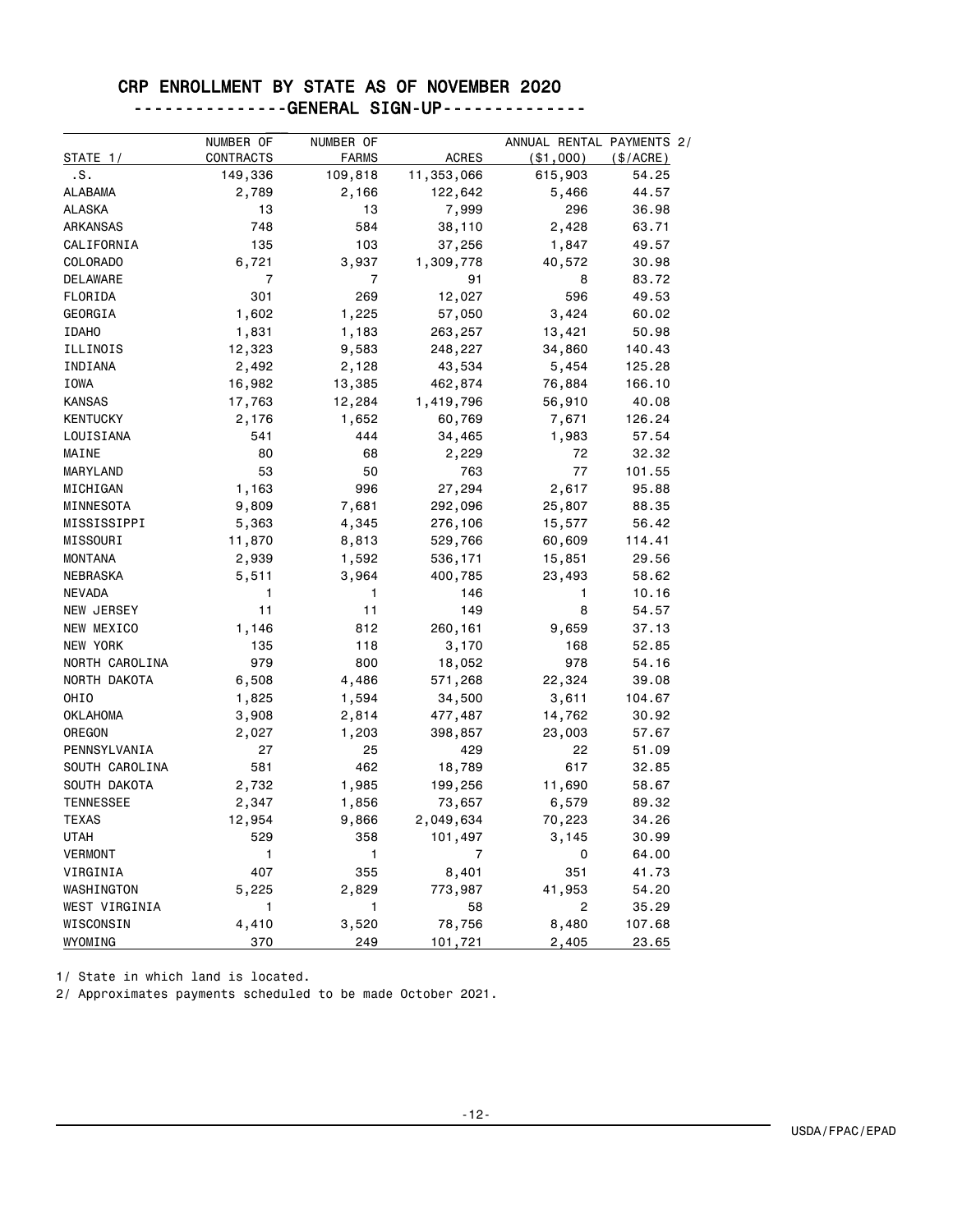#### CRP ENROLLMENT BY STATE AS OF NOVEMBER 2020

|--|--|--|--|--|

| NUMBER OF<br>NUMBER OF<br>ANNUAL RENTAL PAYMENTS 2/<br><b>ACRES</b><br>STATE 1/<br>CONTRACTS<br>FARMS<br>( \$1,000)<br>(\$/ACRE)<br>U.S.<br>407,736<br>236,635<br>7,582,677<br>1,084,730<br>143.05<br>1,212<br>967<br>40,367<br>2,036<br>ALABAMA<br>2<br>ALASKA<br>2<br>184<br>12<br>4,138<br>169,268<br>ARKANSAS<br>2,481<br>13,841<br>CALIFORNIA<br>1,223<br>6<br>6<br>36<br><b>COLORADO</b><br>1,199<br>760<br>8,685<br>124,140 | 50.44<br>67.10<br>81.77<br>29.30<br>69.96<br>67.00<br>149.42<br>58.63<br>67.66 |
|------------------------------------------------------------------------------------------------------------------------------------------------------------------------------------------------------------------------------------------------------------------------------------------------------------------------------------------------------------------------------------------------------------------------------------|--------------------------------------------------------------------------------|
|                                                                                                                                                                                                                                                                                                                                                                                                                                    |                                                                                |
|                                                                                                                                                                                                                                                                                                                                                                                                                                    |                                                                                |
|                                                                                                                                                                                                                                                                                                                                                                                                                                    |                                                                                |
|                                                                                                                                                                                                                                                                                                                                                                                                                                    |                                                                                |
|                                                                                                                                                                                                                                                                                                                                                                                                                                    |                                                                                |
|                                                                                                                                                                                                                                                                                                                                                                                                                                    |                                                                                |
|                                                                                                                                                                                                                                                                                                                                                                                                                                    |                                                                                |
|                                                                                                                                                                                                                                                                                                                                                                                                                                    |                                                                                |
| 1<br>0<br>CONNECTICUT<br>1<br>1                                                                                                                                                                                                                                                                                                                                                                                                    |                                                                                |
| 3,251<br>486<br>DELAWARE<br>273<br>166                                                                                                                                                                                                                                                                                                                                                                                             |                                                                                |
| FLORIDA<br>70<br>54<br>2,340<br>137                                                                                                                                                                                                                                                                                                                                                                                                |                                                                                |
| 4,243<br>2,991<br>GEORGIA<br>134,701<br>9,114                                                                                                                                                                                                                                                                                                                                                                                      |                                                                                |
| 31<br>20<br>1,280<br>62<br>HAWAII                                                                                                                                                                                                                                                                                                                                                                                                  | 48.58                                                                          |
| 1,104<br>714<br>169,060<br>10,045<br><b>IDAHO</b>                                                                                                                                                                                                                                                                                                                                                                                  | 59.42                                                                          |
| 133,226<br>ILLINOIS<br>61,485<br>36,438<br>584,695<br>227.86                                                                                                                                                                                                                                                                                                                                                                       |                                                                                |
| INDIANA<br>28,360<br>16,369<br>160,703<br>33,766<br>210.11                                                                                                                                                                                                                                                                                                                                                                         |                                                                                |
| <b>IOWA</b><br>46,555<br>307,149<br>86,050<br>1,207,466<br>254.38                                                                                                                                                                                                                                                                                                                                                                  |                                                                                |
| <b>KANSAS</b><br>12,646<br>8,033<br>302,623<br>19,050                                                                                                                                                                                                                                                                                                                                                                              | 62.95                                                                          |
| <b>KENTUCKY</b><br>9,343<br>4,982<br>128,121<br>23,778<br>185.59                                                                                                                                                                                                                                                                                                                                                                   |                                                                                |
| LOUISIANA<br>3,738<br>223,356<br>2,495<br>21,979                                                                                                                                                                                                                                                                                                                                                                                   | 98.40                                                                          |
| MAINE<br>107<br>84<br>152<br>2,197                                                                                                                                                                                                                                                                                                                                                                                                 | 69.31                                                                          |
| 4,390<br>10,361<br>MARYLAND<br>2,602<br>44,788<br>231.34                                                                                                                                                                                                                                                                                                                                                                           |                                                                                |
| <b>MASSACHUSETTS</b><br>3<br>3<br>10<br>101.00<br>1                                                                                                                                                                                                                                                                                                                                                                                |                                                                                |
| 6,775<br>70,807<br>11,527<br>3,988<br>162.80<br>MICHIGAN                                                                                                                                                                                                                                                                                                                                                                           |                                                                                |
| MINNESOTA<br>43,852<br>24,224<br>700,210<br>113,755<br>162.46                                                                                                                                                                                                                                                                                                                                                                      |                                                                                |
| MISSISSIPPI<br>7,996<br>5,421<br>276,566<br>27,214                                                                                                                                                                                                                                                                                                                                                                                 | 98.40                                                                          |
| MISSOURI<br>13,066<br>8,371<br>264,759<br>36,658<br>138.46                                                                                                                                                                                                                                                                                                                                                                         |                                                                                |
| <b>MONTANA</b><br>1,450<br>728<br>179,550<br>7,018                                                                                                                                                                                                                                                                                                                                                                                 | 39.08                                                                          |
| <b>NEBRASKA</b><br>7,848<br>273,085<br>43,124<br>157.91<br>12,121                                                                                                                                                                                                                                                                                                                                                                  |                                                                                |
| <b>NEW JERSEY</b><br>180<br>1,546<br>156<br>100.94<br>310                                                                                                                                                                                                                                                                                                                                                                          |                                                                                |
| 253<br>1,983<br>NEW MEXICO<br>192<br>58,630                                                                                                                                                                                                                                                                                                                                                                                        | 33.82                                                                          |
| 697<br>NEW YORK<br>930<br>12,550<br>1,413<br>112.60                                                                                                                                                                                                                                                                                                                                                                                |                                                                                |
| NORTH CAROLINA<br>1,512<br>1,018<br>16,975<br>1,585                                                                                                                                                                                                                                                                                                                                                                                | 93.37                                                                          |
| 12,732<br>6,927<br>607,180<br>41,286<br>NORTH DAKOTA                                                                                                                                                                                                                                                                                                                                                                               | 68.00                                                                          |
| OHIO<br>32,011<br>17,997<br>186,973<br>39,996<br>213.92                                                                                                                                                                                                                                                                                                                                                                            |                                                                                |
| <b>OKLAHOMA</b><br>301<br>251<br>13,724<br>567                                                                                                                                                                                                                                                                                                                                                                                     | 41.29                                                                          |
| OREGON<br>1,698<br>1,080<br>69,432<br>5,813                                                                                                                                                                                                                                                                                                                                                                                        | 83.73                                                                          |
| PENNSYLVANIA<br>6,533<br>13,858<br>138.37<br>4,413<br>100,153                                                                                                                                                                                                                                                                                                                                                                      |                                                                                |
| PUERTO RICO<br>3<br>3<br>495<br>25                                                                                                                                                                                                                                                                                                                                                                                                 | 51.21                                                                          |
| 1<br>1<br>$\overline{2}$<br>RHODE ISLAND<br>28                                                                                                                                                                                                                                                                                                                                                                                     | 74.00                                                                          |
| SOUTH CAROLINA<br>1,600<br>886<br>24,144<br>1,194                                                                                                                                                                                                                                                                                                                                                                                  | 49.47                                                                          |
| SOUTH DAKOTA<br>24,150<br>12,012<br>717,275<br>84,686<br>118.07                                                                                                                                                                                                                                                                                                                                                                    |                                                                                |
| 4,278<br><b>TENNESSEE</b><br>2,331<br>1,647<br>36,016<br>118.77                                                                                                                                                                                                                                                                                                                                                                    |                                                                                |
| <b>TEXAS</b><br>2,716<br>1,806<br>285,621<br>11,552                                                                                                                                                                                                                                                                                                                                                                                | 40.45                                                                          |
| UTAH<br>253<br>11<br>6<br>5                                                                                                                                                                                                                                                                                                                                                                                                        | 43.21                                                                          |
| <b>VERMONT</b><br>324<br>241<br>2,249<br>262<br>116.52                                                                                                                                                                                                                                                                                                                                                                             |                                                                                |
| 2,913<br>2,261<br>1,762<br>VIRGINIA<br>21,201                                                                                                                                                                                                                                                                                                                                                                                      | 83.13                                                                          |
| 4,547<br>230,600<br>17,888<br>WASHINGTON<br>2,611                                                                                                                                                                                                                                                                                                                                                                                  | 77.57                                                                          |
| WEST VIRGINIA<br>426<br>359<br>5,057<br>425                                                                                                                                                                                                                                                                                                                                                                                        | 84.13                                                                          |
| WISCONSIN<br>8,699<br>114,912<br>22,406<br>5,689<br>194.98                                                                                                                                                                                                                                                                                                                                                                         |                                                                                |
| 79<br>WYOMING<br>56<br>12,909<br>366                                                                                                                                                                                                                                                                                                                                                                                               | 28.36                                                                          |

1/ Includes Farmable Wetland enrollment.

2/ State in which land is located.

3/ Payments scheduled to be made October 2021. Includes annual incentive and maintenance allowance payments, but not one-time signing and practice incentive payments or payment reductions, such as for lands enrolled less than a full year and lands hayed or grazed.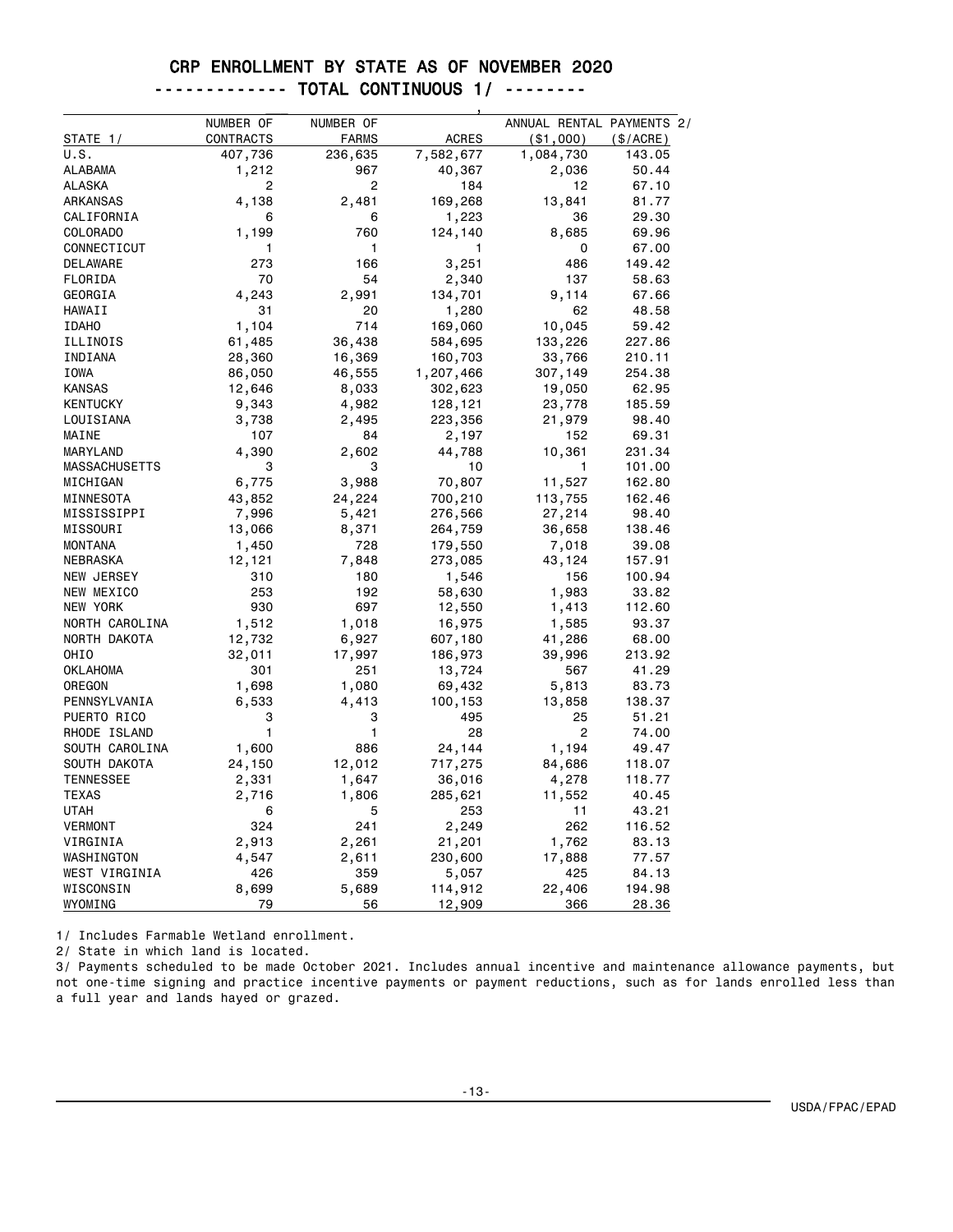#### CRP ENROLLMENT BY STATE AS OF NOVEMBER 2020

| ------------------CREP | <b>ONLY------------------</b> |
|------------------------|-------------------------------|
|------------------------|-------------------------------|

|                  | NUMBER OF        | NUMBER OF    |              | ANNUAL RENTAL PAYMENTS 2/ |           |
|------------------|------------------|--------------|--------------|---------------------------|-----------|
| STATE 1/         | <b>CONTRACTS</b> | <b>FARMS</b> | <b>ACRES</b> | ( \$1,000)                | (\$/ACRE) |
| U.S.             | 52,161           | 35,649       | 862,173      | 155,038                   | 179.82    |
| <b>ARKANSAS</b>  | 12               | 10           | 483          | 56                        | 116.19    |
| <b>COLORADO</b>  | 269              | 198          | 37,652       | 5,119                     | 135.95    |
| <b>DELAWARE</b>  | 252              | 163          | 3,138        | 473                       | 150.84    |
| <b>HAWAII</b>    | 31               | 20           | 1,280        | 62                        | 48.58     |
| <b>IDAHO</b>     | 188              | 123          | 18,412       | 2,462                     | 133.73    |
| ILLINOIS         | 4,193            | 3,102        | 64,330       | 16,773                    | 260.73    |
| INDIANA          | 2,032            | 1,544        | 21,443       | 5,723                     | 266.90    |
| <b>IOWA</b>      | 127              | 125          | 3,707        | 1,148                     | 309.59    |
| <b>KANSAS</b>    | 128              | 91           | 23,146       | 3,023                     | 130.60    |
| <b>KENTUCKY</b>  | 1,834            | 925          | 61,835       | 12,106                    | 195.78    |
| LOUISIANA        | 283              | 226          | 17,065       | 1,373                     | 80.46     |
| MARYLAND         | 4,112            | 2,514        | 43,826       | 10,258                    | 234.07    |
| MICHIGAN         | 2,198            | 1,467        | 24,207       | 4,167                     | 172.13    |
| MINNESOTA        | 873              | 764          | 31,750       | 8,919                     | 280.91    |
| MISSISSIPPI      | 116              | 95           | 5,084        | 695                       | 136.72    |
| MISSOURI         | 799              | 577          | 24,220       | 2,463                     | 101.71    |
| <b>MONTANA</b>   | 111              | 51           | 11,339       | 720                       | 63.51     |
| <b>NEBRASKA</b>  | 852              | 709          | 44,007       | 8,168                     | 185.61    |
| NEW JERSEY       | 245              | 146          | 683          | 103                       | 150.61    |
| <b>NEW YORK</b>  | 798              | 596          | 9,703        | 1,248                     | 128,66    |
| NORTH CAROLINA   | 354              | 285          | 4,400        | 555                       | 126.23    |
| NORTH DAKOTA     | 15               | 11           | 1,040        | 51                        | 48.60     |
| OHI <sub>0</sub> | 15,253           | 9,753        | 112,426      | 28,380                    | 252.43    |
| <b>OKLAHOMA</b>  | 64               | 54           | 573          | 36                        | 63.36     |
| OREGON           | 1,547            | 1,001        | 46,031       | 4,242                     | 92.15     |
| PENNSYLVANIA     | 6,518            | 4,400        | 100,130      | 13,856                    | 138.38    |
| SOUTH DAKOTA     | 962              | 596          | 75,495       | 8,672                     | 114.87    |
| <b>VERMONT</b>   | 315              | 239          | 2,217        | 260                       | 117.36    |
| VIRGINIA         | 2,474            | 1,997        | 17,786       | 1,523                     | 85,66     |
| WASHINGTON       | 1,127            | 932          | 13,540       | 3,584                     | 264.67    |
| WEST VIRGINIA    | 424              | 357          | 5,052        | 425                       | 84.18     |
| WISCONSIN        | 3,655            | 2,578        | 36,172       | 8,394                     | 232.04    |

1/ State in which land is located.

2/ Payments scheduled to be made October 2021. Includes annual incentive and maintenance allowance payments, but not one-time signing and practice incentive payments or payment reductions, such as for lands enrolled less than a full year and lands hayed or grazed.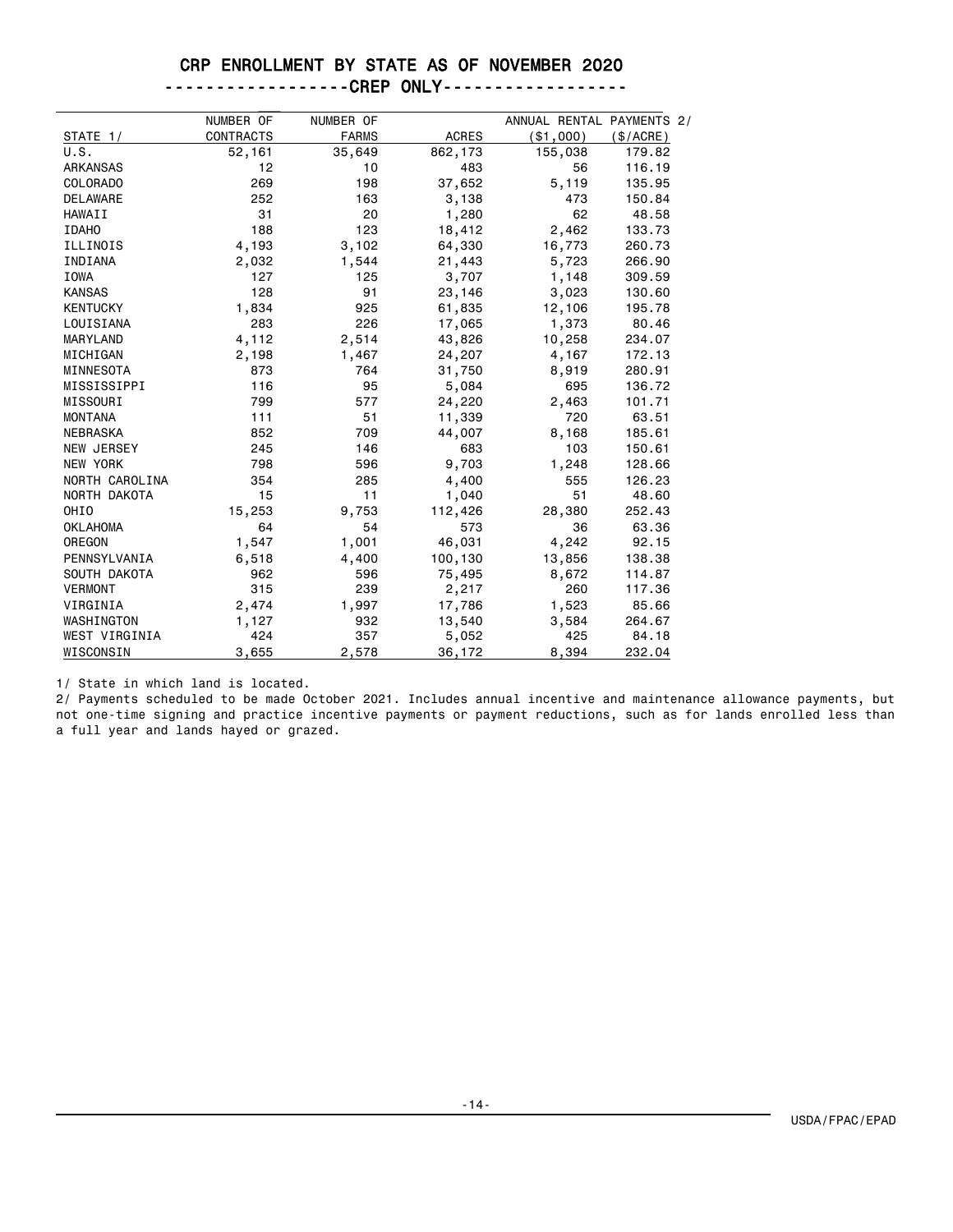#### **CONSERVATION RESERVE ENHANCEMENT PROGRAM BY AGREEMENT AS OF NOVEMBER 2020**

|                                  | NUMBER OF   | NUMBER      |         |              | ANNUAL RENTAL |
|----------------------------------|-------------|-------------|---------|--------------|---------------|
| AGREEMENT                        | CONTRACTS   | OF FARMS    | ACRES   | (51,000)     | (S/A)         |
| Arkansas I-Bayou Meto            | $\mathbf 1$ | $\mathbf 1$ | 29      | 4            | 138.61        |
| Arkansas II-Cache River/Bayou De | 6           | 4           | 443     | 51           | 115.54        |
| Arkansas III-Illinois River      | 5           | 5           | 11      | $\mathbf{1}$ | 84.50         |
| Colorado I-Republican River      | 166         | 125         | 27,252  | 3,429        | 125.83        |
| Colorado II-High Plains          | 34          | 22          | 1,079   | 46           | 43.04         |
| Colorado III-Rio Grande          | 69          | 51          | 9,321   | 1,643        | 176.29        |
| Delaware                         | 252         | 163         | 3,138   | 473          | 150.84        |
| Hawaii                           | 31          | 20          | 1,280   | 62           | 48.58         |
| Idaho-Eastern Snake River Plain  | 188         | 123         | 18,412  | 2,462        | 133.73        |
| Illinois                         | 4,193       | 3,102       | 64,330  | 16,773       | 260.73        |
| Indiana                          | 2,032       | 1,544       | 21,443  | 5,723        | 266.90        |
| Iowa                             | 127         | 125         | 3,707   | 1,148        | 309.59        |
| Kansas-Upper Arkansas River      | 128         | 91          | 23,146  | 3,023        | 130.60        |
| Kentucky-Green River             | 1,834       | 925         | 61,835  | 12,106       | 195.78        |
| Louisiana I-Lower Ouachita River | 283         | 226         | 17,065  | 1,373        | 80.46         |
| Maryland                         | 4,112       | 2,514       | 43,826  | 10,258       | 234.07        |
| Michigan                         | 2,198       | 1,467       | 24,207  | 4,167        | 172.13        |
| Minnesota II - Mississippi       | 178         | 158         | 3,230   | 531          | 164.27        |
| Minnesota II - Missouri/Des Moin | 86          | 76          | 2,213   | 342          | 154.39        |
| Minnesota II - Red River         | 20          | 18          | 550     | 57           | 102.83        |
| Minnesota Water Quality          | 589         | 518         | 25,757  | 7,990        | 310.21        |
| Mississippi Delta                | 116         | 95          | 5,084   | 695          | 136.72        |
| Missouri                         | 799         | 577         | 24,220  | 2,463        | 101.71        |
| Montana                          | 111         | 51          | 11,339  | 720          | 63.51         |
| Nebraska I-Central Basins Resour | 391         | 350         | 2,947   | 390          | 132.37        |
| Nebraska II-Platte Republican Re | 461         | 359         | 41,060  | 7,778        | 189.43        |
| New Jersey                       | 245         | 146         | 683     | 103          | 150.61        |
| New York I-New York City         | 131         | 103         | 1,357   | 140          | 103.51        |
| New York II-Syracuse             | 16          | 7           | 57      | 7            | 117.12        |
| New York III-State Wide          | 651         | 487         | 8,289   | 1,101        | 132.86        |
| North Carolina                   | 354         | 285         | 4,400   | 555          | 126.23        |
| North Dakota                     | 7           | 4           | 108     | 4            | 33.35         |
| ND Riparian Project              | 8           | 7           | 932     | 47           | 50.36         |
| Ohio I-Lake Erie                 | 12,319      | 7,741       | 51,667  | 12,617       | 244.19        |
| Ohio II-Upper Big Walnut Creek   | 13          | 7           | 27      | 4            | 164.46        |
| Ohio III-Scioto River Basin      | 2,921       | 2,019       | 60,732  | 15,758       | 259.48        |
| Oklahoma                         | 64          | 54          | 573     | 36           | 63.36         |
| Oregon                           | 1,547       | 1,001       | 46,031  | 4,242        | 92.15         |
| Pennsylvania I-Chesapeake Bay Wa | 5,668       | 3,810       | 85,555  | 12,357       | 144.44        |
| Pennsylvania II-Ohio River Basin | 845         | 588         | 14,500  | 1,486        | 102.50        |
| Pennsylvania III - Delaware Rive | 5           | 4           | 76      | 13           | 165.27        |
| South Dakota-James River         | 962         | 596         | 75,495  | 8,672        | 114.87        |
| Vermont                          | 315         | 239         | 2,217   | 260          | 117.36        |
| Virginia I-Southern Rivers       | 1,224       | 998         | 7,201   | 589          | 81.81         |
| Virginia II-Chesapeake Bay       | 1,250       | 1,008       | 10,585  | 934          | 88.27         |
| Washington                       | 1,127       | 932         | 13,540  | 3,584        | 264.67        |
| West Virginia                    | 424         | 358         | 5,052   | 425          | 84.18         |
| Wisconsin                        | 3,655       | 2,578       | 36,172  | 8,394        | 232.04        |
|                                  | 52,161      | 35,682      | 862,173 | 155,038      | 179.82        |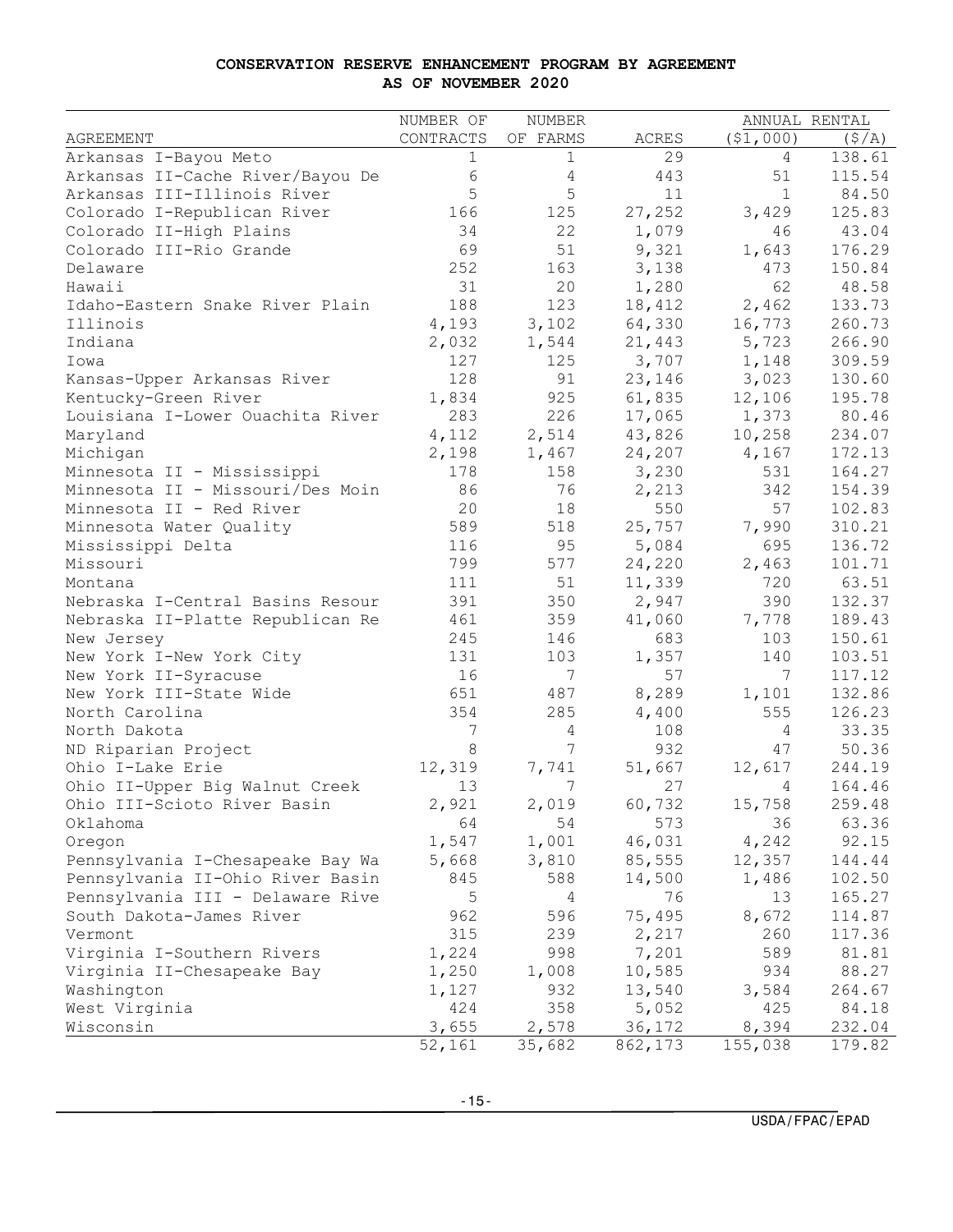#### CRP ENROLLMENT BY STATE AS OF NOVEMBER 2020 ----------- CONTINUOUS NON-CREP 1/----------

| STATE 1/             | NUMBER OF<br>CONTRACTS | NUMBER OF<br><b>FARMS</b> | <b>ACRES</b> | ANNUAL RENTAL PAYMENTS 2/ | (\$/ACRE)       |
|----------------------|------------------------|---------------------------|--------------|---------------------------|-----------------|
| U.S.                 | 341,541                | 202,819                   | 6,346,619    | ( \$1,000)<br>869,901     |                 |
| <b>ALABAMA</b>       | 1,209                  | 964                       | 40,353       | 2,036                     | 137.07<br>50.45 |
| <b>ALASKA</b>        | 2                      | 2                         | 184          | 12                        |                 |
|                      |                        |                           |              |                           | 67.10           |
| ARKANSAS             | 4,107                  | 2,463                     | 166,773      | 13,615                    | 81.64           |
| CALIFORNIA           | 6                      | 6                         | 1,223        | 36                        | 29.30           |
| <b>COLORADO</b>      | 929                    | 574                       | 86,328       | 3,558                     | 41.22           |
| CONNECTICUT          | 1                      | 1                         | 1            | 0                         | 67.00           |
| DELAWARE             | 21                     | 15                        | 113          | 12                        | 110.20          |
| FLORIDA              | 70                     | 54                        | 2,340        | 137                       | 58,63           |
| GEORGIA              | 4,243                  | 2,991                     | 134,701      | 9,114                     | 67.66           |
| <b>IDAHO</b>         | 915                    | 593                       | 150,642      | 7,583                     | 50.34           |
| ILLINOIS             | 57,188                 | 34,470                    | 518,541      | 115,949                   | 223.61          |
| INDIANA              | 26,249                 | 15,374                    | 138,539      | 27,908                    | 201.44          |
| INVALID CODE         | 1                      |                           | 3            | 0                         | 165.75          |
| <b>IOWA</b>          | 81,027                 | 44,561                    | 1,110,218    | 279,299                   | 251.57          |
| <b>KANSAS</b>        | 12,417                 | 7,890                     | 277,647      | 15,924                    | 57.35           |
| <b>KENTUCKY</b>      | 7,509                  | 4,085                     | 66,286       | 11,672                    | 176.08          |
| LOUISIANA            | 3,410                  | 2,292                     | 202,735      | 20,258                    | 99.93           |
| MAINE                | 107                    | 84                        | 2,197        | 152                       | 69.31           |
| MARYLAND             | 278                    | 236                       | 962          | 103                       | 107.12          |
| <b>MASSACHUSETTS</b> | 3                      | 3                         | 10           | 1                         | 101.00          |
| MICHIGAN             | 4,575                  | 2,917                     | 46,577       | 7,358                     | 157.98          |
| MINNESOTA            | 41,038                 | 23,192                    | 633,608      | 98,782                    | 155.90          |
| MISSISSIPPI          | 7,789                  | 5,293                     | 260,104      | 25,408                    | 97.69           |
| MISSOURI             | 12,263                 | 7,917                     | 240,318      | 34,169                    | 142.18          |
| <b>MONTANA</b>       | 1,336                  | 676                       | 167,946      | 6,288                     | 37.44           |
| <b>NEBRASKA</b>      | 10,977                 | 7,196                     | 226,044      | 34,445                    | 152.38          |
| <b>NEW JERSEY</b>    | 65                     | 50                        | 863          | 53                        | 61.64           |
| NEW MEXICO           | 253                    | 192                       | 58,630       | 1,983                     | 33.82           |
| NEW YORK             | 132                    | 112                       | 2,848        | 165                       | 57.85           |
| NORTH CAROLINA       | 1,156                  | 802                       | 12,518       | 1,024                     | 81.79           |
| NORTH DAKOTA         | 9,995                  | 5,941                     | 477,939      | 29,689                    | 62.12           |
| OHIO                 | 16,708                 | 10,822                    | 74,219       | 11,570                    | 155.89          |
| <b>OKLAHOMA</b>      | 234                    | 194                       | 12,981       | 520                       | 40.04           |
| OREGON               | 151                    | 110                       | 23,400       | 1,571                     | 67.15           |
| PENNSYLVANIA         | 15                     | 15                        | 23           | 2                         | 76.39           |
| PUERTO RICO          | 3                      | 3                         | 495          | 25                        | 51.21           |
| RHODE ISLAND         | 1                      | $\mathbf{1}$              | 28           | 2                         | 74.00           |
| SOUTH CAROLINA       | 1,600                  | 886                       | 24,144       | 1,194                     | 49.47           |
| SOUTH DAKOTA         | 19,529                 | 10,424                    | 550,278      | 63,548                    | 115.48          |
| <b>TENNESSEE</b>     | 2,331                  | 1,647                     | 36,016       | 4,278                     | 118.77          |
| <b>TEXAS</b>         | 2,716                  | 1,806                     | 285,621      | 11,552                    | 40.45           |
| <b>UTAH</b>          | 6                      | 5                         | 253          | 11                        | 43.21           |
| <b>VERMONT</b>       | 9                      | 9                         | 32           | 2                         | 58.96           |
| VIRGINIA             | 439                    | 345                       | 3,416        | 239                       | 69.94           |
| WASHINGTON           | 3,418                  | 1,788                     | 217,050      | 14,303                    | 65.90           |
| WEST VIRGINIA        | 2                      | 2                         | 5            | $\mathbf 0$               | 38.00           |
| WISCONSIN            | 5,029                  | 3,760                     | 78,556       | 13,983                    | 178.00          |
| WYOMING              | 79                     | 56                        | 12,909       | 366                       | 28.36           |
|                      |                        |                           |              |                           |                 |

1/ Farmable Wetland Program enrollment not included.

2/ State in which land is located.

3/ Payments scheduled to be made October 2021. Includes annual incentive and maintenance allowance payments, but not one-time signing and practice incentive payments or payment reductions, such as for lands enrolled less than a full year and lands hayed or grazed.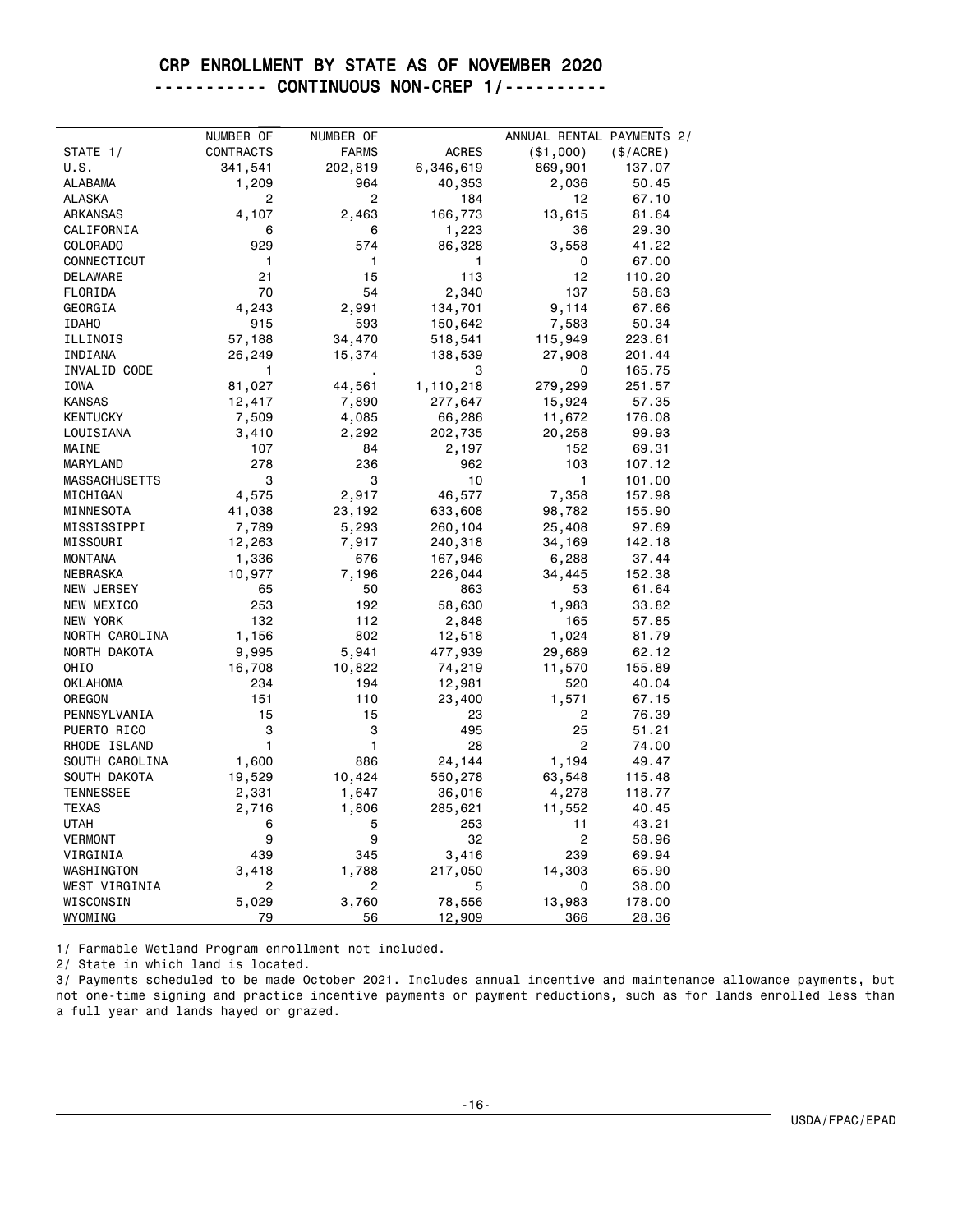### CRP ENROLLMENT BY STATE AS OF NOVEMER 2020 ---------FARMABLE WETLAND PROGRAM-----------

|                  | NUMBER OF        | NUMBER OF      |              | ANNUAL RENTAL PAYMENTS 2/ |          |
|------------------|------------------|----------------|--------------|---------------------------|----------|
| STATE 1/         | <b>CONTRACTS</b> | <b>FARMS</b>   | <b>ACRES</b> | (\$1,000)                 | \$/ACRE) |
| U.S.             | 14,108           | 10,947         | 373,885      | 60,069                    | 160.66   |
| <b>ALABAMA</b>   | 3                | 3              | 14           |                           | 36.59    |
| <b>ARKANSAS</b>  | 19               | 13             | 2,012        | 170                       | 84.40    |
| <b>COLORADO</b>  |                  |                | 160          | 8                         | 52.45    |
| <b>IDAHO</b>     |                  |                | 6            | 0                         | 78.55    |
| <b>ILLINOIS</b>  | 105              | 96             | 1,824        | 509                       | 278.93   |
| INDIANA          | 79               | 73             | 720          | 135                       | 187.26   |
| <b>IOWA</b>      | 4,956            | 4,100          | 93,537       | 26,933                    | 287.94   |
| <b>KANSAS</b>    | 101              | 96             | 1,831        | 104                       | 56.58    |
| LOUISIANA        | 45               | 34             | 3,556        | 348                       | 97.79    |
| MICHIGAN         | 2                | $\overline{2}$ | 23           | 2                         | 97.76    |
| MINNESOTA        | 1,942            | 1,684          | 34,851       | 6,056                     | 173.76   |
| MISSISSIPPI      | 91               | 80             | 11,379       | 1,110                     | 97.58    |
| MISSOURI         | 4                | 3              | 222          | 25                        | 113.86   |
| <b>MONTANA</b>   | 6                | 6              | 266          | 13                        | 48.66    |
| <b>NEBRASKA</b>  | 294              | 256            | 3,033        | 521                       | 171.61   |
| NORTH CAROLINA   | 2                |                | 58           | 6                         | 99.53    |
| NORTH DAKOTA     | 2,722            | 1,762          | 128,201      | 11,547                    | 90.07    |
| OHI <sub>0</sub> | 51               | 50             | 327          | 48                        | 147.22   |
| <b>OKLAHOMA</b>  | 3                | 3              | 169          | 11                        | 62.99    |
| SOUTH DAKOTA     | 3,664            | 2,667          | 91,502       | 12,493                    | 136.53   |
| WASHINGTON       | 2                | 2              | 10           |                           | 110.54   |
| WISCONSIN        | 15               | 14             | 184          | 30                        | 162.43   |

1/ State in which land is located.

2/ Payments scheduled to be made October 2021. Includes annual incentive and maintenance allowance payments, but not one-time signing and practice incentive payments or payment reductions, such as for lands enrolled less than a full year and lands hayed or grazed.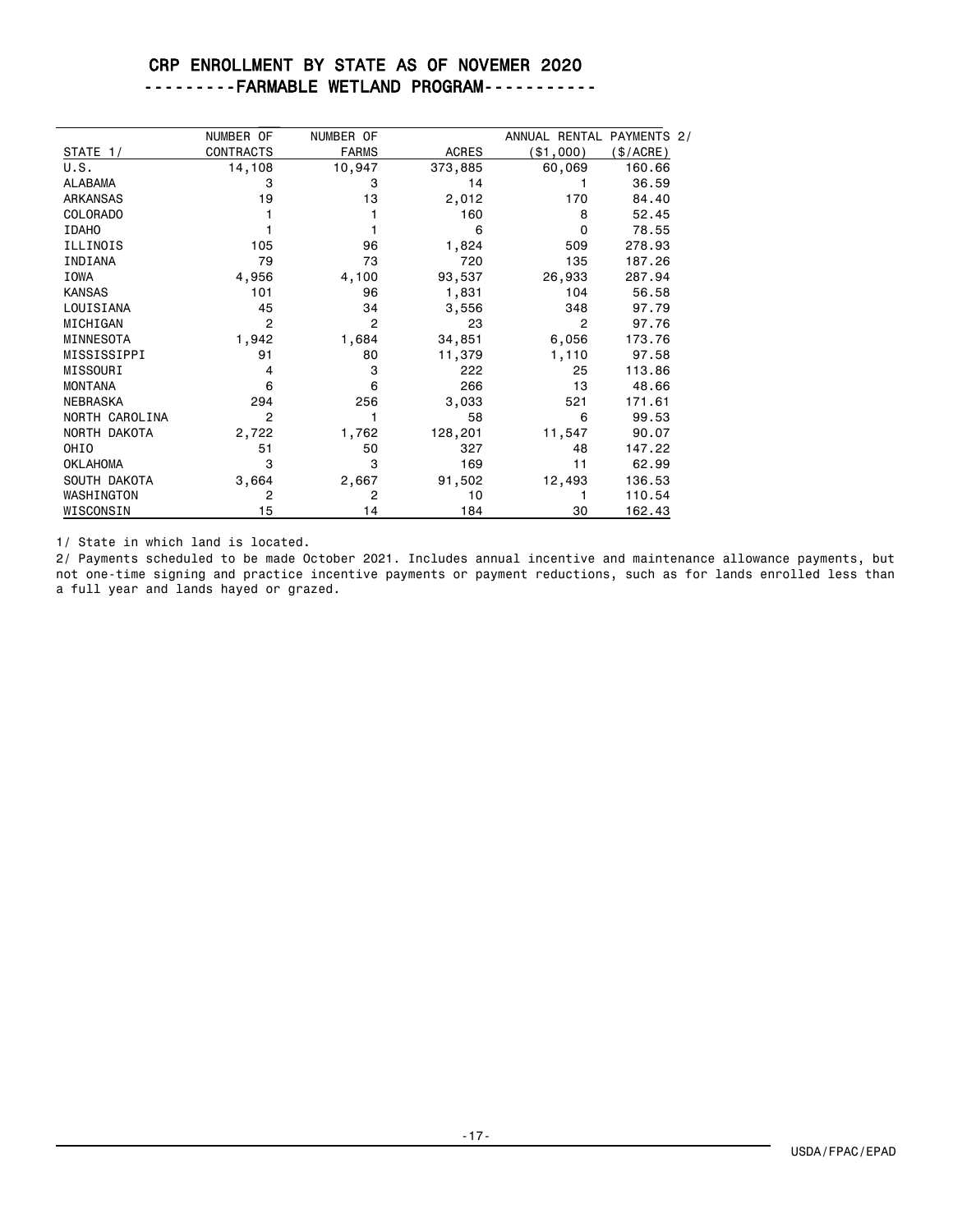# CRP ENROLLMENT BY STATE AS OF NOVEMBER 2020

--------------GRASSLANDS SIGNUP-------------

|                   | NUMBER OF               | NUMBER OF               |              | ANNUAL RENTAL PAYMENTS 2/ |           |
|-------------------|-------------------------|-------------------------|--------------|---------------------------|-----------|
| STATE 1/          | <b>CONTRACTS</b>        | <b>FARMS</b>            | <b>ACRES</b> | ( \$1,000)                | (\$/ACRE) |
| U.S.              | 6,226                   | 3,696                   | 1,834,395    | 23,486                    | 12.80     |
| <b>ALABAMA</b>    | 57                      | 46                      | 8,401        | 129                       | 15.33     |
| <b>ARKANSAS</b>   | $\overline{\mathbf{c}}$ | $\overline{\mathbf{c}}$ | 102          | 1                         | 14.59     |
| CALIFORNIA        | $\overline{7}$          | $\overline{7}$          | 3,207        | 40                        | 12.43     |
| <b>COLORADO</b>   | 343                     | 173                     | 155,801      | 1,342                     | 8.61      |
| FLORIDA           | 11                      | $\overline{7}$          | 663          | 14                        | 21.17     |
| GEORGIA           | 84                      | 65                      | 5,061        | 101                       | 19.95     |
| <b>HAWAII</b>     | 6                       | $\overline{c}$          | 3,607        | 40                        | 11.00     |
| <b>IDAHO</b>      | 20                      | 17                      | 37,407       | 409                       | 10.94     |
| ILLINOIS          | 17                      | 13                      | 706          | 21                        | 29.65     |
| INDIANA           | 9                       | 8                       | 135          | 5                         | 38.59     |
| <b>IOWA</b>       | 77                      | 64                      | 3,438        | 131                       | 37.97     |
| <b>KANSAS</b>     | 237                     | 177                     | 66,937       | 658                       | 9.83      |
| <b>KENTUCKY</b>   | 84                      | 50                      | 3,656        | 91                        | 25.02     |
| LOUISIANA         | 9                       | 7                       | 1,444        | 28                        | 19.26     |
| MAINE             | 1                       | 1                       | 48           | 1                         | 15.00     |
| MARYLAND          | 15                      | 15                      | 1,185        | 41                        | 34.18     |
| MICHIGAN          | 245                     | 132                     | 17,979       | 267                       | 14.85     |
| MINNESOTA         | 173                     | 138                     | 7,940        | 217                       | 27.29     |
| MISSISSIPPI       | 10                      | 10                      | 577          | 8                         | 14.66     |
| MISSOURI          | 42                      | 31                      | 3,389        | 86                        | 25.45     |
| <b>MONTANA</b>    | 293                     | 68                      | 81,008       | 809                       | 9.99      |
| <b>NEBRASKA</b>   | 1,507                   | 918                     | 571,469      | 7,326                     | 12.82     |
| <b>NEW JERSEY</b> | 4                       | 3                       | 154          | 3                         | 18.87     |
| NEW MEXICO        | 172                     | 118                     | 109,706      | 1,236                     | 11.27     |
| NEW YORK          | 52                      | 45                      | 2,104        | 44                        | 20.74     |
| NORTH CAROLINA    | 32                      | 23                      | 1,079        | 17                        | 15.87     |
| NORTH DAKOTA      | 211                     | 139                     | 49,625       | 792                       | 15.97     |
| OHIO              | 223                     | 191                     | 7,830        | 168                       | 21.51     |
| <b>OKLAHOMA</b>   | 222                     | 153                     | 52,354       | 520                       | 9.93      |
| OREGON            | 51                      | 37                      | 34,168       | 431                       | 12.62     |
| PENNSYLVANIA      | 20                      | 19                      | 890          | 21                        | 23.19     |
| SOUTH CAROLINA    | 24                      | 13                      | 1,611        | 35                        | 22.02     |
| SOUTH DAKOTA      | 1,556                   | 691                     | 473,575      | 7,442                     | 15.71     |
| <b>TENNESSEE</b>  | 44                      | 36                      | 3,258        | 48                        | 14.61     |
| <b>TEXAS</b>      | 122                     | 100                     | 38,811       | 403                       | 10.37     |
| <b>UTAH</b>       | 24                      | 21                      | 17,411       | 78                        | 4.46      |
| VIRGINIA          | 69                      | 52                      | 2,823        | 48                        | 17.00     |
| WASHINGTON        | 20                      | 11                      |              | 76                        | 8.91      |
|                   |                         |                         | 8,486        |                           |           |
| WEST VIRGINIA     | 32                      | 23                      | 2,317        | 33                        | 14.19     |
| WISCONSIN         | 36                      | 34                      | 889          | 23                        | 25.94     |
| WYOMING           | 63                      | 36                      | 53,142       | 305                       | 5.73      |

1/ State in which land is located.

2/ Includes 3,255 acres of pollinator habitat plantings (CP42).

3/ Payments scheduled to be made October 2021.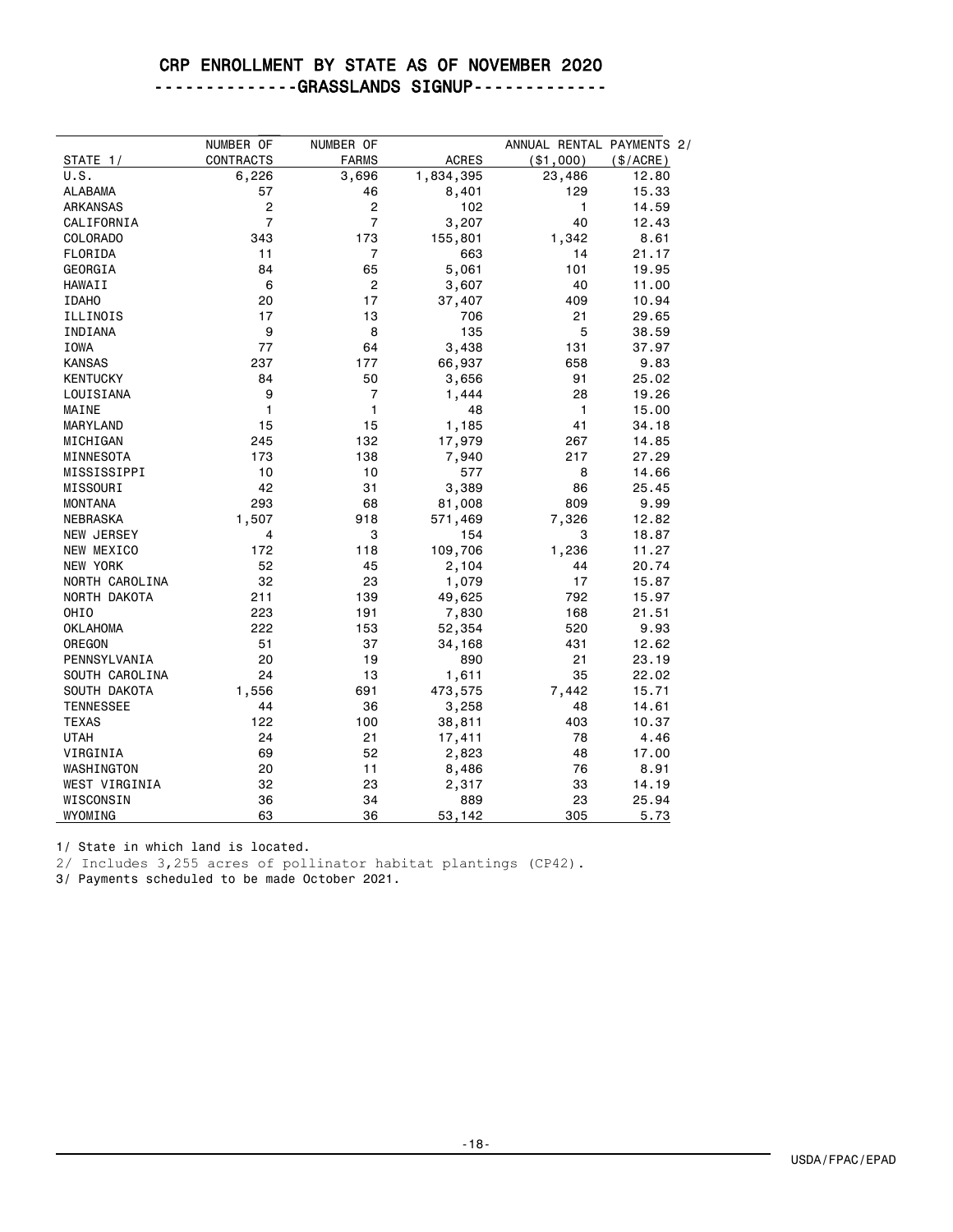# State Acres for Wildlife Enhancement (SAFE) Acres Enrolled as of November 2020

| State            | <b>Buffers</b> |                |                     | Wetlands Trees Longleaf | Grass     | Total     |
|------------------|----------------|----------------|---------------------|-------------------------|-----------|-----------|
| <b>ALABAMA</b>   | 0              | $\mathbf 0$    | 0                   | 0                       | 2,283     | 2,283     |
| <b>ARKANSAS</b>  | 0              | 2,123          | 5,301               | 0                       | 10,691    | 18,115    |
| <b>COLORADO</b>  | 0              | 0              | 0                   | 0                       | 84,993    | 84,993    |
| FLORIDA          | 0              | 0              | 9                   | 0                       | 0         | 9         |
| GEORGIA          | 0              | 0              | 17,293              | 0                       | 0         | 17,293    |
| <b>IDAHO</b>     | 428            | 0              | 0                   | 0                       | 130,496   | 130,924   |
| ILLINOIS         | 0              | 264            | 71                  | 0                       | 31,986    | 32,321    |
| INDIANA          | 0              | 158            | 6,024               | 0                       | 52,013    | 58,195    |
| IOWA             | 0              | 704            | 1,873               | 0                       | 400,981   | 403,557   |
| <b>KANSAS</b>    | 0              | 9,049          | 0                   | 0                       | 211,183   | 220,232   |
| <b>KENTUCKY</b>  | 0              | 0              | 113                 | 0                       | 23,761    | 23,874    |
| LOUISIANA        | 0              | 0              | 261                 | 0                       | 215       | 477       |
| MAINE            | 0              | 0              | 0                   | 0                       | 2,099     | 2,099     |
| MICHIGAN         | 185            | 375            | 0                   | 0                       | 19,264    | 19,824    |
| MINNESOTA        | 0              | 0              | 0                   | 0                       | 110,997   | 110,997   |
| MISSISSIPPI      | 0              | 0              | 702                 | 0                       | 10,804    | 11,506    |
| MISSOURI         | 4              | 0              | 0                   | 0                       | 57,713    | 57,717    |
| <b>MONTANA</b>   | 0              | 421            | $\Omega$            | 0                       | 86,848    | 87,270    |
| <b>NEBRASKA</b>  | 0              | 1,172          | 0                   | 0                       | 120,967   | 122,139   |
| NEW JERSEY       | 0              | $\overline{c}$ | 51                  | 0                       | 930       | 983       |
| NEW MEXICO       | 0              | 0              | 0                   | 0                       | 2,600     | 2,600     |
| NEW YORK         | 0              | 0              | 0                   | 0                       | 2,120     | 2,120     |
| NORTH CAROLINA   | 0              | 0              | 0                   | 0                       | 659       | 659       |
| NORTH DAKOTA     | 0              | 3,228          | 0                   | 0                       | 215,961   | 219,188   |
| OHIO             | 0              | 77             | 22                  | 0                       | 37,609    | 37,708    |
| <b>OKLAHOMA</b>  | 0              | 0              | 0                   | 0                       | 8,393     | 8,393     |
| OREGON           | 0              | 0              | 0                   | 0                       | 6,108     | 6,108     |
| SOUTH CAROLINA   | 0              | 0              | 0                   | 0                       | 909       | 909       |
| SOUTH DAKOTA     | 0              | 433            | 0                   | 0                       | 168,215   | 168,648   |
| <b>TENNESSEE</b> | 0              | 29             | 56                  | 0                       | 8,943     | 9,028     |
| <b>TEXAS</b>     | 0              | 0              | 0                   | 0                       | 185,496   | 185,496   |
| VIRGINIA         | 0              | 0              | 5                   | 514                     | 0         | 519       |
| WASHINGTON       | 601            | 0              | 0                   | 0                       | 115,553   | 116,154   |
| WISCONSIN        | 0              | 70             | 0                   | 0                       | 34,880    | 34,951    |
| WYOMING          | 0              | 0              | $\Omega$            | 0                       | 9,675     | 9,675     |
|                  | ======         | ======         | $=$ $=$ $=$ $=$ $=$ | ======                  | ========= | ========= |
|                  | 1,219          | 18,105         | 31,782              | 514                     | 2,155,348 | 2,206,968 |

#### SAFE PRACTICES

| CP38A BUFFERS       | CP15A, CP15B, CP21, CP22                                |
|---------------------|---------------------------------------------------------|
| CP38B WETLAND       | CP9, CP23, CP23A, CP27, CP28, CP37                      |
| CP38C TREES         | CP3, CP3A, CP16, CP17, CP25, CP31                       |
| CP38D LONGLEAF PINE | CP3A, CP36                                              |
| CP38E GRASS         | CP1, CP2, CP4D, CP8, CP12, CP18, CP24, CP25, CP33, CP42 |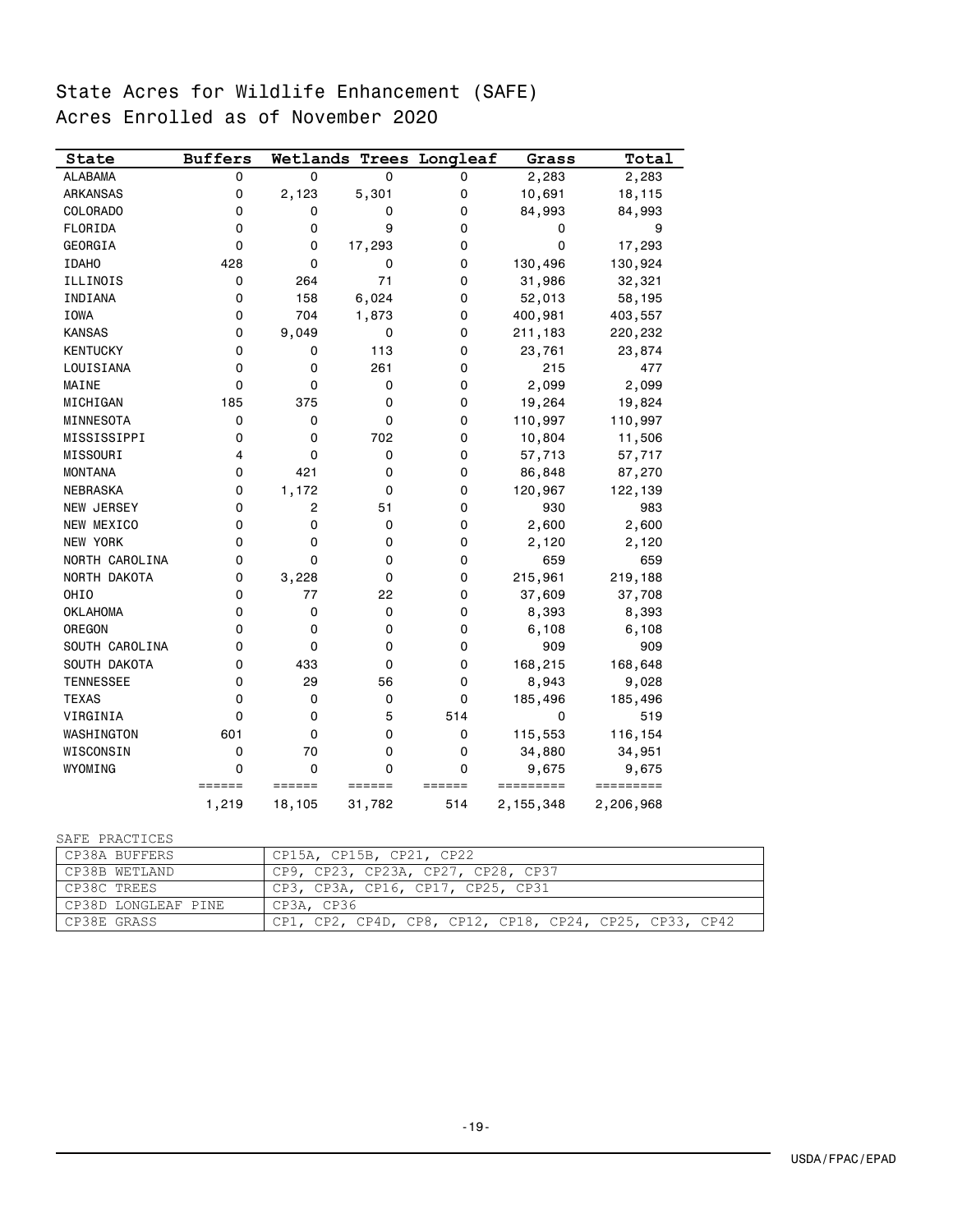# CRP CONTRACT EXPIRATIONS BY YEAR 1/ ACRES AS OF NOVEMBER 2020

| <b>STATE</b>               | 2021              | 2022                          | 2023    | 2024            | 2025         | 2026             | 2027    | $2028+$                               |
|----------------------------|-------------------|-------------------------------|---------|-----------------|--------------|------------------|---------|---------------------------------------|
| ALABAMA                    | 42,794            | 46,597                        | 20,406  | 3,957           | 4,146        | 4,965            | 2,847   | 43,002                                |
|                            | 33                | 134                           |         | 0               | 0            | 0                | 0       | 7,967                                 |
| ALASKA                     |                   |                               | 50      |                 |              |                  |         |                                       |
| ARKANSAS                   | 20,989            | 19,097                        | 19,784  | 10,110          | 14,314       | 13,552           | 12,024  | 90,356                                |
| CALIFORNIA                 | 8,573             | 16,376                        | 3,244   | 0               | 0            | 718              | 1,000   | 11,775                                |
| COLORADO                   | 296,399           | 459,124                       | 159,790 | 8,740           | 3,011        | 62,936           | 18,050  | 576,061                               |
| CONNECTICUT                | 1.                | 0                             | 0       | 0               | 0            | 0                | 0       | 0                                     |
| DELAWARE                   | 312               | 141                           | 248     | 105             | 104          | 284              | 105     | 1,968                                 |
| FLORIDA                    | 4,084             | 5,746                         | 2,335   | 61              | 173          | 473              | 311     | 1,722                                 |
| GEORGIA                    | 25,335            | 52,291                        | 17,737  | 12,119          | 18,635       | 8,397            | 4,862   | 54,098                                |
| HAWAII                     | 0                 | 0                             | 0       | 147             | 2            | 329              | 0       | 4,137                                 |
| <b>IDAHO</b>               | 115,600           | 139,796                       | 50,219  | 21,436          | 12,759       | 20,281           | 31,394  | 78,110                                |
| ILLINOIS                   | 67,844            | 67,242                        | 95,544  | 34,427          | 72,003       | 123,030          | 100,584 | 238,078                               |
| INDIANA                    | 18,531            | 20,890                        | 25,013  | 9,408           | 18,610       | 27,870           | 20,323  | 53,951                                |
| INVALID CODE               | 3                 | 0                             | 0       | 0               | 0            | 0                | 0       | 0                                     |
| IOWA                       | 89,407            | 118,818                       | 111,816 | 74,862          | 155,039      | 275,573          | 305,496 | 508,632                               |
| KANSAS                     | 366,836           | 294,793                       | 131,830 | 15,323          | 177,444      | 118,586          | 92,342  | 564,746                               |
| KENTUCKY                   | 12,872            | 56,824                        | 25,414  | 7,913           | 12,910       | 20,132           | 17,299  | 35,759                                |
| LOUISIANA                  | 26,429            | 13,035                        | 9,937   | 19,744          | 20,318       | 7,803            | 17,560  | 132,871                               |
| MAINE                      | 1,085             | 1,016                         | 2,065   | $\mathbf{1}$    | 10           | 25               | 2       | 255                                   |
| MARYLAND                   | 3,107             | 4,670                         | 4,257   | 3,670           | 3,567        | 3,211            | 5,066   | 16,065                                |
| MASSACHUSETTS              | 0                 | 0                             | 0       | 0               | 0            | 0                | 0       | 10                                    |
| MICHIGAN                   | 9,092             | 9,433                         | 12,981  | 4,204           | 4,328        | 12,456           | 6,986   | 49,045                                |
| MINNESOTA                  | 61,560            | 104,925                       | 66,001  | 42,843          | 55,470       | 83,377           | 95,058  | 429,024                               |
| MISSISSIPPI                | 77,121            | 99,420                        | 40,320  | 14,395          | 25,375       | 34,366           | 28,114  | 219,110                               |
| MISSOURI                   | 131,583           | 232,833                       | 112,154 | 23,575          | 30,849       | 71,071           | 38,680  | 147,858                               |
| MONTANA                    | 137,180           | 189,590                       | 125,717 | 3,893           | 10,442       | 27,849           | 94,027  | 195,453                               |
| NEBRASKA                   | 95,914            | 80,344                        | 51,272  | 17,868          | 59,185       | 73,168           | 72,044  | 775,879                               |
| NEVADA                     | 146               | 0                             | 0       | 0               | 0            | 0                | 0       | 0                                     |
| NEW JERSEY                 | 170               | 328                           | 140     | 55              | 184          | 139              | 206     | 553                                   |
| NEW MEXICO                 | 113,728           | 124,782                       | 27,867  | 3,806           | 6,241        | 14,229           | 19,366  | 118,477                               |
| NEW YORK                   | 2,357             | 2,620                         | 1,606   | 595             | 782          | 1,255            | 1,332   | 6,674                                 |
| NORTH CAROLINA             | 9,101             | 7,986                         | 3,938   | 1,285           | 2,042        | 2,466            | 769     | 7,948                                 |
| NORTH DAKOTA               | 132,868           | 372,752                       | 104,651 | 37,760          | 61,065       | 57,275           | 110,023 | 315,405                               |
| OHIO                       | 26,468            | 23,077                        | 20,582  | 8,473           | 14,182       | 16,055           | 19,274  | 92,355                                |
| OKLAHOMA                   | 151,099           | 153,923                       | 50,622  | 1,534           | 1,969        | 16,153           | 2,094   | 165,432                               |
| OREGON                     | 85,316            | 82,109                        | 57,944  | 1,644           | 3,150        | 40,141           | 26,682  | 200,258                               |
| PENNSYLVANIA               | 12,308            | 19,063                        | 6,065   | 6,302           | 6,006        | 5,359            | 8,706   | 29,813                                |
| PUERTO RICO                | 0                 | 0                             | 60      | 435             | 0            | 0                | 0       | 0                                     |
| RHODE ISLAND               | 0                 | 0                             | 0       | 28              | 0            | 0                | 0       | 0                                     |
| SOUTH CAROLINA             | 6,401             | 12,066                        | 4,463   | 2,012           | 3,743        | 1,600            | 2,601   | 9,270                                 |
| SOUTH DAKOTA               | 110,695           | 137,972                       | 78,377  | 55,565          | 71,456       | 81,005           | 109,374 | 706,050                               |
| TENNESSEE                  |                   | 15,257                        |         |                 |              |                  | 7,142   | 24,768                                |
| <b>TEXAS</b>               | 20,393<br>538,491 | 715,506                       | 23,041  | 1,991<br>23,552 | 4,518        | 14,662<br>89,783 | 31,936  | 619,301                               |
|                            |                   |                               | 296,711 |                 | 56,334<br>0  | 1,060            | 0       |                                       |
| UTAH                       | 27,065            | 23,954                        | 5,984   | 195             |              |                  |         | 60,898                                |
| <b>VERMONT</b><br>VIRGINIA | 268               | 320                           | 205     | 256             | 154<br>2,540 | 86               | 67      | 827                                   |
|                            | 3,613             | 4,732                         | 2,773   | 940             |              | 3,123            | 1,070   | 12,747                                |
| WASHINGTON                 | 94,837            | 212,723                       | 193,546 | 9,249           | 31,695       | 167,020          | 31,580  | 268,769                               |
| WEST VIRGINIA              | 834               | 652                           | 300     | 452             | 338          | 555              | 186     | 3,816                                 |
| WISCONSIN                  | 18,152            | 17,605                        | 19,651  | 6,928           | 12,137       | 20,133           | 18,295  | 75,135                                |
| WYOMING                    | 32,678            | 41,881                        | 8,128   | 151             | 179          | 10,116           | 436     | 73,950                                |
|                            |                   | 2,999,671 4,002,443 1,994,789 |         | 492,008         |              |                  |         | 977,409 1,532,668 1,355,312 7,028,379 |

1/ Includes general and continuous sign-up acreage. Note: Contracts expire at the end of the fiscal year, September 30.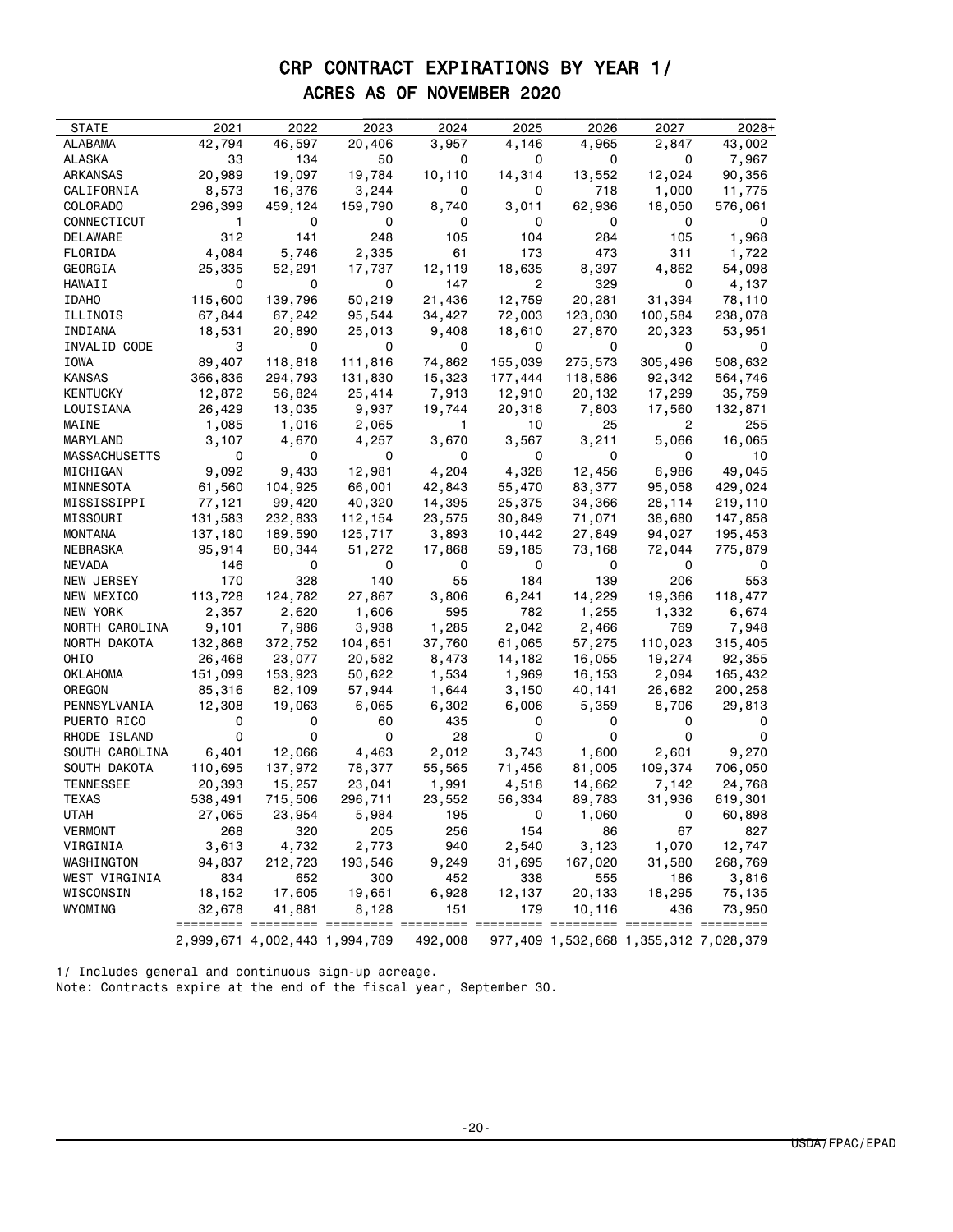|                      | <b>GRASS PLANTINGS</b> |                     |             | TREE PLANTINGS          |                  | WILDLIFE                 | WILDLIFE       | FIELD          |
|----------------------|------------------------|---------------------|-------------|-------------------------|------------------|--------------------------|----------------|----------------|
| <b>STATE</b>         | INTROD.                | NATIVE              | SOFTWOODS   | LONGLEAF                | <b>HARDWOODS</b> | HABITAT                  | CORRIDORS      | WINDBREAKS     |
|                      | (CP1)                  | (CP2)               | (CP3)       | PINE                    | (CP3A)           | $(CP4D)$ 2/              | (CP4B)         | (CP5)          |
|                      |                        |                     |             | $(CP3A)$ 1/             |                  |                          |                |                |
| ALABAMA              | 14,419                 | 3,600               | 92,163      | 7,490                   | 1,795            | 4,210                    | 5              | 0              |
| <b>ALASKA</b>        | 1,512                  | 6,131               | 0           | 0                       | 0                | 0                        | $\mathbf 0$    | 0              |
| <b>ARKANSAS</b>      | 3,769                  | 3,969               | 15,827      | 0                       | 12,219           | 1,418                    | 50             | 0              |
| CALIFORNIA           | 17,660                 | 150                 | 14          | 0                       | 0                | 17,373                   | 0              | 0              |
| COLORADO             | 84,982                 | 998,139             | 0           | 0                       | 0                | 236,742                  | 0              | 750            |
| CONNECTICUT          | 0                      | 0                   | 0           | 0                       | 0                | 0                        | 0              | 0              |
| DELAWARE             | 15                     | 23                  | 0           | 0                       | 2,032            | 435                      | 0              | 0              |
| FLORIDA              | 35                     | 108                 | 10,824      | 684                     | 32               | 330                      | 0              | 0              |
| GEORGIA              | 731                    | 80                  | 46,465      | 5,917                   | 941              | 1,209                    | 4              | 0              |
| <b>HAWAII</b>        | $\mathbf 0$            | $\mathbf 0$         | 0           | 0                       | 13               | 0                        | 0              | 0              |
| <b>IDAHO</b>         | 206,544                | 35,438              | 5,001       | 0                       | 26               | 42,458                   | 0              | 36             |
| ILLINOIS             | 191,831                | 46,003              | 1,748       | 0                       | 31,152           | 72,729                   | 10             | 1,838          |
| INDIANA              | 16,111                 | 8,577               | 205         | 0                       | 11,931           | 4,764                    | 18             | 1,091          |
| INVALID CODE         | 0                      | 0                   | 0           | 0                       | 0                | 0                        | 0              | 0              |
| IOWA                 | 232,731                | 93,474              | 500         | 0                       | 15,999           | 33,979                   | 104            | 5,816          |
| <b>KANSAS</b>        | 11,866                 | 591,086             | 6           | 0                       | 261              | 246,096                  | 339            | 831            |
| <b>KENTUCKY</b>      | 28,308                 | 16,438              | 206         | 0                       | 2,920            | 219                      | 3              | 0              |
| LOUISIANA            | 656                    | 512                 | 17,542      | 5,262                   | 10,577           | 13,270                   | $\mathbf 0$    | 0              |
| MAINE                | 2,089                  | 0                   | 119         | 0                       | 0                | 21                       | 0              | 0              |
| MARYLAND             | 6,044                  | 1,738               | 484         | 0                       | 302              | 988                      | 3              | 0              |
| <b>MASSACHUSETTS</b> | 0                      | 0                   | 0           | 0                       | 0                | 0                        | 0              | 0              |
| MICHIGAN             | 13,756                 | 8,660               | 2,706       | 0                       | 1,527            | 4,132                    | 169            | 1,345          |
| MINNESOTA            | 68,920                 | 34,062              | 7,518       | 0                       | 12,543           | 42,629                   | 92             | 5,227          |
| MISSISSIPPI          | 26,181                 | 2,831               | 223,985     | 4,017                   | 29,966           | 1,950                    | 36             | 0              |
| MISSOURI             | 444,844                | 118,787             | 350         | 0                       | 11,880           | 1,817                    | $\overline{c}$ | 25             |
| <b>MONTANA</b>       | 374,817                | 149,670             | 10          | 0                       | 0                | 3,125                    | 84             | 42             |
| NEBRASKA             | 36,329                 | 240,519             | 95          | 0                       | 288              | 25,136                   | 4              | 22,506         |
| <b>NEVADA</b>        | 130                    | 0                   | $\mathbf 0$ | 0                       | 0                | 0                        | 0              | 0              |
| NEW JERSEY           | 0                      | 0                   | 0           | 0                       | 0                | 0                        | 0              | 2              |
| NEW MEXICO           | 53,213                 | 261,608             | 0           | 0                       | 0                | 140                      | 0              | 0              |
| NEW YORK             | 4,935                  | 350                 | 314         | 0                       | 121              | 293                      | $\Omega$       | 0              |
| NORTH CAROLINA       | 1,007                  | 72                  | 15,161      | 1,414                   | 3,380            | 465                      | 0              | 8              |
| NORTH DAKOTA         | 130,875                | 9,415               | 65          | 0                       | 283              | 191,785                  | 0              | 2,078          |
| OHIO                 | 11,592                 | 39,313              | 1,574       | 0                       | 4,924            | 6,640                    | 25             | 3,065          |
| <b>OKLAHOMA</b>      | 141,135                | 325,605             | 0           | 0                       | 120              | 950                      | 0              | 22             |
| OREGON               | 273,835                | 84,182              | 1,076       | 0                       | 39               | 10,034                   | 0              | 0              |
| PENNSYLVANIA         | 56,866                 | 19,326              | 37          | 0                       | 154              | 3,229                    | 0              | 0              |
| PUERTO RICO          | 0                      | 0                   | 0           | 0                       | 0                | 0                        | 0              | 0              |
| RHODE ISLAND         | 0                      | 0                   | 0           | 0                       | 0                | 0                        | 0              | 0              |
| SOUTH CAROLINA       | 431                    | 182                 | 16,548      | 833                     | 59               | 613                      | O              |                |
| SOUTH DAKOTA         | 47,042                 | 51,753              | 6           | 0                       | 14               | 35,620                   | 6              | 16,547         |
| <b>TENNESSEE</b>     | 33,105                 | 19,813              | 21,403      | 0                       | 4,688            | 1,511                    | 0              | 0              |
| <b>TEXAS</b>         | 331,210                | 1,731,203           | 1,149       | 0                       | 10               | 10,040                   | 743            | 0              |
| <b>UTAH</b>          | 93,502                 | 4,942               | 0           | 0                       | 0                | 2,305                    | 0              | 0              |
| VERMONT              | 7                      | 0                   | 0           | 0                       | 0                | 0                        | 0              | 0              |
| VIRGINIA             | 1,678                  | 611                 | 5,792       | 0                       | 31               | 205                      | $\mathbf 0$    | 0              |
| WASHINGTON           | 323,669                | 379,724             | 3,039       | 0                       | 0                | 89,008                   | 48             | 6              |
| WEST VIRGINIA        | 187                    | 0                   | 0           | 0                       | $\overline{7}$   | 0                        | 0              | 0              |
| WISCONSIN            | 61,343                 | 22,630              | 7,429       | 0                       | 13,688           | 2,398                    | 79             | 96             |
| WYOMING              | 99,968                 | 1,394               | 0           | 0                       | 0                | 937                      | 0              | 75             |
|                      | ==================     | ==                  |             | ======== ========== === |                  | ======= ========== ===== | =====          | $=$ ========== |
|                      |                        | 3,449,882 5,312,117 | 499,360     | 25,617                  | 173,921          | 1,111,200                | 1,822          | 61,415         |

1/ See also CP36 (p. 25).

2/ Seedings that meet multiple seasonal requirements for wildlife of local or regional concern.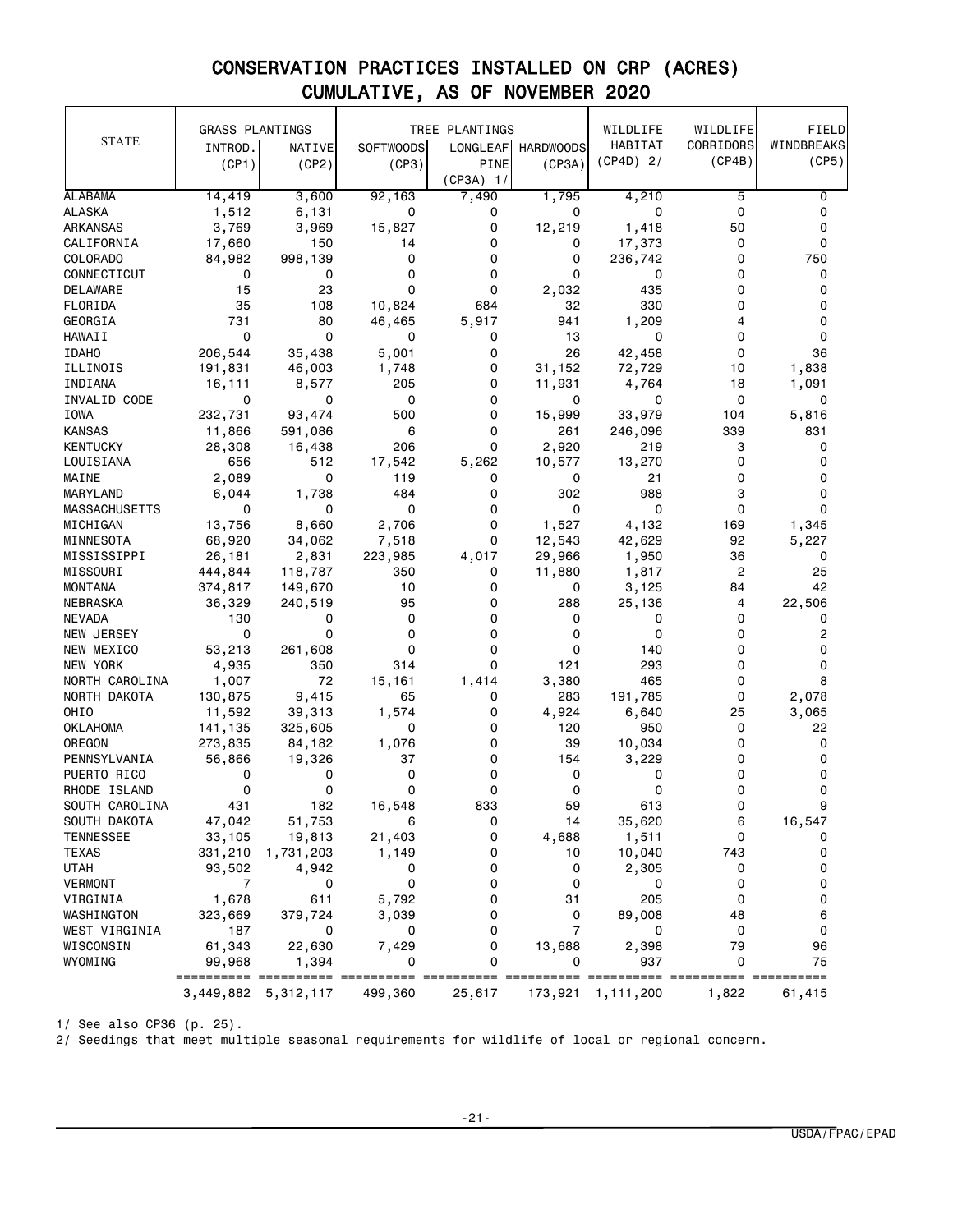|                          | DIVERSIONS       |              |                  |          |              |              |                |              |
|--------------------------|------------------|--------------|------------------|----------|--------------|--------------|----------------|--------------|
| <b>STATE</b>             | & EROSION        |              | <b>SHALLOW</b>   |          |              |              | <b>CONTOUR</b> |              |
|                          | CONTROL          | <b>GRASS</b> | <b>WATER FOR</b> | EXISTING | EXISTING     | WILDLIFE     | <b>GRASS</b>   | SHELTER-     |
|                          | STRUCT.1/        | WATERWAYS    | WILDLIFE         | GRASS    | <b>TREES</b> | FOOD PLOTS   | <b>STRIPS</b>  | <b>BELTS</b> |
|                          |                  | (CP8)        | (CP9)            | (CP10)   | (CP11)       | (CP12)       | (CP15)         | (CP16)       |
| <b>ALABAMA</b>           | 0                | 8            | 107              | 0        | 0            | 653          | 0              | 0            |
| <b>ALASKA</b>            | 0                | 0            | 0                | 0        | 0            | 0            | 0              | 0            |
| <b>ARKANSAS</b>          | 0                | 5            | 461              | 318      | 187          | 262          | 0              | 0            |
| CALIFORNIA               | 0                | 0            | 0                | 641      | 0            | 26           | $\mathbf 0$    | $\Omega$     |
| COLORADO                 | 0                | 273          | 12               | 0        | 0            | 38           | 9              | 1,743        |
| CONNECTICUT              | 0                | 0            | 0                | 0        | 0            | 0            | 0              | 0            |
| <b>DELAWARE</b>          | 0                | 1            | 190              | 0        | 0            | $\mathbf{1}$ | 0              | 0            |
| FLORIDA                  | 0                | 0            | 0                | 0        | 0            | 14           | 0              | 0            |
| GEORGIA                  | 0                | 13           | 13               | 0        | 24           | 67           | 0              | 0            |
| <b>HAWAII</b>            | 0                | 0            | 0                | 0        | 0            | 0            | $\mathbf 0$    | 0            |
| <b>IDAHO</b>             | 0                | 0            | 23               | 0        | 0            | 6            | 37             | 13           |
| ILLINOIS                 | 0                | 28,968       | 3,809            | 281      | 651          | 3,951        | 702            | 122          |
| INDIANA                  | 0                | 16,675       | 843              | 236      | 252          | 243          | 18             | 10           |
| INVALID CODE             | 0                | 0            | 0                | 0        | 0            | 0            | $\mathbf 0$    | 0            |
| <b>IOWA</b>              | 0                | 33,222       | 9,753            | 2,262    | 5            | 2,782        | 8,600          | 1,706        |
| <b>KANSAS</b>            | 0                |              | 863              | 302      | 0            |              | 1,841          | 366          |
| <b>KENTUCKY</b>          | 0                | 5,764        |                  | 0        | 56           | 2,830<br>334 | 0              | 0            |
| LOUISIANA                | 0                | 4,904        | 1,647<br>403     | 0        | 14           | 613          | 0              | 0            |
|                          | 0                | 2<br>38      |                  | 0        |              |              | 0              | 0            |
| MAINE<br><b>MARYLAND</b> | 0                |              | 0                | $\Omega$ | 0            | 0            | 1              | $\mathbf 0$  |
|                          |                  | 196          | 901              |          | 0            | 5            |                |              |
| <b>MASSACHUSETTS</b>     | 0                | 0            | 0                | 0        | 0            | 0            | $\mathbf 0$    | $\mathbf 0$  |
| MICHIGAN                 | 36               | 347          | 1,081            | 457      | 0            | 489          | 0              | 13           |
| <b>MINNESOTA</b>         | 0                | 2,999        | 112              | 6,247    | 1,118        | 2,687        | 577            | 2,712        |
| MISSISSIPPI              | 0                | 20           | 448              | 0        | 0            | 1,369        | 17             | 0            |
| MISSOURI                 | 0                | 1,573        | 1,404            | 1,525    | 0            | 2,647        | 470            | 37           |
| <b>MONTANA</b>           | $\Omega$         | 46           | 5                | 1,156    | 0            | 237          | 0              | 83           |
| <b>NEBRASKA</b>          | 0                | 1,042        | 128              | 65       | 0            | 413          | 233            | 766          |
| <b>NEVADA</b>            | 0                | 0            | 0                | 0        | 0            | 0            | 0              | 0            |
| NEW JERSEY               | 0                | 157          | 0                | 0        | 0            | 0            | 1              | 0            |
| NEW MEXICO               | 0                | 0            | 0                | 0        | 0            | 0            | 0              | 0            |
| <b>NEW YORK</b>          | 0                | 25           | 0                | 453      | 16           | 25           | 0              | 0            |
| NORTH CAROLINA           | 0                | 180          | 136              | 0        | 0            | 1            | 0              | 5            |
| NORTH DAKOTA             | 0                | 73           | 0                | 20,868   | 38           | 1,361        | 1              | 2,214        |
| OHIO                     | 0                | 11,183       | 468              | 289      | 10           | 258          | 13             | 47           |
| <b>OKLAHOMA</b>          | 0                | 110          | 34               | 0        | 0            | 632          | 0              | 21           |
| OREGON                   | 0                | 16           | 0                | 0        | 0            | 127          | $\mathbf 0$    | 0            |
| PENNSYLVANIA             | 0                | 166          | 31               | 1,755    | 0            | 355          | 28             | 0            |
| PUERTO RICO              | 0                | 0            | 0                | 0        | 0            | 0            | 60             | 0            |
| RHODE ISLAND             | 0                | 0            | 0                | 0        | 0            | 0            | 0              | 0            |
| SOUTH CAROLINA           | 0                | 14           | 9                | 0        | 115          | 61           | 0              |              |
| SOUTH DAKOTA             | 0                | 1,333        | 41               | 3,226    | 1            | 1,994        | 25             | 8,783        |
| <b>TENNESSEE</b>         | 0                | 168          | 57               | 0        | 0            | 221          | 20             | 0            |
| <b>TEXAS</b>             | 0                | 945          | 78               | 9,020    | 0            | 2,199        | 112            | 0            |
| <b>UTAH</b>              | 0                | 6            | 0                | 0        | 0            | 25           | 18             | 0            |
| <b>VERMONT</b>           | 0                | 15           | 0                | 0        | 0            | 0            | 0              | 0            |
| VIRGINIA                 | 0                | 58           | 42               | 0        | 0            | 14           | $\mathbf 0$    | 0            |
| WASHINGTON               | 0                | 265          | 23               | 0        | 0            | 604          | 38,725         | 8            |
| WEST VIRGINIA            | 0                | 0            | 0                | 0        | 0            | 0            | 0              | 0            |
| WISCONSIN                | 0                | 1,164        | 1,475            | 1,115    | 156          | 692          | 352            | 3            |
| WYOMING                  | 0                | 0            | 0                | 0        | 0            | 16           | 0              | 2            |
|                          | ==========<br>36 | 111,976      | 24,594           | 50,218   | 2,642        | 28,253       | ====<br>51,859 | 18,653       |
|                          |                  |              |                  |          |              |              |                |              |

1/ Includes CP6, CP7, CP26, and CP34.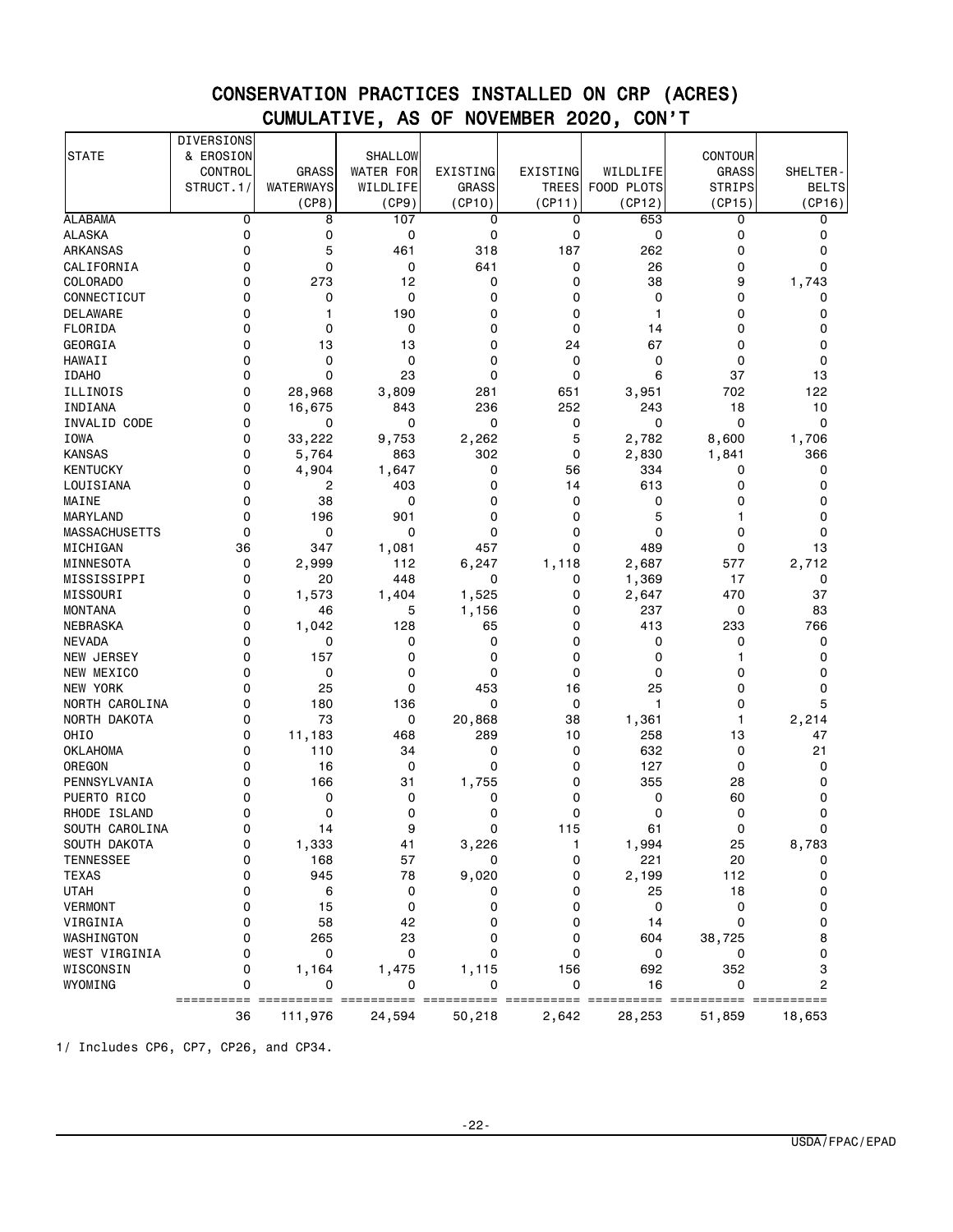|                            |               |                 |                  |                 | <b>WETLAND RESTORATION</b> |                   |                   |                    |
|----------------------------|---------------|-----------------|------------------|-----------------|----------------------------|-------------------|-------------------|--------------------|
|                            |               | SALINITY        |                  | RIPARIAN        | $(CP23)$ 2/                | <b>FLOODPLAIN</b> | NON-              | <b>CROSS WIND</b>  |
|                            | LIVING        | <b>REDUCING</b> | FILTER-          | BUFFERS 1/      |                            | (CP23) 3/         | <b>FLOODPLAIN</b> | <b>TRAP STRIPS</b> |
| <b>STATE</b>               | SNOW          | VEGETATION      | <b>STRIPS</b>    | (CP22)          |                            |                   | (CP23A) 3/        | (CP24)             |
|                            | <b>FENCES</b> | (CP18)          | (CP21)           |                 |                            |                   |                   |                    |
|                            | (CP17)        |                 |                  |                 |                            |                   |                   |                    |
| <b>ALABAMA</b>             | 0             | 0               | 247              | 20,508          | 0                          | 0                 | 0                 | 0                  |
| <b>ALASKA</b>              | 0             | 0               | 0                | 50              | 0                          | 0                 | 0                 | 0                  |
| <b>ARKANSAS</b>            | 0             | 0               | 4,193            | 46,916          | 22                         | 43,827            | 30,994            | 0                  |
| CALIFORNIA                 | 0             | 0               | 0                | 223             | 572                        | 0                 | 0                 | 0                  |
| COLORADO                   | 23            | $\overline{7}$  | 42               | 367             | 26                         | 0                 | 1,524             | 0                  |
| CONNECTICUT                | 0             | 0               | 0                | $\mathbf{1}$    | 0                          | 0                 | 0                 | 0                  |
| <b>DELAWARE</b>            | 0             | 0               | 399              | 57              | 0                          | 112               | 74                | 0                  |
| FLORIDA                    | 0             | 0               | 0                | 0               | 0                          | 0                 | 0                 | 0                  |
| GEORGIA                    | 0             | 0               | 358              | 604             | 380                        | 23                | 0                 | 0                  |
| <b>HAWAII</b>              | 0             | 0               | 0                | 1,267           | 0                          | 0                 | 0                 | 0                  |
| <b>IDAHO</b>               | 0             | 0               | 668              | 2,417           | 0                          | 375               | 25                | 0                  |
| ILLINOIS                   | 41            | 1               | 94,892           | 93,455          | 699                        | 37,269            | 13,186            | 0                  |
| INDIANA                    | 0             | 0               | 40,285           | 4,486           | 943                        | 4,082             | 8,741             | 0                  |
| INVALID CODE               | 0             | 0               | 0                | 0               | 0                          | 0                 | 0                 | 0<br>0             |
| IOWA<br><b>KANSAS</b>      | 566<br>35     | 0<br>319        | 173,994          | 38,659          | 2,213<br>378               | 114,287           | 9,237             | 46                 |
| <b>KENTUCKY</b>            | 0             | 0               | 16,247<br>13,945 | 2,025           | 0                          | 2,588<br>87       | 4,697<br>137      | 0                  |
| LOUISIANA                  | 0             | 0               | 263              | 12,646<br>3,159 | 101                        | 68,075            | 81,714            | 0                  |
| MAINE                      | 0             | 0               | 16               | 28              | 0                          | 0                 | 0                 | 0                  |
| <b>MARYLAND</b>            | 0             | 0               | 20,591           | 10,020          | 9                          | 1,847             | 330               | 0                  |
| <b>MASSACHUSETTS</b>       | 0             | 0               | 10               | 0               | 0                          | 0                 | 0                 | 0                  |
| MICHIGAN                   | 11            | $\Omega$        | 18,740           | 1,238           | 194                        | 3,612             | 12,830            | 0                  |
| MINNESOTA                  | 2,234         | 4,149           | 104,798          | 21,838          | 26,533                     | 31,499            | 340, 173          | 0                  |
| MISSISSIPPI                | 0             | 0               | 4,019            | 150,053         | 0                          | 21,291            | 1,394             | 0                  |
| MISSOURI                   | 0             | 0               | 19,386           | 17,835          | 83                         | 19,093            | 1,558             | 0                  |
| <b>MONTANA</b>             | 173           | 61,526          | 165              | 1,743           | 507                        | 655               | 765               | 0                  |
| NEBRASKA                   | 99            | 472             | 11,387           | 1,270           | 158                        | 9,804             | 5,058             | 0                  |
| <b>NEVADA</b>              | 0             | 0               | 0                | 0               | 0                          | 0                 | 0                 | 0                  |
| <b>NEW JERSEY</b>          | 0             | 0               | 259              | 272             | 0                          | 0                 | $\Omega$          | 0                  |
| NEW MEXICO                 | 0             | 0               | 0                | 421             | 0                          | 0                 | 0                 | 0                  |
| <b>NEW YORK</b>            | 0             | 0               | 208              | 4,827           | 2                          | 55                | $\overline{c}$    | 0                  |
| NORTH CAROLINA             | 0             | 0               | 527              | 1,621           | 0                          | 313               | $\Omega$          | 0                  |
| NORTH DAKOTA               | 314           | 84,111          | 6,627            | 206             | 130, 142                   | 4,691             | 60,103            | 0                  |
| OHIO                       | 0             | 0               | 63,186           | 6,330           | 801                        | 4,953             | 7,300             | 0                  |
| <b>OKLAHOMA</b>            | 0             | 1,362           | 439              | 735             | 78                         | 156               | 1,310             | 0                  |
| OREGON                     | 0             | 0               | 1,339            | 28,710          | 0                          | 152               | 115               | 0                  |
| PENNSYLVANIA               | 0             | 0               | 644              | 15,915          | 0                          | 494               | 0                 | 0                  |
| PUERTO RICO                | 0             | 0               | 0                | 94              | 0                          | 0                 | 0                 | $\mathbf 0$        |
| RHODE ISLAND               | 0             | 0               | 0                | 28              | 0                          | 0                 | 0                 | 0                  |
| SOUTH CAROLINA             | 0             | 0               | 753              | 7,875           | 0                          | 172               | 0                 | 0                  |
| SOUTH DAKOTA               | 476           | 17,120          | 9,155            | 3,623           | 24,328                     | 36,474            | 126,345           | 0                  |
| <b>TENNESSEE</b>           | 0             | 0               | 3,491            | 4,256           | 43                         | 640               | 0                 | 0                  |
| <b>TEXAS</b>               | 0             | 406             | 331              | 9,200           | 5,332                      | 959               | 2,515             | 8                  |
| <b>UTAH</b>                | 0             | 0               | 0                | 13              | 0                          | 0                 | 0                 | 0                  |
| <b>VERMONT</b>             | 0             | 0               | 115              | 2,119           | 0                          | 0                 | 0                 | 0                  |
| VIRGINIA                   | 0<br>0        | 0               | 2,052            | 16,526          | 0                          | 141               | 0                 | 0<br>0             |
| WASHINGTON                 | 0             | 0               | 30,234<br>351    | 16,894          | 15                         | 42<br>0           | 5<br>0            | 0                  |
| WEST VIRGINIA<br>WISCONSIN | 16            | 0<br>0          | 19,569           | 4,569           | 0<br>826                   |                   |                   | 0                  |
| WYOMING                    | 0             | 0               | 0                | 5,711<br>1,238  | 0                          | 2,707<br>0        | 1,231<br>0        | 0                  |
|                            |               |                 |                  |                 |                            |                   |                   |                    |
|                            | 3,989         | 169,473         | 663,926          | 562,046         | 194,384                    | 410,476           | 711,365           | 54                 |

1/ Includes cropland and marginal pasture.

2/ Acres enrolled under general sign-up and CREP through 2003

3/ Acres enrolled under continuous CREP and non-CREP sign-up after 2003.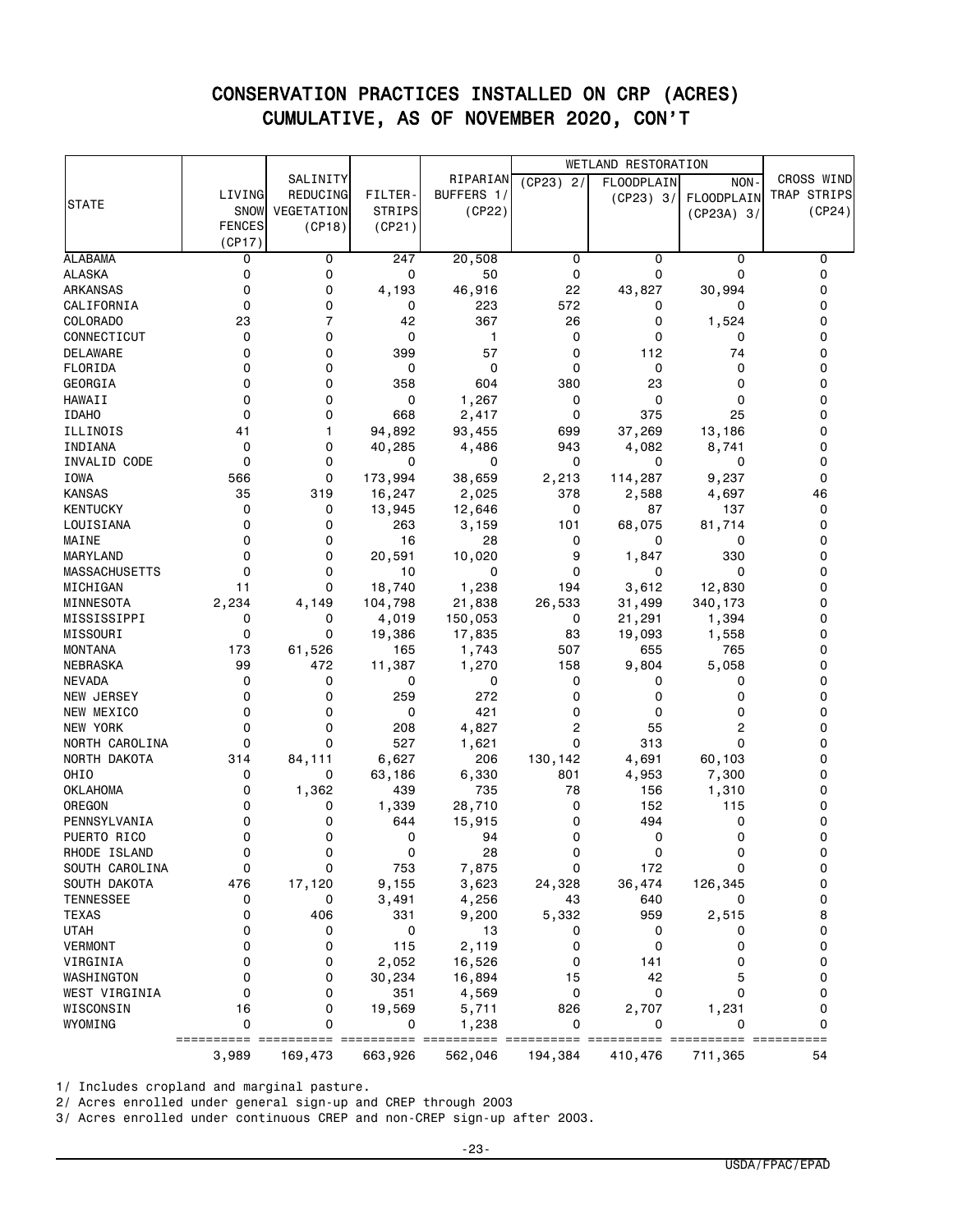|                                | RARE AND       | FARMABLE WETLAND |                | MARGINAL PASTURE |            |                   | UPLAND BIRD    |
|--------------------------------|----------------|------------------|----------------|------------------|------------|-------------------|----------------|
|                                | DECLINING      | PROGRAM 1/       |                | <b>BUFFERS</b>   |            | <b>BOTTOMLAND</b> | <b>HABITAT</b> |
|                                | <b>HABITAT</b> | WETLAND          | <b>BUFFER</b>  | WILDLIFE         | WETLAND    | <b>HARDWOOD</b>   | <b>BUFFERS</b> |
| <b>STATE</b>                   | (CP25)         | (CP27)           | (CP28)         | (CP29)           | (CP30)     | <b>TREES</b>      | (CP33)         |
|                                |                |                  |                |                  |            | (CP31)            |                |
| <b>ALABAMA</b>                 | 173            | 0                | 0              | 232              | 0          | 1,051             | 519            |
| <b>ALASKA</b>                  | 0              | 0                | 0              | 0                | 134        | 0                 | 0              |
| <b>ARKANSAS</b>                | 0              | 0                | 0              | 268              | 2,565      | 16,887            | 3,036          |
| CALIFORNIA                     | 0              | $\Omega$         | 0              | 0                | 0          | 0                 | 0              |
| COLORADO                       | 2,704          | 34               | 127            | 0                | 32         | 0                 | 1,286          |
| CONNECTICUT                    | 0              | 0                | 0              | 0                | 0          | 0                 | 0              |
| <b>DELAWARE</b>                | 0              | 0                | 0              | 0                | 0          | 0                 | 0              |
| FLORIDA                        | 0              | 0                | 0              | 0                | 0          | 0                 | 0              |
| GEORGIA                        | 0              | 0                | 0              | 26               | 0          | 0                 | 346            |
| HAWAII                         | 0              | 0                | 0              | 0                | 0          | 0                 | 0              |
| <b>IDAHO</b>                   | 41             | 4                | $\overline{c}$ | 107              | 44         | 0                 | 0              |
| ILLINOIS                       | 473            | 664              | 1,125          | 137              | 9          | 6,439             | 48,387         |
| INDIANA                        | 1,048          | 251              | 450            | 44               | 28         | 9,998             | 8,354          |
| INVALID CODE                   | 0              | 0                | 0              | 0                | 0          | 0                 | 3              |
| IOWA                           | 128,979        | 27,274           | 65,832         | 4,419            | 974        | 3,803             | 22,848         |
| <b>KANSAS</b>                  | 582,415        | 648              | 1,176          | 0                | 0          | 215               | 22,066         |
| <b>KENTUCKY</b>                | 25,552         | 0                | 0              | 46,261           | 0          | 686               | 5,793          |
| LOUISIANA                      | 0              | 335              | 0              | 0                | 176        | 51,294            | 80             |
| MAINE                          | 0              | 0                | 0              | 4                | 11         | 0                 | 0              |
| MARYLAND                       | 596            | 0                | 0              | 935              | 161        | 0                 | 350            |
| <b>MASSACHUSETTS</b>           | 0              | $\Omega$         | 0              | 0                | 0          | 0                 | 0              |
| MICHIGAN                       | 18             | $\overline{7}$   | 16             | 24               | 90         | 0                 | 553            |
| MINNESOTA                      | 78,277         | 11,114           | 22,636         | 292              | 5,026      | 832               | 532            |
| MISSISSIPPI                    | 0              | 40               | 157            | 33               | 28         | 60,652            | 1,360          |
| MISSOURI                       | 19,229         | 0                | 0              | 611              | 776        | 2,029             | 22,065         |
| <b>MONTANA</b>                 | 24,644         | 85               | 181            | 0                | 1          | 0                 | 404            |
| NEBRASKA                       | 151,580        | 1,347            | 1,686          | 352              | 236        | 9                 | 9,925          |
| <b>NEVADA</b>                  | 0              | 0                | 0              | 0                | 0          | 0                 | 0              |
| NEW JERSEY                     | 0              | 0                | 0              | 0                | 0          | 0                 | 0              |
| NEW MEXICO                     | 0              | 0                | 0              | 0                | 0          | 0                 | 0              |
| NEW YORK                       | 0              | 0                | 0              | 955              | 982        | 2                 | 0              |
| NORTH CAROLINA                 | 0              | 0                | 0              | 21               | 0          | 55                | 2,498          |
| NORTH DAKOTA                   | 8,806          | 26,021           | 56,919         | 35               | 0          | 0                 | 0              |
| OHIO                           | 3,738          | 73               | 185            | 2,715            | 106        | 79                | 9,634          |
| <b>OKLAHOMA</b>                | 8,953          | 47               | 122            | 0                | 0          | 442               | 400            |
| OREGON                         | 44,922         | 0                | 0              | 16,485           | 535        | 0                 | 0              |
| PENNSYLVANIA                   | 0              | 0                | 0              | 900              | 371        | 0                 | 311            |
| PUERTO RICO<br>RHODE ISLAND    | 0<br>0         | 0<br>0           | 0<br>0         | 341<br>0         | 0<br>0     | 0<br>0            | 0<br>0         |
|                                |                | 0                |                | -1               | 70         |                   | 976            |
| SOUTH CAROLINA<br>SOUTH DAKOTA | 0<br>8,273     | 25,371           | 0              | 3,248            | 17,021     | 0<br>0            | 1,086          |
| <b>TENNESSEE</b>               | 0              | 0                | 53,618<br>0    | 71               | 0          | 2,243             | 3,029          |
| <b>TEXAS</b>                   | 0              | 0                | 0              | 664              | 0          | 330               | 31,384         |
| <b>UTAH</b>                    | 0              | 0                | 0              | 0                | 0          | 0                 |                |
| <b>VERMONT</b>                 | 0              | 0                | 0              | 0                |            | 0                 | 0              |
| VIRGINIA                       | 0              | 0                | 0              | 685              | 0          | 0                 | 636            |
| WASHINGTON                     | 108            | 2                | 8              | 649              | 545        | 0                 | 1,553          |
| WEST VIRGINIA                  | 0              | 0                | 0              | 0                | 0          | 0                 | 0              |
| WISCONSIN                      | 12,268         | 73               | 111            | 629              | 18         | 0                 | 204            |
| WYOMING                        | 0              | 0                | 0              | 1,306            | 0          | 0                 | 0              |
|                                | ==========     | ==========       | ==========     | ==========       | ========== | ==========        | ==========     |
|                                | 1,102,797      | 93,391           | 204,350        | 82,449           | 29,942     | 157,047           | 199,617        |

1/ For more FWP see page 25.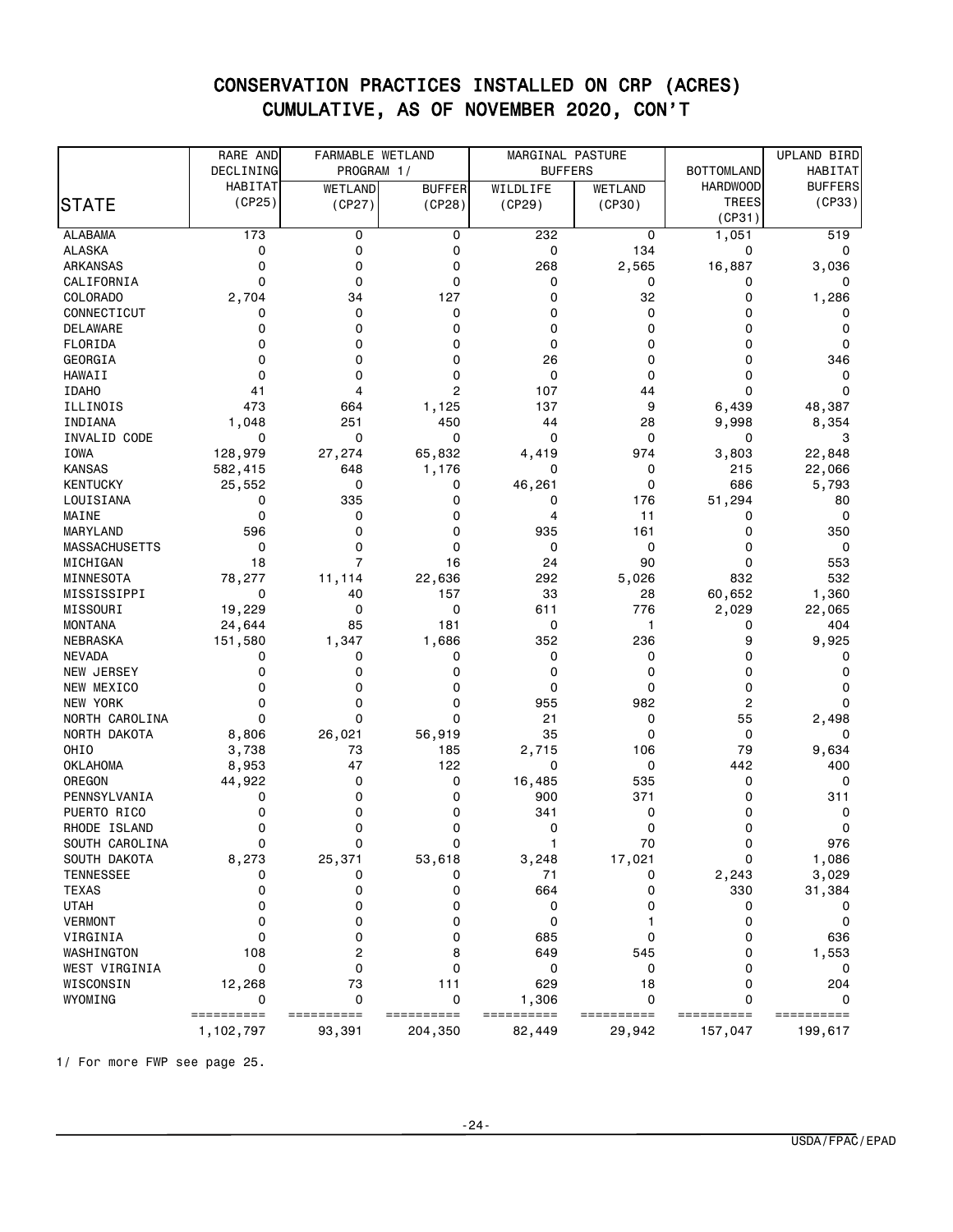| <b>STATE</b>               | LONGLEAF              | <b>DUCK</b>               | <b>STATE</b><br>ACRES FOR      | FARMABLE WETLAND PROGRAM |                              |                               | POLLINATOR        | PRAIRIE          |
|----------------------------|-----------------------|---------------------------|--------------------------------|--------------------------|------------------------------|-------------------------------|-------------------|------------------|
|                            | <b>PINE</b><br>(CP36) | NESTING<br><b>HABITAT</b> | WILDLIFE<br><b>ENHANCEMENT</b> |                          |                              |                               | HABITAT 2/        | SRTIPS<br>(CP43) |
|                            |                       | (CP37)                    | (CP38)                         | CONSTRUC-                | AQUACUL -                    | <b>FLOODED</b>                | (CP42)            |                  |
|                            |                       |                           |                                | TED                      | <b>TURE</b>                  | PRAIRIE                       |                   |                  |
|                            |                       |                           |                                | <b>WETLANDS</b>          | <b>WETLANDS</b>              | <b>WETLANDS</b>               |                   |                  |
|                            |                       |                           |                                | $(CP39)$ 1/              | (CP40)                       | $(CP41)$ 1/                   |                   |                  |
| <b>ALABAMA</b>             | 13,509                | 0                         | 2,248                          | 0                        | 14                           | 0                             | 88                | 0                |
| <b>ALASKA</b>              | 0                     | 0                         | 0                              | 0                        | 0                            | 0                             | 357               | 0                |
| ARKANSAS                   | 0                     | 0                         | 17,465                         | 0                        | 2,012                        | 0                             | 52                | 0                |
| CALIFORNIA                 | 0                     | 0                         | 0                              | 0                        | 0                            | 0                             | 1,819             | 0                |
| COLORADO                   | 0                     | 0                         | 62,261                         | 0                        | 0                            | 0                             | 20,422            | 0                |
| CONNECTICUT                | 0                     | 0                         | 0                              | 0                        | 0                            | 0                             | 0                 | 0                |
| <b>DELAWARE</b>            | 0                     | 0                         | 0                              | 0                        | 0                            | 0                             | 2                 | 0                |
| FLORIDA                    | 2,331                 | 0                         | 9                              | 0                        | 0                            | 0                             | 0                 | 0                |
| GEORGIA                    | 117,289               | 0                         | 15,393                         | 0                        | 0                            | 0                             | 6                 | 0                |
| HAWAII                     | 0                     | 0                         | 0                              | 0                        | 0                            | 0                             | 0                 | 0                |
| <b>IDAHO</b>               | 0                     | 0                         | 125,312                        | 0                        | 0                            | 0                             | 8,128             | 0                |
| ILLINOIS                   | 0                     | 0                         | 21,793                         | 35                       | 0                            | 0                             | 115,609           | 4,376            |
| INDIANA                    | 0                     | 0                         | 50,083                         | 19                       | 0                            | 0                             | 6,052             | 279              |
| INVALID CODE               | 0                     | $\Omega$                  | 0                              | 0                        | 0                            | 0                             | 0                 | 0                |
| IOWA                       | 0                     | 2,804                     | 270,659                        | 320                      | 0                            | 111                           | 226,269           | 2,914            |
| <b>KANSAS</b>              | 0                     | 0                         | 198,909                        | 7                        | 0                            | 0                             | 6,912             | 241              |
| KENTUCKY                   | 0                     | 0                         | 11,767                         | 0                        | 0                            | 0                             | 4,953             | 0                |
| LOUISIANA                  | 34                    | 0                         | 477                            | 1                        | 3,221                        | 0                             | 22                | 0                |
| MAINE                      | 0                     | 0                         | 2,099                          | 0                        | 0                            | 0                             | 0                 | 0                |
| MARYLAND                   | 0                     | 0                         | 0                              | 0                        | 0                            | 0                             | 46                | 3                |
| <b>MASSACHUSETTS</b>       | 0                     | 0                         | 0                              | $\Omega$                 | 0                            | 0                             | 0                 | 0                |
| MICHIGAN                   | 0                     | 0                         | 18,492                         | 0                        | 0                            | 0                             | 6,215             | 12               |
| MINNESOTA                  | 0                     | 24,911                    | 85,450                         | 89                       | 0                            | 1,012                         | 16,952            | 692              |
| MISSISSIPPI                | 134<br>0              | 0<br>0                    | 11,132                         | 0                        | 11,182<br>222                | 0                             | 2                 | 3                |
| MISSOURI<br><b>MONTANA</b> | 0                     |                           | 54,297<br>69,516               | 0<br>0                   | 0                            | 0<br>0                        | 48,595            | 0<br>0           |
| NEBRASKA                   | 0                     | 2,871<br>0                | 117,400                        | 0                        | 0                            | 0                             | 5,447<br>31,730   | 240              |
| <b>NEVADA</b>              | 0                     | 0                         | 0                              | 0                        | 0                            | 0                             | 16                | 0                |
| <b>NEW JERSEY</b>          | 0                     | 0                         | 841                            | 0                        | 0                            | 0                             | 20                | 0                |
| NEW MEXICO                 | 0                     | 0                         | 2,600                          | 0                        | 0                            | 0                             | 941               | 0                |
| <b>NEW YORK</b>            | 0                     | 0                         | 1,899                          | 0                        | 0                            | 0                             | 51                | 0                |
| NORTH CAROLINA             | 7,405                 | 0                         | 446                            | 0                        | 58                           | 0                             | 44                | 0                |
| NORTH DAKOTA               | 0                     | 171,440                   | 141,513                        | 0                        | 0                            | 45,260                        | 5,099             | 3                |
| OHI <sub>0</sub>           | 0                     | 0                         | 35,202                         | 69                       | 0                            | 0                             | 5,228             | 56               |
| <b>OKLAHOMA</b>            | 0                     | 0                         | 8,393                          | 0                        | 0                            | 0                             | 147               | 0                |
| OREGON                     | 0                     | 0                         | 5,301                          | 0                        | 0                            | 0                             | 614               | 0                |
| PENNSYLVANIA               | 0                     | 0                         | 0                              | 0                        | 0                            | 0                             | 8                 | 0                |
| PUERTO RICO                | 0                     | 0                         | 0                              | 0                        | 0                            | 0                             | 0                 | 0                |
| RHODE ISLAND               | 0                     | 0                         | 0                              | 0                        | 0                            | 0                             | 0                 | 0                |
| SOUTH CAROLINA             | 13,304                | 0                         | 791                            | 0                        | 0                            | 0                             | 0                 | 0                |
| SOUTH DAKOTA               | 0                     | 236,596                   | 135,033                        | 14                       | 0                            | 12,498                        | 5,926             | 114              |
| <b>TENNESSEE</b>           | 0                     | 0                         | 7,525                          | 0                        | 0                            | 0                             | 5,886             | 0                |
| <b>TEXAS</b>               | 0                     | 0                         | 176,993                        | 0                        | 0                            | 0                             | 11,988            | 0                |
| <b>UTAH</b>                | 0                     | 0                         | 0                              | 0                        | 0                            | 0                             | 940               | 0                |
| <b>VERMONT</b>             | 0                     | 0                         | 0                              | 0                        | 0                            | 0                             | 0                 | 0                |
| VIRGINIA                   | 378                   | 0                         | 519                            | 0                        | 0                            | 0                             | 239               | 0                |
| WASHINGTON                 | 0                     | 0                         | 110,584                        | 0                        | 0                            | 0                             | 3,215             | 0                |
| WEST VIRGINIA              | 0                     | 0                         | 0                              | 0                        | 0                            | 0                             | 0                 | 0                |
| WISCONSIN                  | 0                     | 0                         | 29,709                         | 0                        | 0                            | 0                             | 2,672             | 81               |
| WYOMING                    | 0<br>==========       | 0                         | 9,675                          | $\mathbf 0$              | 0<br>$=$ $=$ $=$ $=$ $=$ $=$ | 0<br>=====<br>$=$ $=$ $=$ $=$ | 229<br>===== ==== | $\mathbf 0$      |
|                            | 154,384               | 438,623                   | 1,801,786                      | 555                      | 16,708                       | 58,881                        | 542,941           | 9,012            |

1/ Includes buffers.

2/ Does not include about 40,000 acres from signup 39 before CP42 was implemented.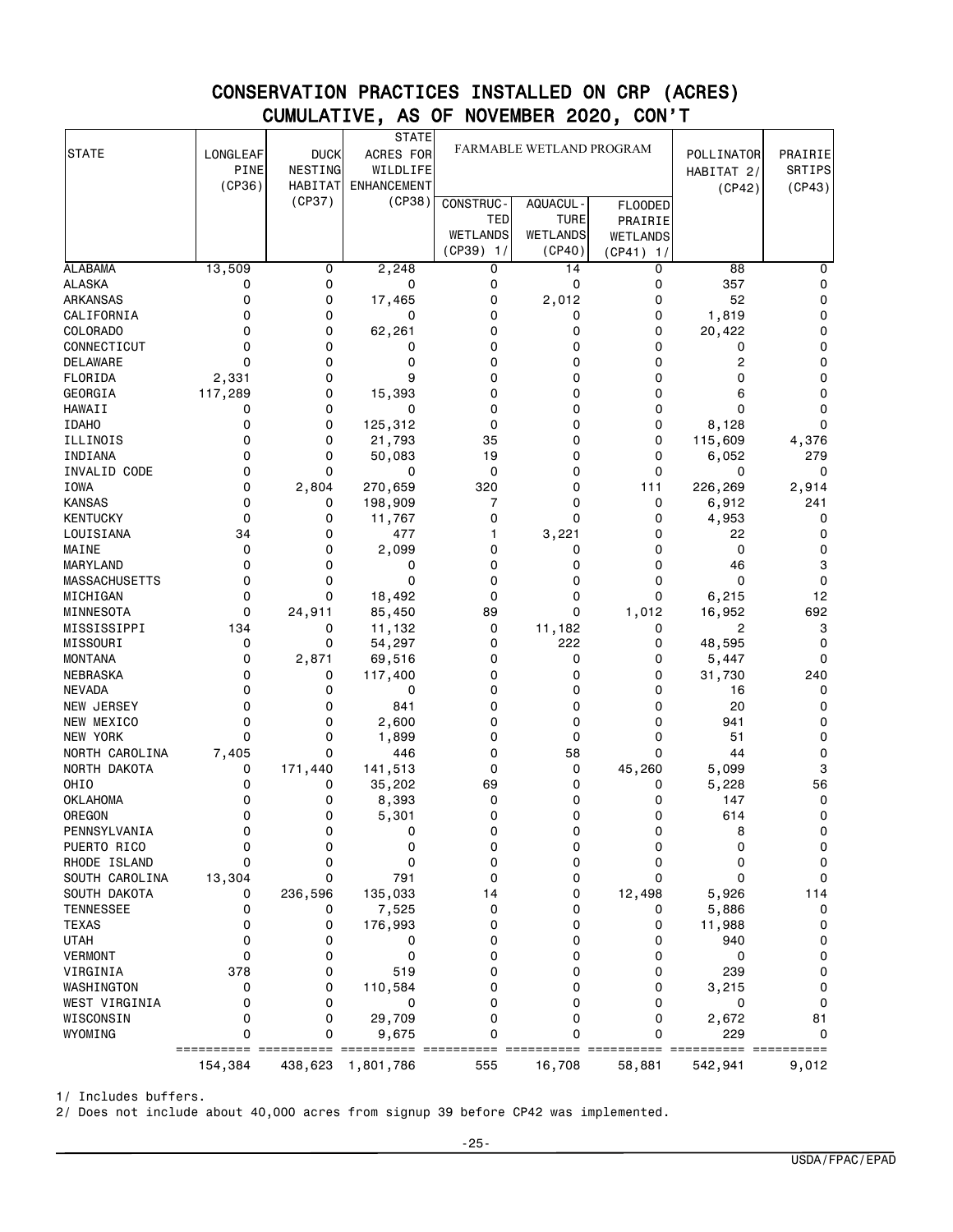|                 | GRASSLANDS 1/                |                          |            |  |
|-----------------|------------------------------|--------------------------|------------|--|
| STATE           |                              |                          | TOTAL CRP  |  |
|                 | INTRODUCED<br><b>GRASSES</b> | NATIVE GRASSES<br>(CP88) |            |  |
|                 | (CP87)                       |                          |            |  |
| <b>ALABAMA</b>  | 1,800                        | 6,536                    | 171,409    |  |
| ALASKA          | 0                            | 0                        | 8,184      |  |
| ARKANSAS        | 0                            | 102                      | 207,480    |  |
| CALIFORNIA      | 847                          | 2,360                    | 41,686     |  |
| <b>COLORADO</b> | 1,467                        | 153,978                  | 1,589,719  |  |
| CONNECTICUT     | 0                            | 0                        | 1          |  |
| DELAWARE        | 0                            | 0                        | 3,342      |  |
| FLORIDA         | 378                          | 286                      | 15,030     |  |
| GEORGIA         | 1,431                        | 3,626                    | 196,812    |  |
| HAWAII          | 0                            | 3,607                    | 4,887      |  |
| <b>IDAHO</b>    | 0                            | 37,407                   | 469,724    |  |
| ILLINOIS        | 450                          | 248                      | 833,629    |  |
| INDIANA         | 54                           | 79                       | 204,371    |  |
| INVALID CODE    | 0                            | 0                        | 3          |  |
| IOWA            | 2,255                        | 1,112                    | 1,673,775  |  |
| KANSAS          | 618                          | 66,029                   | 1,789,356  |  |
| <b>KENTUCKY</b> | 3,321                        | 257                      | 192,546    |  |
| LOUISIANA       | 1,217                        | 227                      | 259,265    |  |
| MAINE           | 0                            | 48                       | 4,475      |  |
| MARYLAND        | 894                          | 291                      | 46,736     |  |
| MASSACHUSETTS   | 0                            | 0                        | 10         |  |
| MICHIGAN        | 6,296                        | 11,683                   | 116,081    |  |
| MINNESOTA       | 752                          | 7,158                    | 1,000,246  |  |
| MISSISSIPPI     | 420                          | 156                      | 553,249    |  |
| MISSOURI        | 955                          | 2,399                    | 797,914    |  |
| <b>MONTANA</b>  | 4,773                        | 75,819                   | 796,730    |  |
| NEBRASKA        | 21,095                       | 549,229                  | 1,245,339  |  |
| NEVADA          | 0                            | 0                        | 146        |  |
| NEW JERSEY      | 154                          | 0                        | 1,848      |  |
| NEW MEXICO      | 1,944                        | 107,630                  | 428,497    |  |
| <b>NEW YORK</b> | 1,536                        | 547                      | 17,824     |  |
| NORTH CAROLINA  | 538                          | 538                      | 36,107     |  |
| NORTH DAKOTA    | 2,966                        | 46,659                   | 1,228,072  |  |
| OHIO            | 4,001                        | 3,737                    | 229,303    |  |
| OKLAHOMA        | 1,938                        | 50,412                   | 543,564    |  |
| OREGON          | 1,140                        | 33,026                   | 502,457    |  |
| PENNSYLVANIA    | 425                          | 458                      | 101,472    |  |
| PUERTO RICO     | 0                            | 0                        | 495        |  |
| RHODE ISLAND    | 0                            | 0                        | 28         |  |
| SOUTH CAROLINA  | 101                          | 1,510                    | 44,545     |  |
| SOUTH DAKOTA    | 6,407                        | 466,995                  | 1,390,105  |  |
| TENNESSEE       | 1,957                        | 1,301                    | 112,931    |  |
| TEXAS           | 1,615                        | 37,131                   | 2,374,066  |  |
| UTAH            | 85                           | 17,326                   | 119,162    |  |
| <b>VERMONT</b>  | 0                            | 0                        | 2,257      |  |
| VIRGINIA        | 985                          | 1,835                    | 32,425     |  |
| WASHINGTON      | 276                          | 8,210                    | 1,013,074  |  |
| WEST VIRGINIA   | 2,140                        | 177                      | 7,432      |  |
| WISCONSIN       | 596                          | 277                      | 194,557    |  |
| WYOMING         | 1,751                        | 51,182                   | 167,772    |  |
|                 | ==========                   | ==========               | ========== |  |
|                 | 79,575                       | 1,751,591                | 20,770,138 |  |
|                 |                              |                          |            |  |